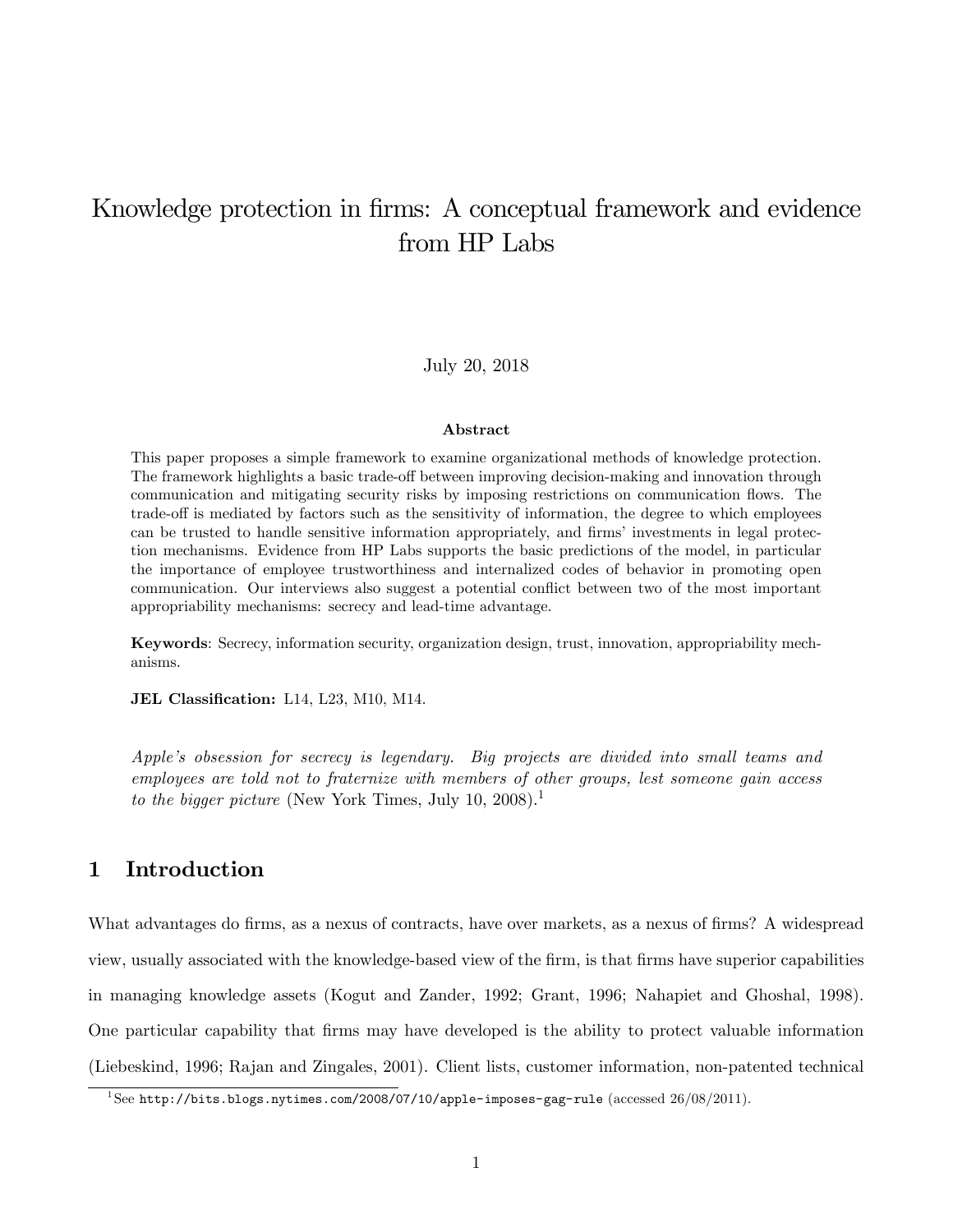knowledge are examples of information that, if leaked, may compromise a firm's source of competitive advantage and reputation. To protect this information, firms employ a variety of methods including the use of secure IT infrastructure, the screening and monitoring of employees, restrictions to communication flows, and requirements that employees and contractors sign nondisclosure agreements.

In this paper we explore a fundamental trade-off. On the one hand, firms often encourage interactions and knowledge sharing among employees to improve decision-making and foster innovation. On the other hand, firms also sometimes restrict employees' access to information to prevent information leakage (Liebeskind, 1996; Hannah, 2005). We propose a simple framework that highlights a number of factors that are likely to influence whether communication flows should be restricted or kept open. These include the sensitivity of information, employee trustworthiness, and various legal instruments such as patents and non-disclosure agreements that organizations can use to mitigate the risk of information leakage.

Then we examine how HP Labs—the research unit of Hewlett-Packard Company (HP)—internally protects its knowledge in practice. Previous research on the management of R&D labs (e.g., Tushman and Katz, 1980; Katz and Tushman, 1981; Chesbrough, 2002; Von Zedtwitz, 2004) and science-based businesses (e.g., Gambardella, 1995; Pisano, 2006) has paid scant attention to organizational (as opposed to patent-based) methods of knowledge protection. Exceptions are Zhao (2006) and Quan and Chesbrough (2010), who examine how the geographical segmentation of the R&D process can be used to protect intellectual property (IP) rights. Our evidence complements this limited body of work by providing a more comprehensive analysis of organizational knowledge protection methods.

Supporting the idea that information items are heterogeneous in security requirements, we find that, while managers and researchers at HP Labs all emphasize the importance of open communication in facilitating their work, sometimes restrictions are imposed on the communication of certain kinds of sensitive information. Auditing who has access to what information is also an important element of HP Labís knowledge protection policy. For instance, as part of a software development project, special software tags were used to provide a clearer audit trail for the distribution within HP Labs of sensitive source code. Geographical separation can hinder interactions among partners, especially when other restrictions to communication are also present. In one case, difficulties occurred because of rules related to the encryption of electronic messages, which could not easily be overcome via informal communication.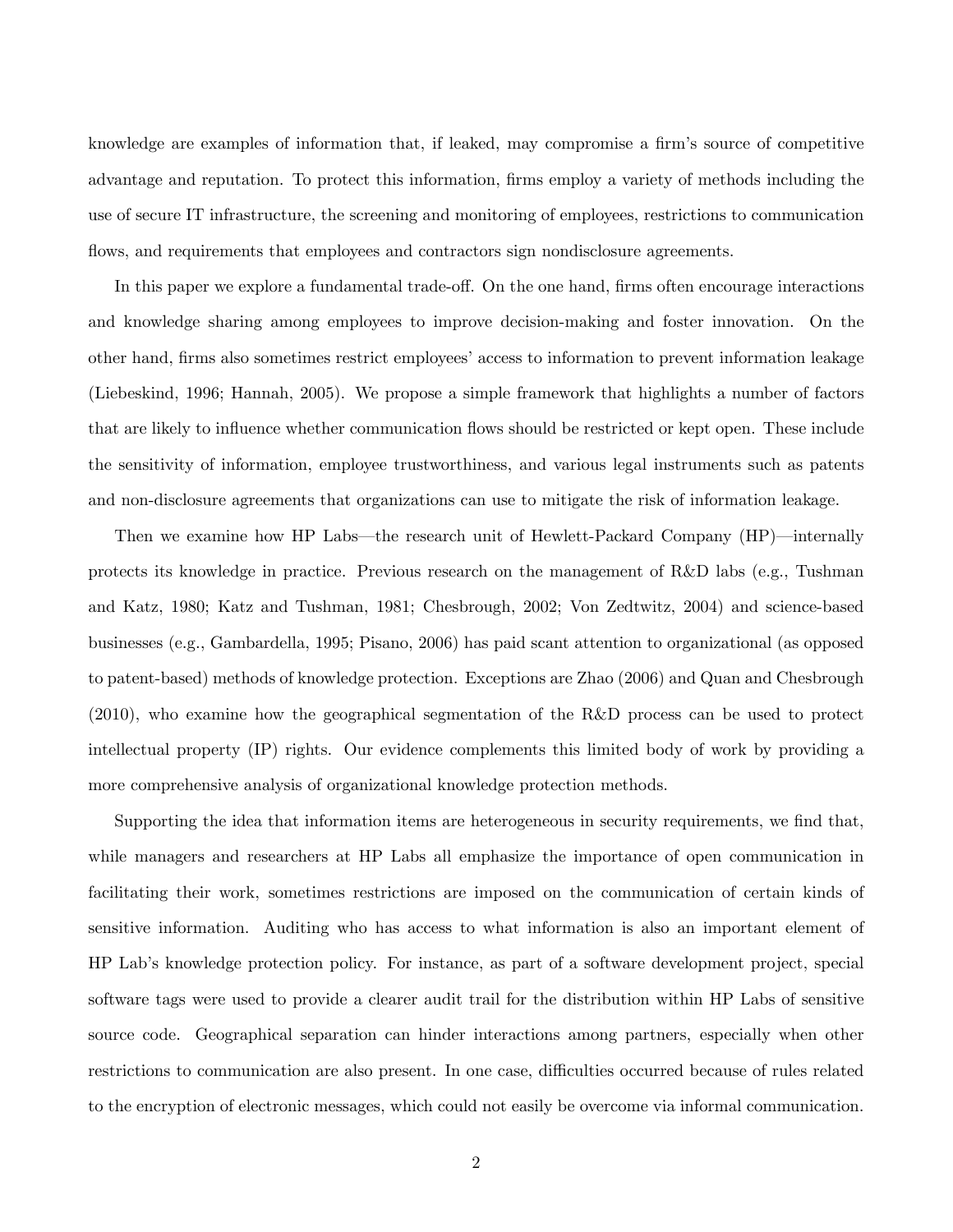Consistent with our framework, we also find that open communication at HP Labs is supported by internalized codes of behavior. HP Labs delegates many decisions concerning security to employees and trusts them, by and large, to behave appropriately. Training and mentoring are important tools for establishing the appropriate norms and standards of behavior regarding security. One reason why internalization of norms may be emphasized is that many types of communication may be very difficult if not impossible to monitor or audit. Relational contracts also appear to be important (Baker, Gibbons and Murphy, 2002; Gibbons and Henderson, 2012; Baldwin and Henkel, 2015). HP Labs researchers understand that failure to behave appropriately regarding security will be detrimental to their career prospects, not just at HP but at similar organizations as well.

Two unexpected findings emerged from our interviews. The first was about the type of information that was most likely to be protected. Within a leading research lab, we expected technical information to be very closely guarded. We found instead that protecting client confidentiality was always deemed to be of the utmost importance. While technical information was sometimes classified as sensitive, in general other leading technology Örms were not expected to engage in espionage activities or stimulate a market for stolen information. HP Labs employees were much more strongly concerned about protecting client information and confidentiality. This may partly reflect the needs of HP Labs' customers, which include government agencies and financial institutions.

A second unexpected Önding related to the reasons for preferring open communication modes to more secure/restricted communication modes. We expected restrictions to communication to potentially reduce the quality of decision-making or hinder creativity. By contrast, HP Labs employees emphasized more frequently the issue of delays. Security protocols were sometimes a problem because they tended to slow down new product development. This Önding has interesting implications for managers. The innovation literature finds that secrecy and lead-time advantage are two of the most important methods that firms can use to appropriate the returns from their  $R\&D$  efforts (Cohen, Nelson and Walsh, 2000; Arundel, 2001; Thomä and Bizer, 2013). Our evidence indicates that there may be a conflict between these two appropriability mechanisms. Security protocols help protect intellectual property, but they may also introduce delays, thus compromising lead-time advantage.

The remainder of this paper is organized as follows. Section 2 reviews existing research on knowledge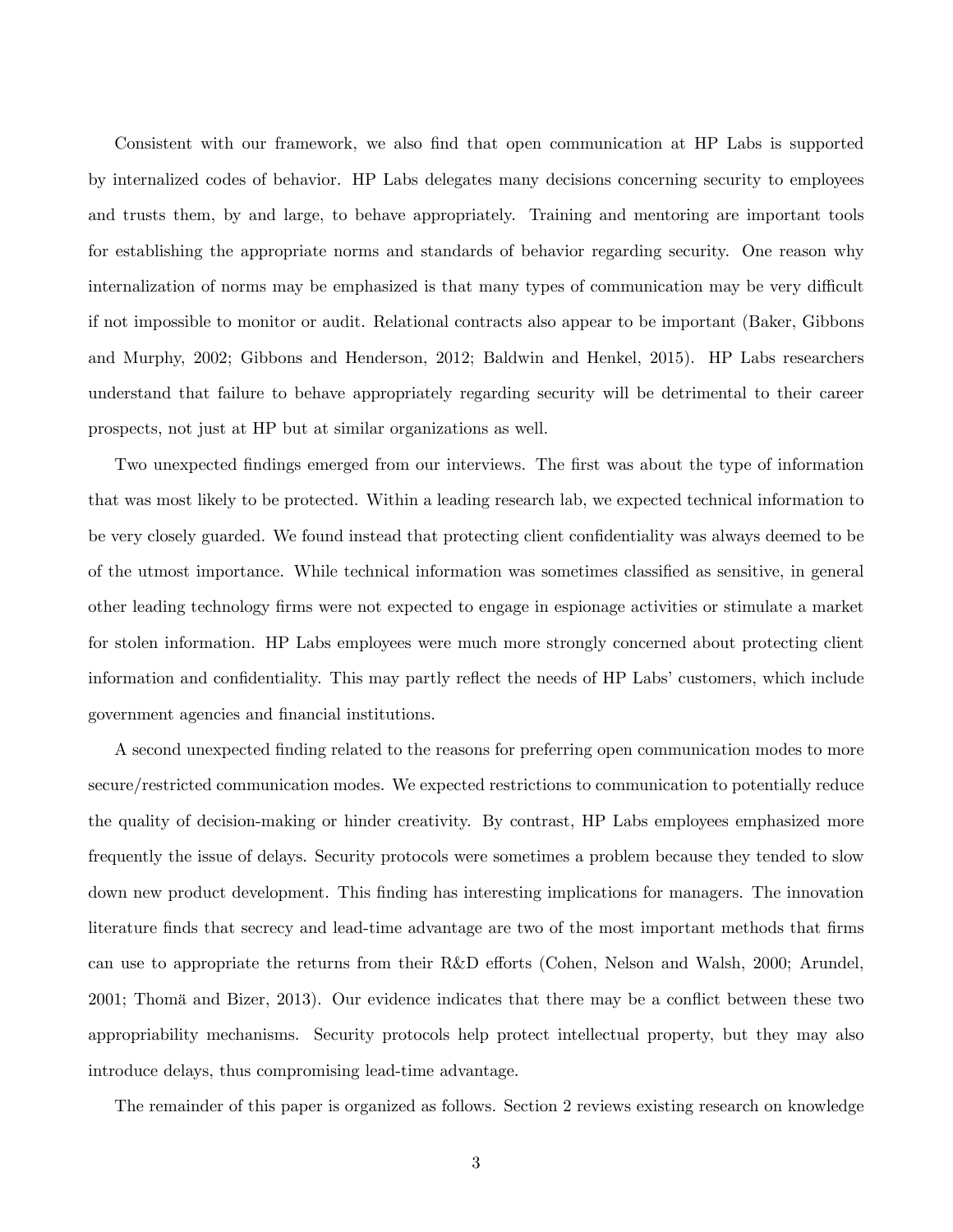protection in organizations. Section 3 provides a simple framework to understand when organizations should restrict access to information, and when instead should keep it open. Section 4 describes and analyzes our interview data. Section 5 discusses our findings and highlights potential avenues for future research.

## 2 Related literature

The literature on knowledge protection in firms is scattered through economics, management and engineering. In an important paper, Liebeskind (1996) argues that firms possess specific capabilities that allow them to protect their knowledge from expropriation and imitation more effectively than market contracting. Protecting knowledge is difficult because knowledge resides in the heads of individuals and is thus inherently mobile. Moreover, the creation of new knowledge frequently requires interaction. As a result, organizations involved in innovative activities may be concerned that several people get access to valuable or sensitive information.

Liebeskind (1996, 1997) describes a number of methods that firms can use to protect their knowledge. These methods include employee participation in share ownership schemes, the design of long-term compensation packages, and the compartmentalization of organizational knowledge. By sharing ownership, firms can provide powerful incentives that can induce key individuals to commit to a particular organization. Deferred rewards also reduce employee mobility by imposing exit costs on employees. Examples of deferred rewards include staggering promotions over time, deferred stock options and pension plans with delayed vesting. Contractual clauses such as the exclusivity of the employment relationship and ënon-competeí and conÖdentiality clauses also tend to reduce the value of employment elsewhere, and therefore tend to make employees more loyal to their organization.

Quite distinct from these methods are features of job design and communication structures that tend to compartmentalize organizational knowledge. Hannah (2005) classifies restrictions to communication flows into two groups: *access restrictions*—rules that restrict employees' rights to access certain areas of an organization or documents—and handling procedures—rules that specify what employees can and cannot do with sensitive information once they gain access to it. Examples of communication restrictions include rules that require an employee to "conduct her work in a particular place within its premises (and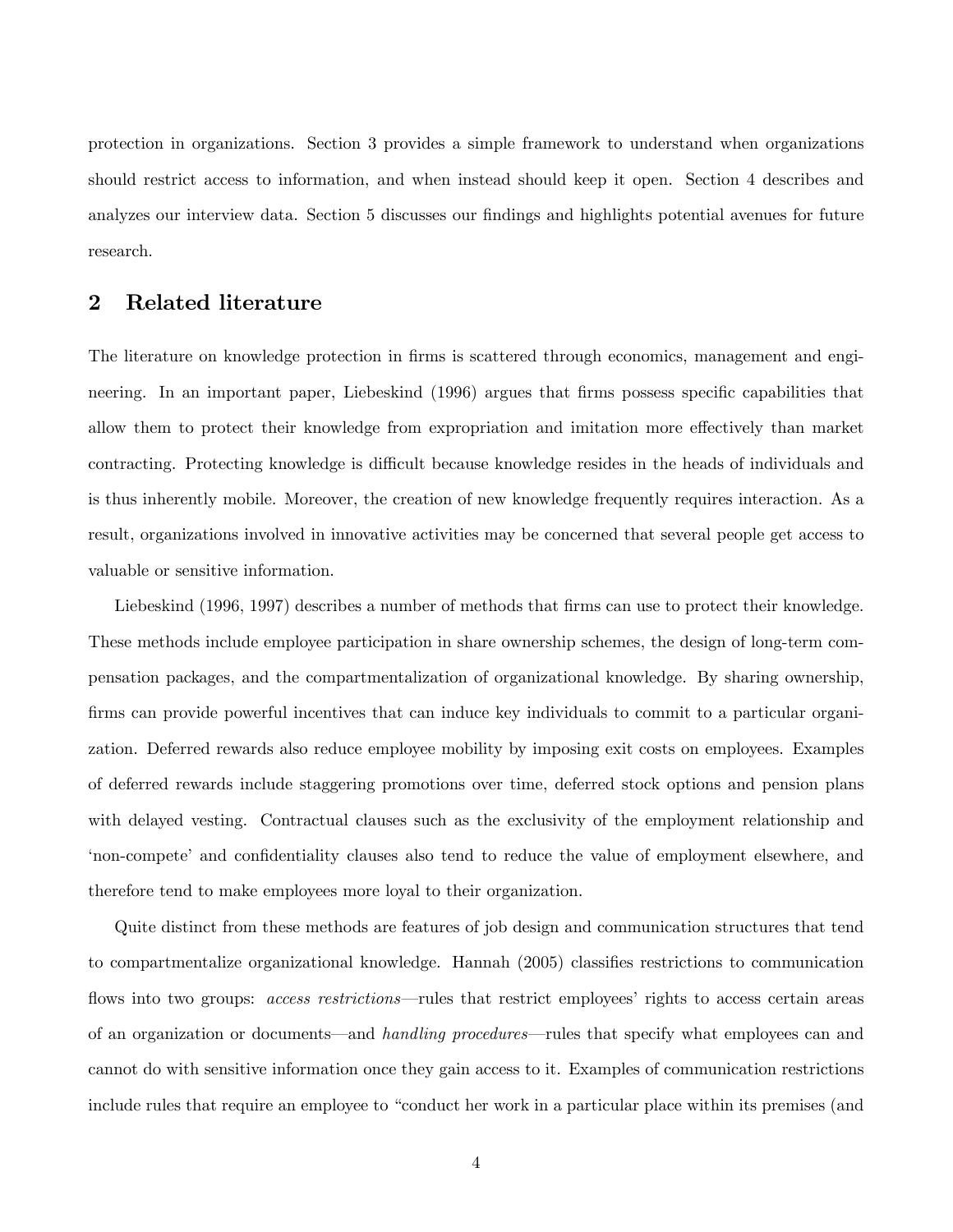not enter other areas of its premises), and that the employee communicate with, and report to, particular other employees (and not communicate with other specific employees)" (Liebeskind, 1996: 98-99).

A concern with open communication in firms is that it may facilitate unwanted knowledge spillovers or spin-offs. For instance, Bhide (2000) finds that the vast majority of the founders of 1989 Inc. 500 fastest growing private companies adapted ideas they had encountered in their previous jobs. Moreover, about ninety percent of entrepreneurs in high-tech and professional service industries were previously employed in established Örms in the same sector (Burton, Sorensen and Beckman, 2002; Gompers, Lerner and Scharfstein, 2005). Knowledge protection issues are especially prominent when evaluating outsourcing opportunities to countries like China, where the potential for information leakage and competition from local firms is high (Newhouse, 2007).

A number of formal models examine organizational strategies for knowledge protection. Demski, Lewis, Yao and Yildirim (1999) find that market forces are typically insufficient alone to induce firms to protect customer information. However, firms may be able to signal their intention to protect customer information, for instance by providing specific client contracts or by erecting internal security systems. Rønde (2001) examines how restricting information sharing between employees affects firm profits. In his model, information sharing improves operational efficiency but makes information leakage more likely. He focuses on how this trade-off is affected by the degree of competition in the market. Fosfuri and Rønde  $(2004)$  study how firms' incentives to cluster together are affected by stronger trade secrets laws. Rajan and Zingales (2001) focus on hierarchy and staggered firm growth as methods to protect a firm's source of competitive advantage. Baldwin and Henkel (2015) compare different knowledge protection mechanisms (doing nothing, licensing, and relational contracts), and evaluate how these options are affected by the modularity of the system and the degree of employee trustworthiness.

An extensive empirical literature examines how firms appropriate the returns from their R&D activities (Cohen et al., 2000; Arundel, 2001; de Faria and Sofka, 2010; Gallié and Legros, 2012; Thomä and Bizer, 2013; Sofka et al., 2014; Belenzon and Patacconi, 2014). This literature distinguishes between "formal" or "legal" appropriability mechanisms such as patenting, trademarks and copyrights, and "informal" appropriability mechanisms such as secrecy, lead-time advantage, and complementary assets. A common finding is that, except in a few sectors such as chemicals and pharmaceuticals, patenting is often not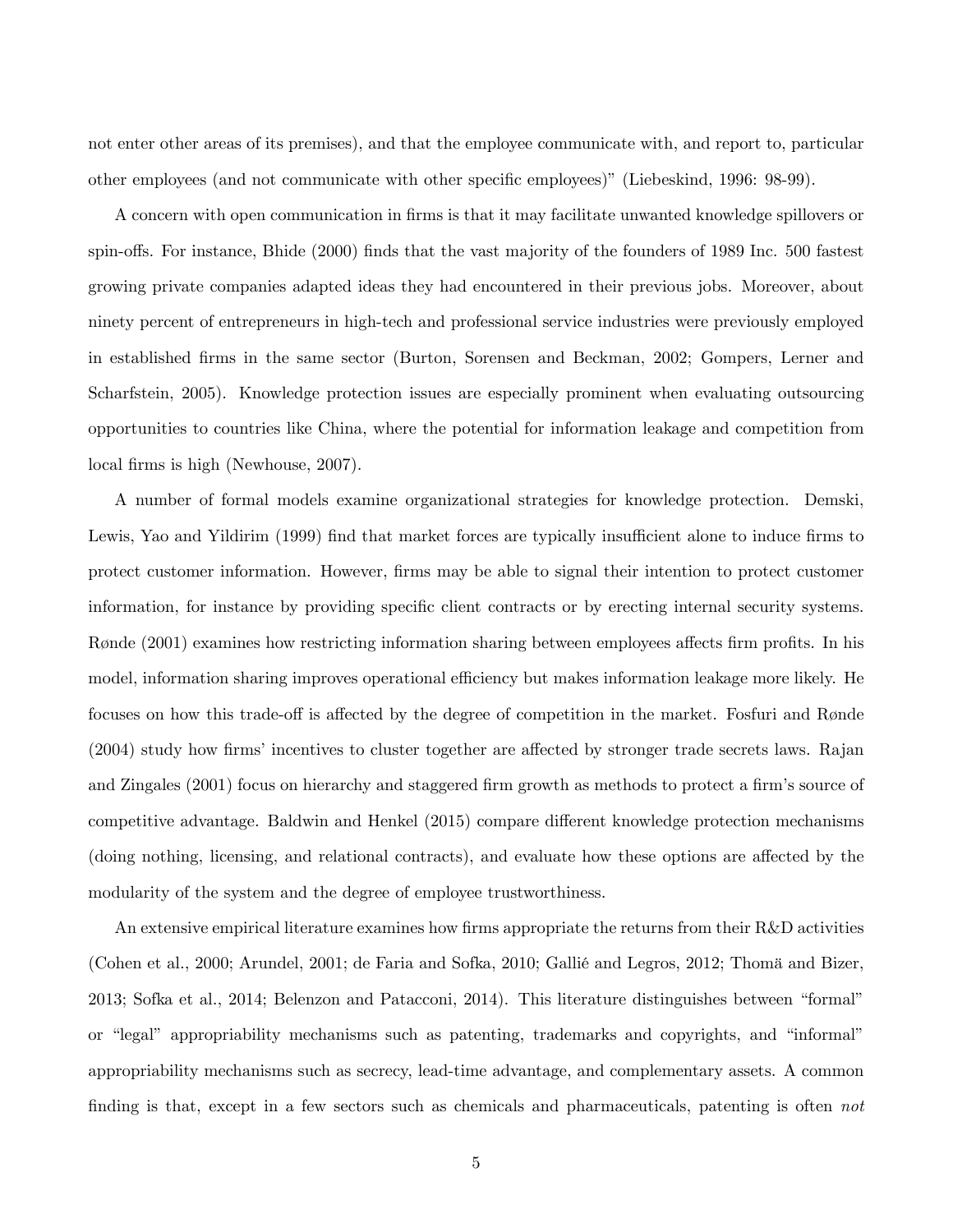the most important appropriability mechanism. Other mechanisms, most notably secrecy (especially for process innovation) and lead-time advantage, are more effective. For instance, based on a 1994 survey of 1478 R&D labs in the U.S. manufacturing sector, Cohen et al. (2000: 1) find that, among appropriability mechanisms, "patents tend to be the least emphasized by firms in the majority of manufacturing industries, and secrecy and lead time tend to be emphasized most heavily". Using data from the 1993 European Community Innovation Survey, Arundel (2001) finds that secrecy is rated as more valuable than patents by a higher percentage of firms in all size classes. Thoma and Bizer (2013) show that, among innovative small firms in Germany that choose to protect their innovations at all, informal protection mechanisms (lead time, secrecy, complexity of design) tend to be the most heavily emphasized.

While this literature underscores the importance of secrecy as an appropriability mechanism, very little is known about how secrecy is implemented in practice. As mentioned above, Zhao (2006) and Quan and Chesbrough (2010) are notable exceptions. These papers show that multinational companies counter weak IP rights protection in host countries by geographically segmenting the R&D process. Labs in countries with weak IP rights protection tend to perform tasks whose full value emerges only when combined with other internal resources, thus mitigating the risk of knowledge spillovers. Png also finds that stronger legal protection of trade secrets is associated with greater R&D spending (Png, 2017a) and, conditional on R&D spending, a decline in patenting especially in complex product industries (Png, 2017b).

### 3 Conceptual framework

Building on the body of research discussed above, this section proposes a simple framework to inform our analysis of knowledge protection practices at HP Labs. The framework is summarized in Figure 1. In the online appendix, we also provide a mathematical model where some of the key ideas discussed here are formalized.

#### FIGURE 1 ABOUT HERE

Our analysis is motivated by a chasm in the innovation literature. On the one hand, communication, information sharing and interactions among employees are widely regarded as essential features of innov-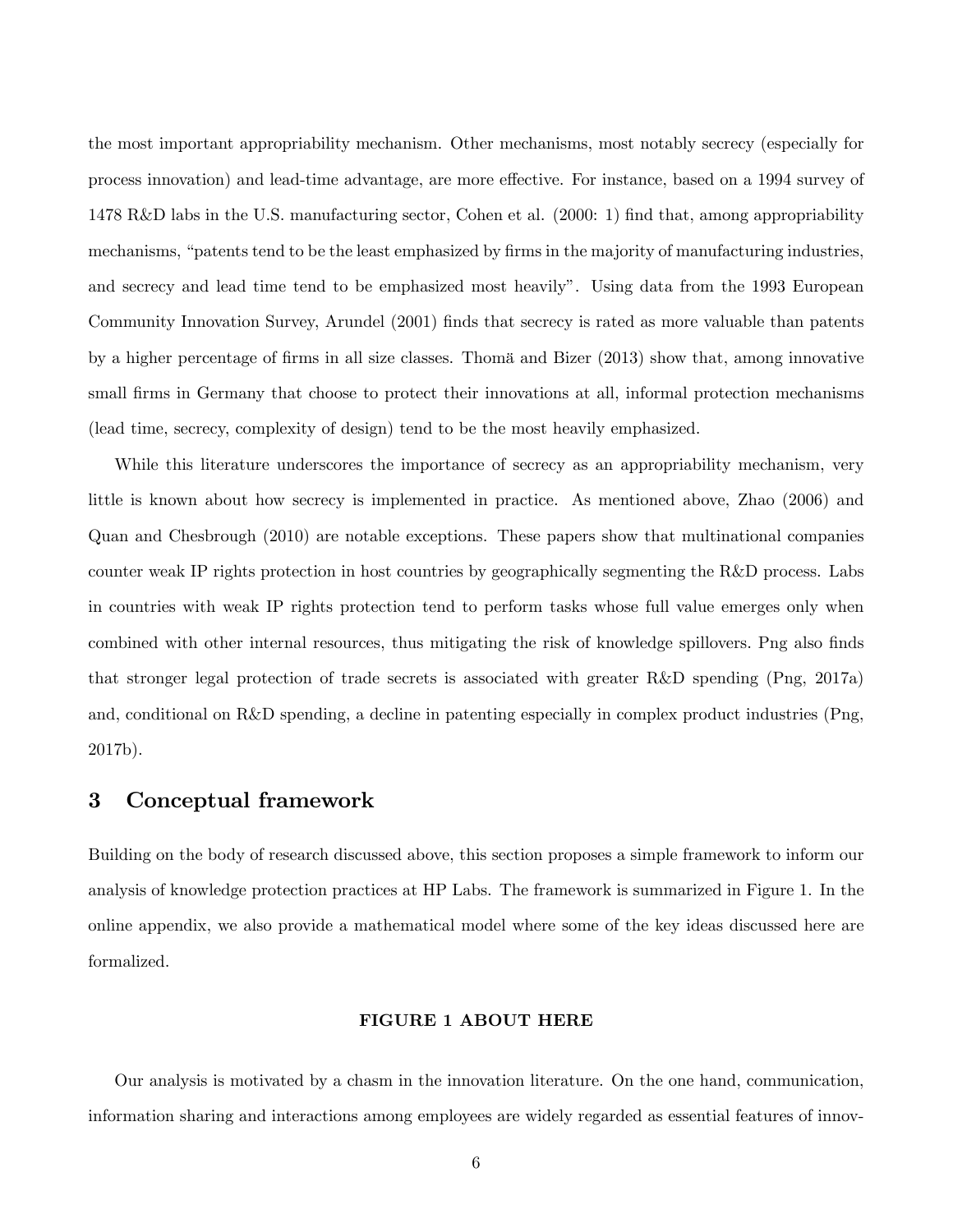ative organizations. Open communication is believed to improve decision-making, facilitate coordination and foster creativity and innovation inside organizations (Brown and Duguid, 1991; Rønde, 2001). On the other hand, when employees have access to a substantial portion of a firm's knowledge, leakage of information is more likely to occur (Liebeskind, 1996; Rønde, 2001). Some employees, for instance, may leave the firm and set up competing firms using their former employer's trade secrets. A solution could be compartmentalizing a firm's knowledge and restricting communication flows. Secrecy has consistently been found a very effective mechanisms to appropriate the returns from  $R&D$  (e.g., Cohen et al., 2000; Arundel, 2001).

Google provides a nice illustration of the risks that wide access to corporate information can bring about. According to former Google executives Eric Schmidt and Jonathan Rosenberg, the default mode at Google is "to share virtually everything. The company's intranet, Moma, includes information on just about every upcoming product, for example [...] We trust our employees with all sorts of vital information" (Schmidt and Rosenberg, 2015: 176-177). Yet, not all Google's employees may deserved that level of trust. In February 2017, Waymo, the self-driving-car division that spun out of Google in December 2016, filed a lawsuit against Uber alleging that Google's former employee Anthony Levandowski stole more than 14,000 documents (9.7 gigabytes of data) from Google. Just weeks after Levandowski downloaded this documents from Google's servers, Levandowski left the company to start Otto, a self-driving-truck company, which six months later was acquired by Uber for an estimated 680 million dollars. Waymo claims that Uber and Levandowski used the stolen information to jump-start Uber's self-driving car program.<sup>2</sup>

In this paper we argue that organizations must strike a balance between sharing information internally, which improves decision-making and innovation, and restricting communication flows, which reduces information leakage. Thus, in practice organizations will put systems and procedures in place so as to balance the benefits of open communication against the risks of information leakage.

In striking this balance, organizations must take several factors into account. One key factor is the nature of information. Information that is sensitive and imposes very large costs if leaked will be handled securely by the organization. Information that is less sensitive and is deemed critical for decision-making

<sup>2</sup> See, e.g., https://en.wikipedia.org/wiki/Otto\_(company) and the references therein for more information. Accessed 20/10/2017.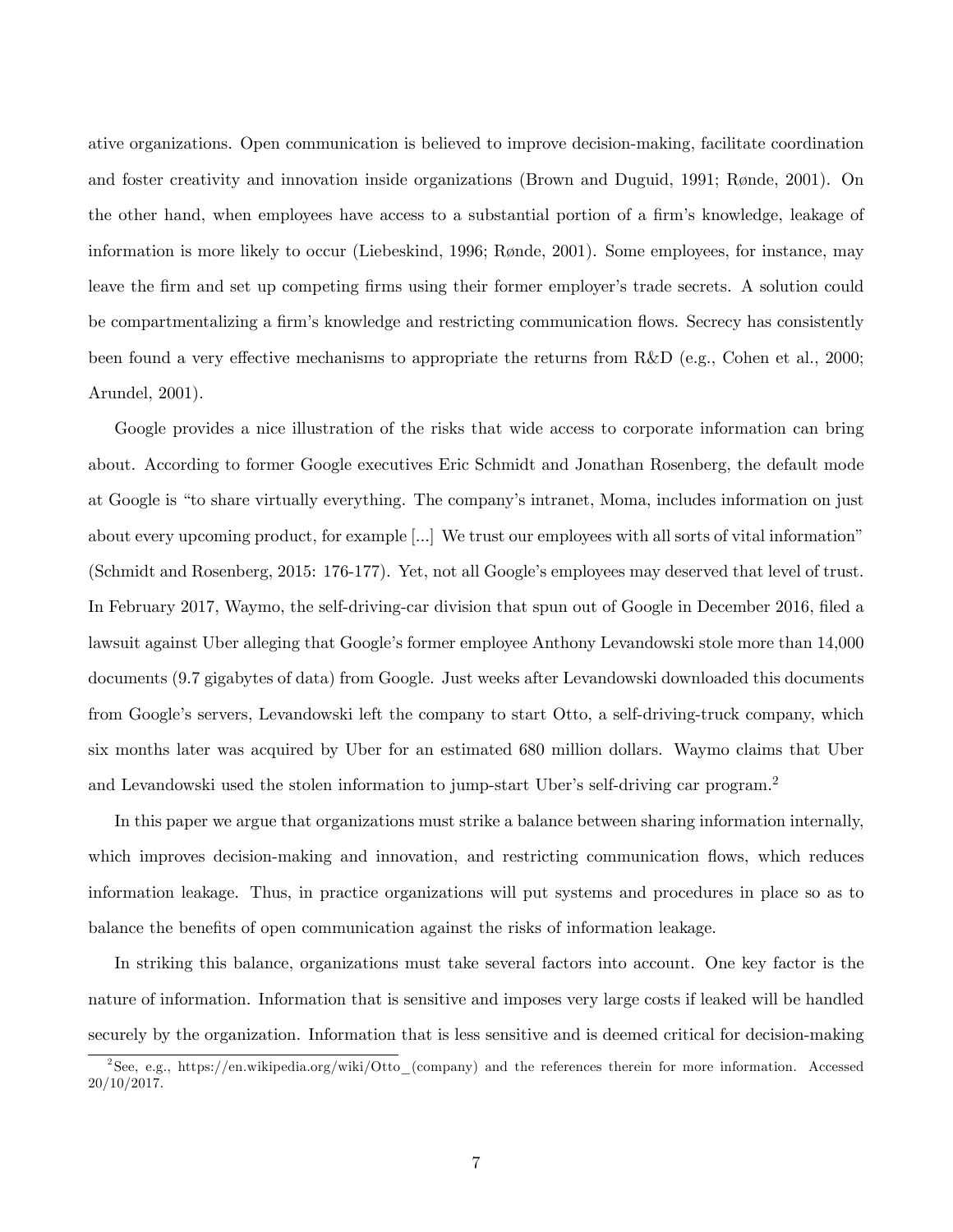and new product development will be shared more widely. The idea that information is heterogeneous in terms of security risk is captured by the common practice of classifying documents based on their sensitivity, for instance "confidential" or "private". Studies have found that knowledge tends to be most closely guarded when it is highly tacit and core (Norman, 2002), and that external information leakage is especially detrimental when knowledge is related to radical innovations (Li, Eden, Hitt and Ireland, 2008; Ritala, Husted, Olander and Michailova, 2018).

A second factor that can ináuence how freely organizations will share information internally is the degree to which they trust their employees to handle sensitive information appropriately. As highlighted in Schmidt and Rosenbergís quote above, Google trusts its employees with all sorts of vital information. Google has experienced leaks, but does its best to track down the source of leaks and, when the leaks come from Googlers, those Googlers get fired (Schmidt and Rosenberg, 2015: 177). Indeed, severe penalties in case of misconduct may support trust of the calculative type because violations of trust will tend not to benefit the untrustworthy partner. An extensive body of research supports the notion that trusting relationships are conducive to information sharing (e.g., Uzzi, 1996, 1997; Dirks and Ferrin, 2001; Dyer and Chu, 2003), for instance in the context of knowledge-intensive work such as research and development (Norman, 2002; Levin and Cross, 2004).

Third, organizations may be more willing to share information internally if they invest significant resources in legal protection mechanisms such as patents, employee non-compete clauses and non-disclosure agreements. Patents, by establishing temporary monopoly rights over the use of inventions, mitigate the risks of imitation and expropriation of intellectual property. Non-compete clauses reduce the risk that an employee, upon termination or resignation, may start a competing business or begin working for a competitor. The concern is that workers may gain undue competitive advantage from their exposure to their former employer's confidential information (e.g., client lists, trade secrets). Non-disclosure agreements are contracts where parties agree not to disclose information covered by the agreement. Arguably, the more organizations invest in protecting their knowledge through legal mechanisms, the less they will have to rely on "informal" appropriability mechanisms such as restricting communication flows and compartmentalizing information.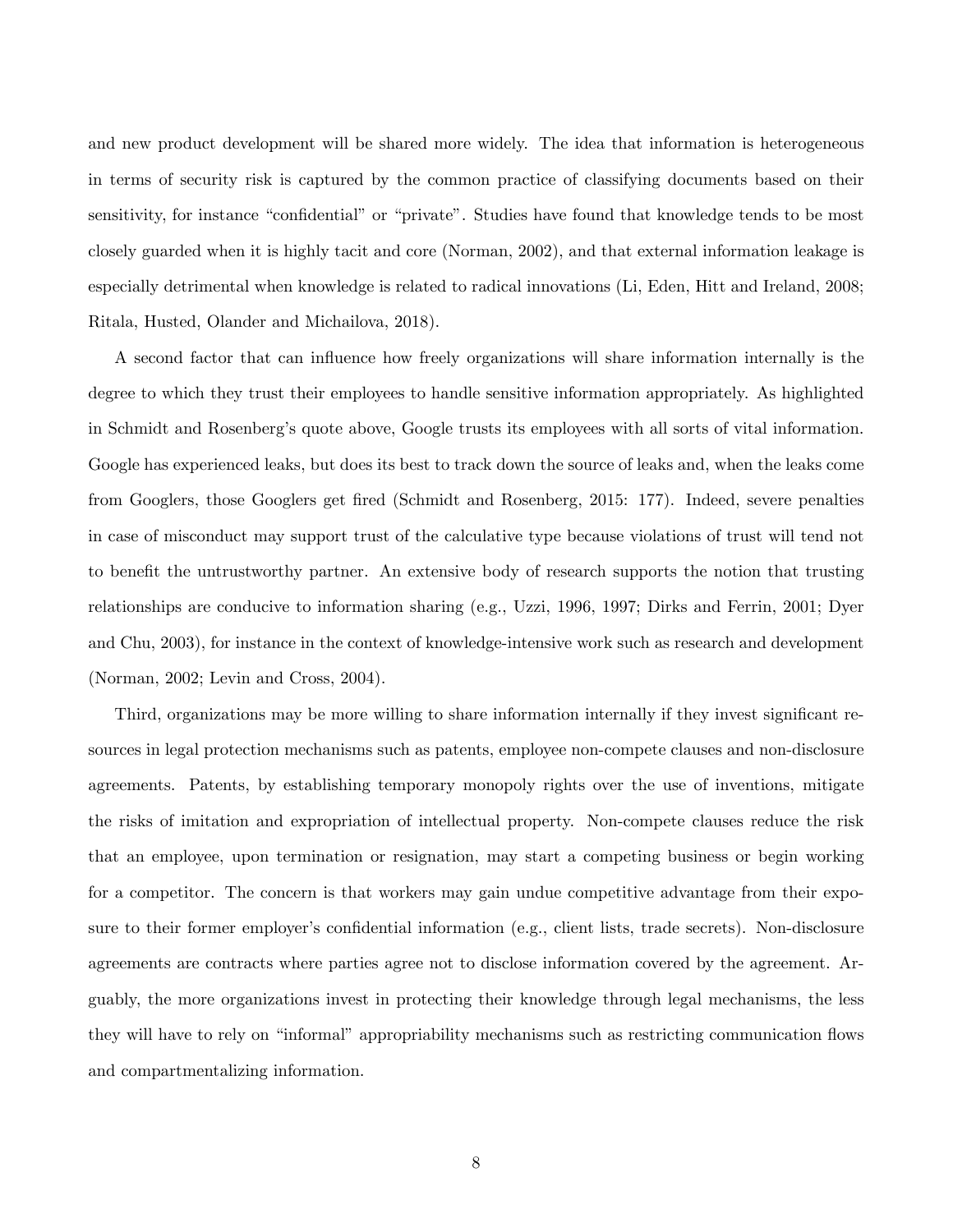To summarize, we propose that restrictions to internal communication áows are less likely to be imposed when: (i) information is important for decision-making and innovation and the cost of information leakage is low (that is, the information is not sensitive); (ii) Örms trust their employees to handle sensitive information appropriately; (iii) Örms invest resources in legal protection mechanisms such as patents, employee non-compete clauses and non-disclosure agreements.

Often information is shared not just internally among firm employees, but also externally with business partners, suppliers and customers. A large literature examines the "paradox of openness", whereby firms collaborate with external partners to innovate and commercialize their inventions, but at the same time must also prevent harmful knowledge spillovers and capture sufficient returns from innovation (e.g., Hamel, 1991; Laursen and Salter, 2014; Ritala, Olander, Michailova and Husted, 2015; Arora, Belenzon and Patacconi, 2017).

Compared to information sharing within the firm, external information sharing is regarded to be more prone to hazards. This is especially true when external partners are competitors or may become one after absorbing the Örmís distinctive competencies (Khanna, Gulati and Nohria, 1998). The ability of a focal Örm to control how information is used across the organizational boundary may also be limited. Compared to markets, firms are believed to have superior capabilities in managing knowledge assets and protecting information (Kogut and Zander, 1992; Grant, 1996; Liebeskind, 1996; Nahapiet and Ghoshal, 1998). These capabilities derive from firms' abilities to compartmentalize information and incentivize good security practices, for instance through deferred compensation or ownership shares (Liebeskind, 1996). They may also derive from socialization mechanisms that engender trust among employees and allow them to internalize social norms (Ouchi, 1980; Bowles, 1998; Adler, 2001; Ramalingam and Rauh, 2010). Thus, the context in which information sharing occurs (whether within the Örm or across organizations) can influence the cost-benefit analysis of information restrictions not only directly by affecting for instance the magnitude of security risks, but also indirectly by affecting moderators such as the trustworthiness of the information recipient.

If agency problems are typically more severe across firms than within, and firms are able to handle information more securely than markets, then we would expect restrictions to communication flows to be more common across organizational boundaries than within organizational boundaries.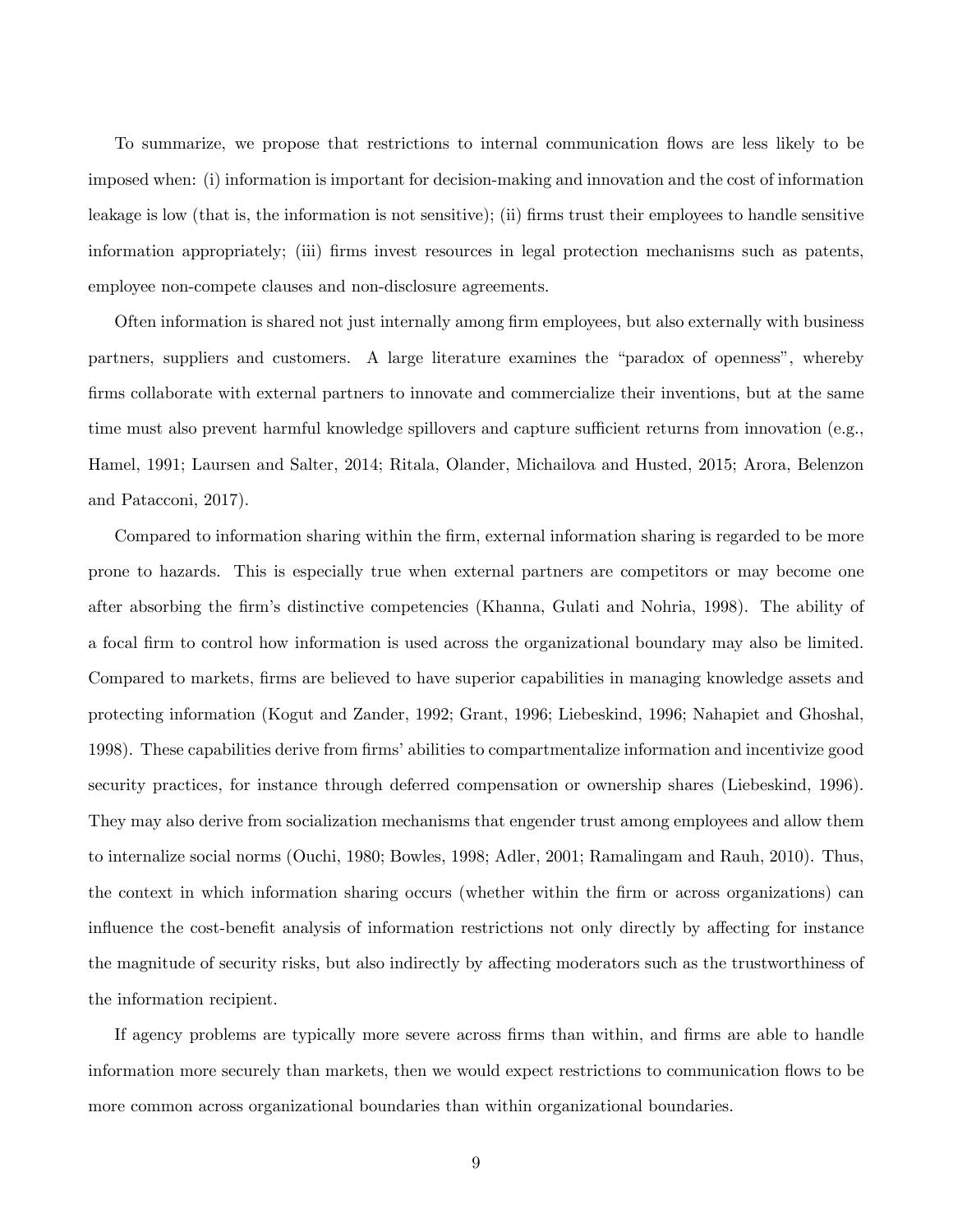## 4 Knowledge protection at HP Labs

In this section, we examine knowledge protection strategies in a specific but important context—the large corporate lab. Our evidence comes from HP Labs. HP Labs has two major research facilities, one in Palo Alto in the U.S. and one in Bristol in the U.K. From its inception in 1966, HP Labs's stated objectives have been "to carry on basic and applied research studies, to assist the operating divisions in finding solutions to their technical problems, and, if necessary, to develop prototype products in new and promising fields" (WR Hewlett, quoted from House and Price, 2009: 105). Important discoveries attributable to HP Labs include the pocket calculator, the RISC architecture for computer chips, cordless pointing devices, and the 64 bit Itanium chipsets developed jointly with Intel. The objectives of HP Labs have not changed materially in over four decades.<sup>3</sup>

The normal operating procedure for a development phase at HP Labs is to conduct a research project, often in collaboration with universities. The research project may result in tools or solutions with commercial potential being developed. If this happens, the tools or solutions are then normally shipped to the relevant business unit within HP for further development and possibly commercialization, or a new unit is spun out with external partners such as other firms or a government department (this is particularly the case for defence related activities).

We chose HP Labs for this study for a number of reasons. First, HP Labs is one of the largest private research labs in the world. Issues related to knowledge protection are likely to be particularly important for such a concern. Moreover, the lab has operated successfully for more than half a century, suggesting that its knowledge protection practices are of the highest standard.

Second, HP Labs is a very interesting organization in its own right. There is significant variation in how the research function in major technology companies is carried out,<sup>4</sup> but most would agree that

 $3$ On October 6, 2014, HP initiated a plan to split the PC and printers business from its enterprise products and services business resulting in two publicly traded companies: HP Inc. and Hewlett Packard Enterprise. This does not effect our analysis as the component of HP Labs we have spoken to has solely been in the enterprise services division for many years and there was little impact of this restructuring on the individuals involved.

<sup>&</sup>lt;sup>4</sup>Apple, for example, has tended to embed small research groups directly into the product teams for various business units (Apple 2010 Quarterly Report). By contrast, HP and IBM have established large standalone research units charged with conducting basic and applied research and developing integrated proofs of concept packaged for existing and/or new product units (HP Labs Annual Report 2010 and IBM Research, Annual Report 2010). Somewhere between these models is the Microsoft approach, where basic research is conducted by a standalone research group and applied research is integrated into the various business units (Microsoft Research 2010).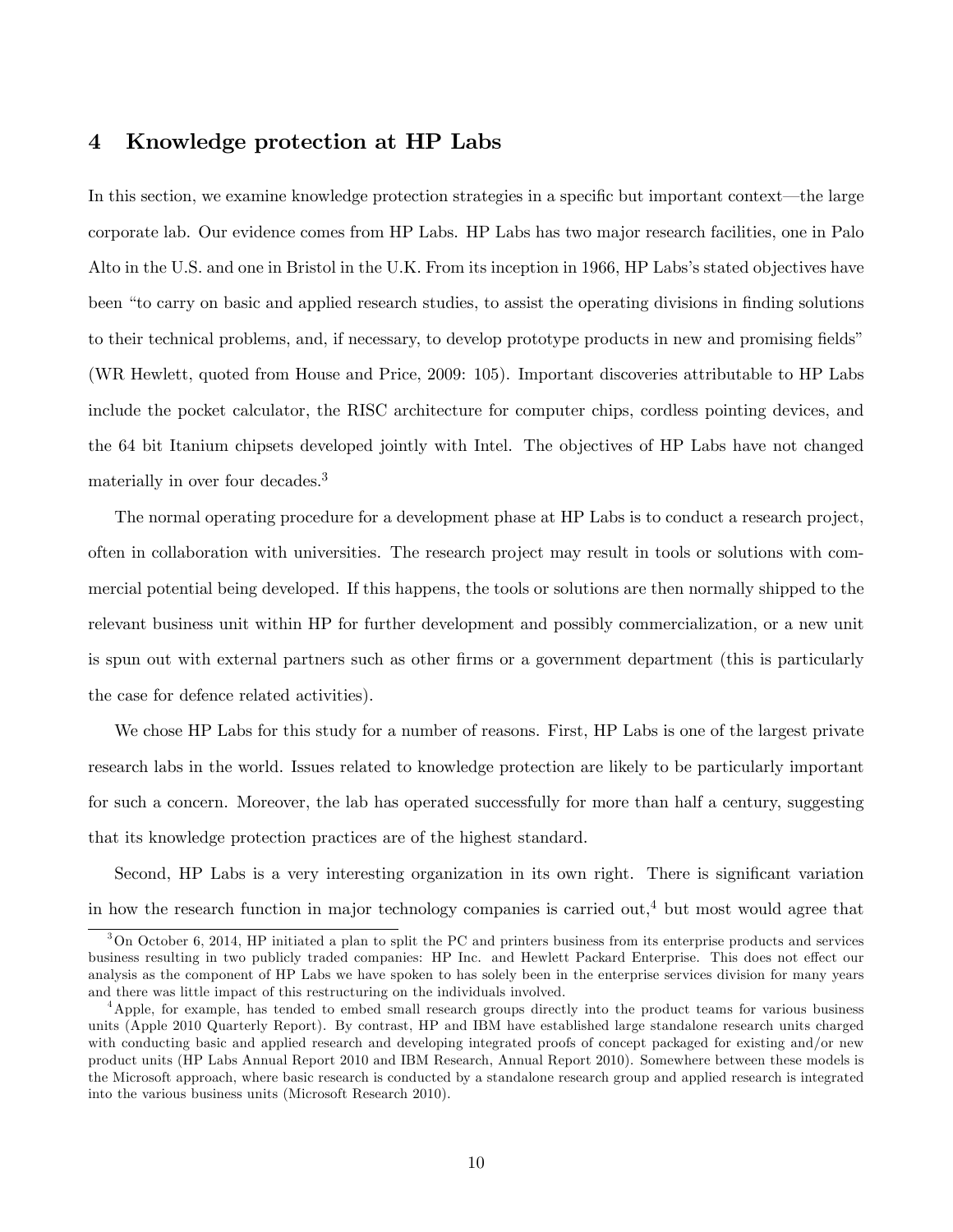the major research labs are an important part of the mix. Research suggests that many leading firms in developed countries are withdrawing from science (Arora, Belenzon and Patacconi, 2018). Hence, there is a need to better understand the strengths and weaknesses of large research labs, for instance with respect to knowledge protection.

Lastly, and most importantly for research purposes, we had very good access to key personnel in HP Labs. For studies focusing on security issues, access to key personnel is often a major roadblock. The present case study developed during the conduct of a research project on information security in a cloud environment. The authors suggested, and HP Labs agreed, to conduct interviews to establish a baseline for a cloud ecosystem, as a collaborative development tool within and across organizations. The trust and knowledge built up by the research team over several years of interactions with personnel in HP Labs was fundamental both for carrying out the study and for the interpretation of the data.<sup>5</sup>

#### 4.1 Methodology and data collection

We began our investigation by gathering extensive secondary data and performing documentary analysis of the available resources on HP and HP Labs, including the HP Labs library and archive at Bristol, in addition we looked extensively at similar organizations, from multiple archival sources. These include: (i) books, published case studies and articles on HP and similar organizations, with special focus on the management of innovation and large labs (e.g., House and Price, 2009; Lashinsky, 2012; Gertner, 2012; Schmidt and Rosenberg, 2015). We also consulted (ii) HP and HP Labs websites, and other online sources, through extensive Google searches (e.g., Annual Reports, HP Labs publications, news articles). In particular, we read and in many cases discussed with the authors several HP Labs working papers on issues related to information security, innovation and privacy management. HP Labs staff produce large numbers of internal and external publications; from these, we selected several (about 30) that we most relevant for our study. Attention was paid to ensure the authenticity, credibility, representativeness and meaning of the documentary sources (Bryman, 2004). Attention was also directed towards consciously recognizing that in re-reading text it may become interpreted within the current context and thus reconstructed outside the original meaning of the author (Hodder, 2003).

 $5\,\mathrm{Y}$ in (2011) identifies gatekeepers who provide access and facilitation for qualitative research. In our study the lab director performed this role and allowed us access to a cross section of roles within the lab.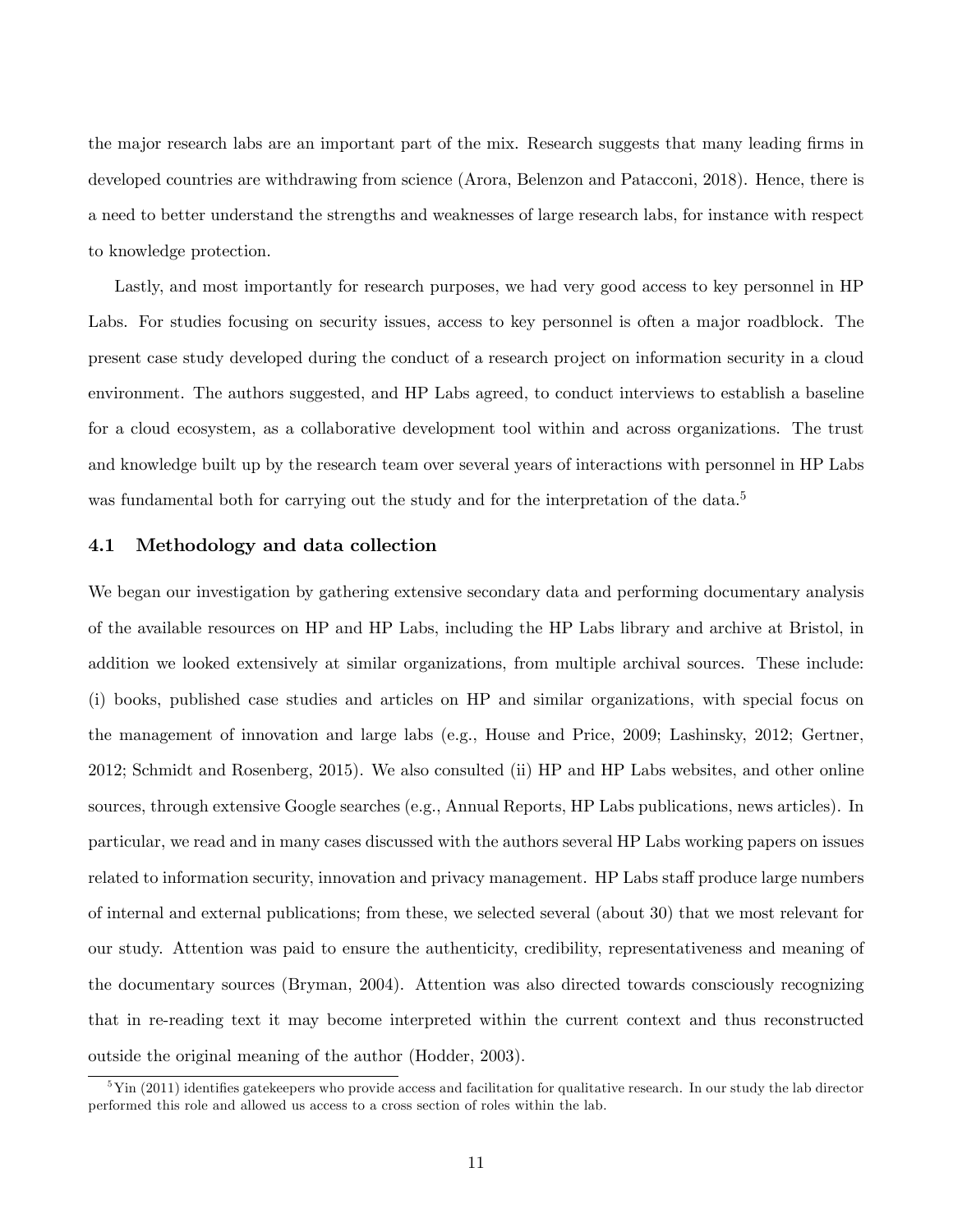In addition to archival sources, we conducted (iii) semi-structured recorded interviews with representative participants from the various levels of the hierarchy in HP Labs, as suggested by Denis, Lamothe and Langley (2001). We had access to over 60 engineers, researchers and commercial managers based on a single research site. For availability and confidentiality reasons, we focused on five members of staff. Specifically, we interviewed the lab director  $(LD)$ , a senior research manager  $(SRM)$ , a research engineer who works on multiple projects (RE1), a second more senior research engineer with expertise in security policy (RE2), and an external liaison officer with another business unit in Hewlett Packard (EL).<sup>6</sup> These five members of HP Labs were selected to be broadly representative of the complete organizational structure of the individual lab site examined in this study. Indeed, the sample covers all levels of staff from frontline engineers to the most senior lab manager, just below board level. They are themselves experts in the information technology aspects of security and intimately involved in key HP Labs' business processes. Appendix 1 provides a brief description of their roles.

Each interview lasted for approximately one and one-half hours with some variation.<sup>7</sup> We recorded approximately 50 minutes of each interview. The remaining time was used before the interview to discuss the question sheet and after the recorded interview to engage in further discussion. For the post-interview session, notes were taken. In one case (EL), we asked that part of this discussion also be recorded as we felt that the discussion contained valuable ancillary information. The interviews were then transcribed and merged with the set of extra notes taken during the unrecorded part of the conversation. The objective was to provide the participants with maximum control over their information while collecting as much data as possible. In total this resulted in just under 10 hours of interviews, about 5 hours of recordings, and about 45 pages of transcripts (including some extra notes from the interviewer). We have anonymized parts of the interviews to ensure that specific individuals cannot be identified from the data presented. $8$ 

Interviews were conducted 'on-site' over a period of two days and were structured as follows. A question sheet was circulated to the participants two weeks prior to the interview dates. The first three

 $6$ The external liaison officer (EL) acts as an intermediary between the research unit and the commercial part of the business. The EL provides insight to the research team regarding current customer requirements and feeds back to the research unit on the response of customers to prototypes of tools and solutions tested by them.

<sup>&</sup>lt;sup>7</sup>Two interviews lasted more than two hours.

<sup>&</sup>lt;sup>8</sup>For each quote from the interviews, we identify the quote by the designation of the interviewee who made the comment in square brackets. Within the text we follow the standard convention and add missing subjects, pronouns and conjunctives, in square brackets. Significant grammatical or logical errors are tagged with the sic erat scriptum [sic] identifier.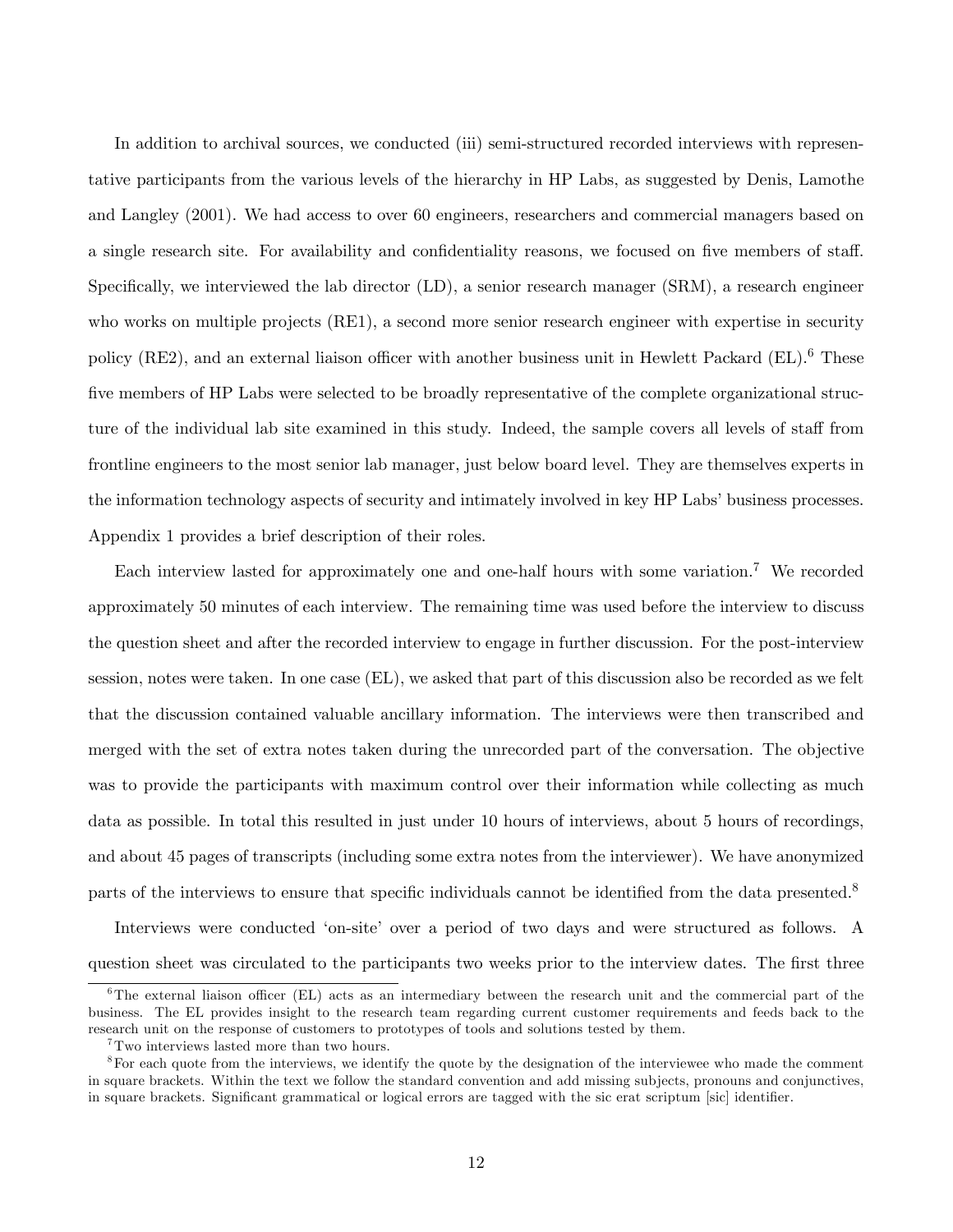interviews were conducted on day one and the second two interviews were conducted on day two. Despite the fact that interviews were conducted on-site, each was conducted in private and interviewees were explicitly given autonomy to answer questions as they preferred. All interviews were conducted by the principal investigator of the research team.

We started our interviews by requesting participants to describe their position within HP Labs. This provided some background for the following discussion. The subsequent questions focused on identifying methods for knowledge protection and the costs and benefits associated with them. We were also interested in understanding whether the use of knowledge protection methods was contingent on the identity of the parties involved in knowledge exchange (i.e., collaboration with other HP Labs' employees, or other HP units, or external organizations). The complete set of questions is provided in Appendix 2. Data coding and analysis concerning procedures for knowledge sharing and protection, both within and between organizational boundaries, were manually conducted (see Appendix 3).

Following Strauss (1987) and Corbin and Strauss (2015), we analyzed the data using a 'process' coding approach. This is a cyclical approach where the general meaning of the discussions conducted within the semi-structured interviews is initially categorized (initiation), structured around specific themes (focus) and then reviewed and encoded (axial coding). All the material was reviewed to check that we had grasped what was significant to the interviewee (respondent validation; see also Charmaz, 2014). Subsequently, items were reduced into a more manageable form of themes or ësetsíand triangulated via inter-researcher verification and with interviewees (Gioia, Corley and Hamilton, 2013).

To further enhance the validity of our findings, we include in the discussion below extensive verbatim descriptions of the participants' views, to reduce the impact of our own biases. We confirmed through internal written records that the views of our participants regarding security practices were more widely shared within HP Labs. Descriptions of security practices in other leading U.S. technology firms (e.g., Lashinsky, 2012; Schmidt and Rosenberg, 2015) suggest that our findings also have some external validity, at least in a developed country context. Nevertheless, given that our study includes only a single site and a small number of interviews, concerns about validity remain justified and further work is certainly needed.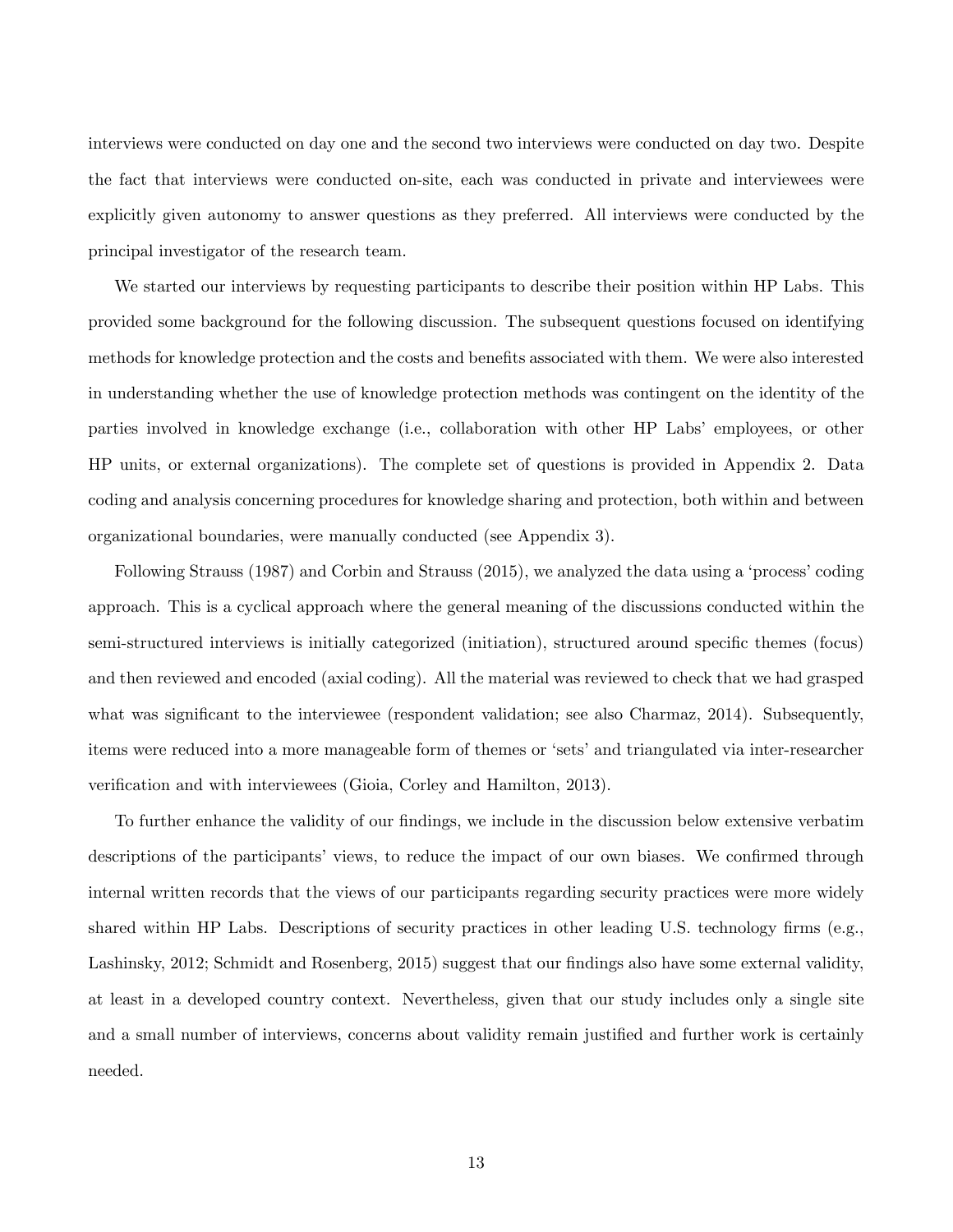#### 4.2 Information flows and security risk

As mentioned above, HP Labs's main role is in conducting basic and applied research that develops new technology and supports business processes. Since knowledge generation is the labís main objective, a policy of openness and collaboration within the organization is considered to be the norm. For instance, the Lab Director noted that:

ìHP Labs consciously decided several years ago to try to keep as much information in the open between employees inside [the] lab so that you could get that kind of cross pollination [and] fertilization of ideas from different groups. At one level we operated [a] fairly open internet where a lot of people have access to quite sensitive information and the decision was always [that] the upside in doing that outweighs the risk associated with it.<sup>n</sup> [LD]

Nevertheless, all the people we interviewed also confirmed that there is information which they do not share or share only on a need-to-know basis. Most restrictions involve shared information from partner organizations or customers. In particular, information shared by public bodies is tightly controlled.<sup>9</sup> Ongoing business activities with large clients rely on trust in security and data-handling procedures. Leakages of information have a real two-fold impact. First, there are often built-in penalties for the exposure of sensitive information (including criminal liability in certain cases). Second, and arguably most importantly, is the potential loss of future business, both from the client whose information was exposed and from other prospective customers. Since the size of contracts is frequently very large, such a loss can be a significant percentage of total turnover.

It is felt that competitors might be interested in information on HP business strategy that could be inferred from the research lines undertaken at HP Labs. Hence, information related to ongoing commercial projects and strategy is protected even within HP Labs. However, basic research output from HP Labs is, in the main, freely disclosed internally and in certain circumstances published in the public domain. In practice, such information may only be of use to similar research organizations which share similar norms

 ${}^{9}$  For instance, the LD noted that: "If we have information from our business units that is sensitive then it is not widely circulated across the organization. That is more controlled. Similarly, if we have information from partners this is tightly controlled. If we are working with this type of information, which is intranet based we will be working in quite a guarded even in the immediate organization. [...] The only places where we would be really tight, is our stuff related to the government. This would not make it onto the intranet. We would keep that sort of material of the intranet, keep it separately on machines that are air gapped. But this is a very small amount of material and the philosophy is that you would destroy it as quickly as you can. This avoids having copies that could be embarrassing to anyone at any stage. We try and keep it open, but if we have an intern we try and share enough that they know what is going on and can be a part of HP." [LD]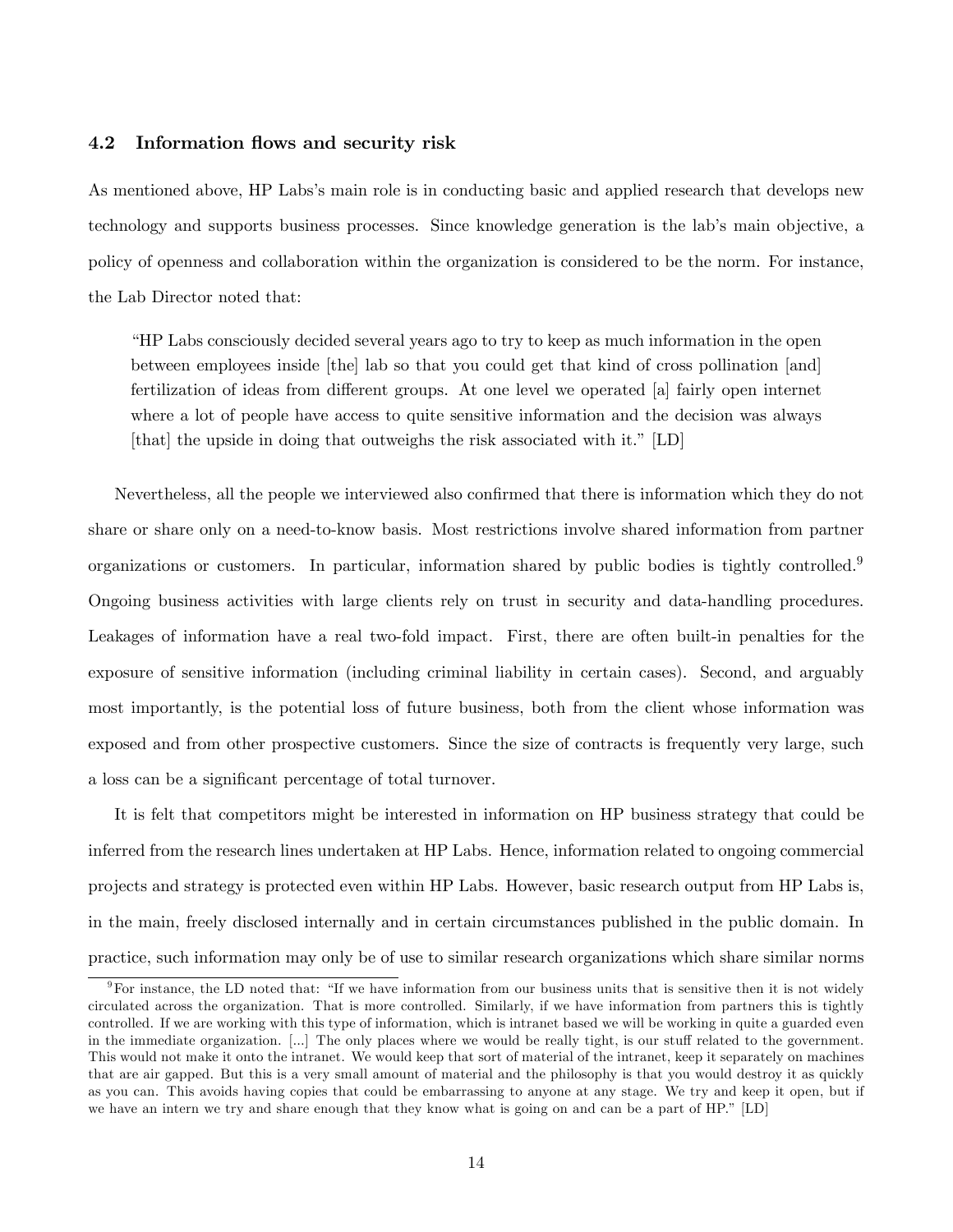of ethical practice with HP Labs and are unlikely to use this information to gain undue advantage in the research arena.<sup>10</sup>

Information provided by HP Labs to other business units within HP is not routinely restricted. To the extent that such information is controlled, it is often because of a concern that new innovations may be revealed prematurely. Disclosing capabilities or products that are still under development at HP Labs runs the risk of creating inappropriate expectations on the part of other HP divisions or customers. Hence, some restriction on information transmission within HP may benefit to all parties.

#### 4.3 Knowledge protection methods

Our interviews highlighted a number of methods that HP Labs staff use to protect sensitive or valuable information. These methods are discussed below.

Internalized codes of behavior. Decisions concerning the sharing of information are often left to the individual. Hence, it is important that employees have a clear understanding of what is expected of them from a security standpoint.

The LD emphasized that lab employees are loyal to the company and have good to excellent knowledge of how to deal with sensitive information. The research staff are top field experts who are aware of security concerns and want to protect intellectual property in an appropriate manner. HP assists the efforts of HP staff members by providing a structured way to deal with sensitive information. For example, the EL made the following observation:

ìWithin HP there is a standard of business conduct which is very clear on what information should be shared and again that comes back down to the data classification: whether it is HP private,  $HP$  confidential, or information that can be made public."  $[EL]$ 

Standards of business conduct and cultural norms are transmitted explicitly via training sessions that provide a set of structured principles regarding knowledge protection. These principles are also built into employee contracts and reinforced through continuous mentoring of more junior staff. Lab employees tended to emphasize (a) discretion and (b) the use of experience within the research group, in deciding on

 $10$  It is also important to note that most of the research conducted at HPL would require substantial technical infrastructure to make it economically viable. This infrastructure is found in only a few businesses, and a secondary market for illicitly obtained information does not exist.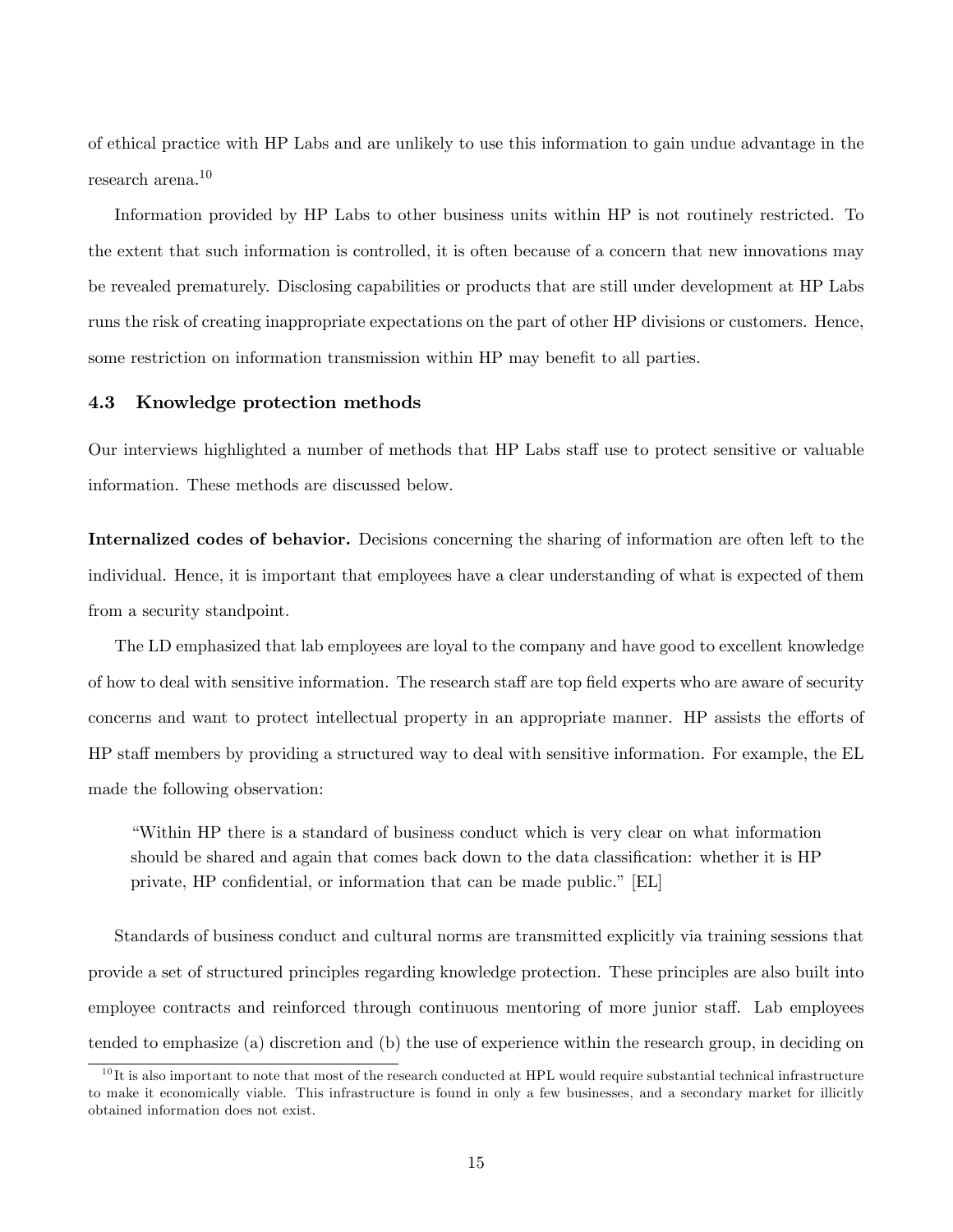how information should be distributed amongst researchers. Every person whom we interviewed stressed that cultural norms and internalized codes of behavior are the primary means for ensuring good security practice.

**Auditing.** The LD also pointed out that legal liability is always needed as a "back-stop" remedy when informal measures for securing cooperation in knowledge protection are not sufficient. Auditing is an important element of such a strategy. HP Labs uses both passive and active auditing procedures. An open sharing of information is viewed as good as long as there is an audit trail to verify who has looked at the information.

The SRM discussed an example of software development that provides an illustration of the importance that HP Labs places on auditing. Software development involves the writing and testing of source code, which is the underlying code used to generate the software. The software is typically distributed to end users only as binary files ready for running on a computer. Unlike the binary files, someone who possesses the source code can potentially understand the program and reproduce or modify the software. Hence, the source code represents particularly sensitive information in the context of a software development project.

To permit development and testing of the software, the source code must be shared among individuals working on the project. As part of the security for the project discussed by the SRM, identifying tags were placed directly into the copies of the source code provided to these individuals. Hence, any version of the source code found to have been leaked could be traced back to the small number of copies that were originally distributed. This procedure allowed for the construction of an audit trail that (a) incentivized good security handling of important information and (b) provided a means to monitor the dissemination of critically sensitive information.

In the experience of several of the individuals with whom we spoke, this method of controlling information was found to be effective. However, it was not without cost. The tagging procedure delayed the distribution of the source code and increased the time it took for the project to be completed. Thus, as discussed in our model, there was a trade-off between security and operational performance. Interestingly, however, the cost of heightened security was not so much in terms of lack of coordination, but rather in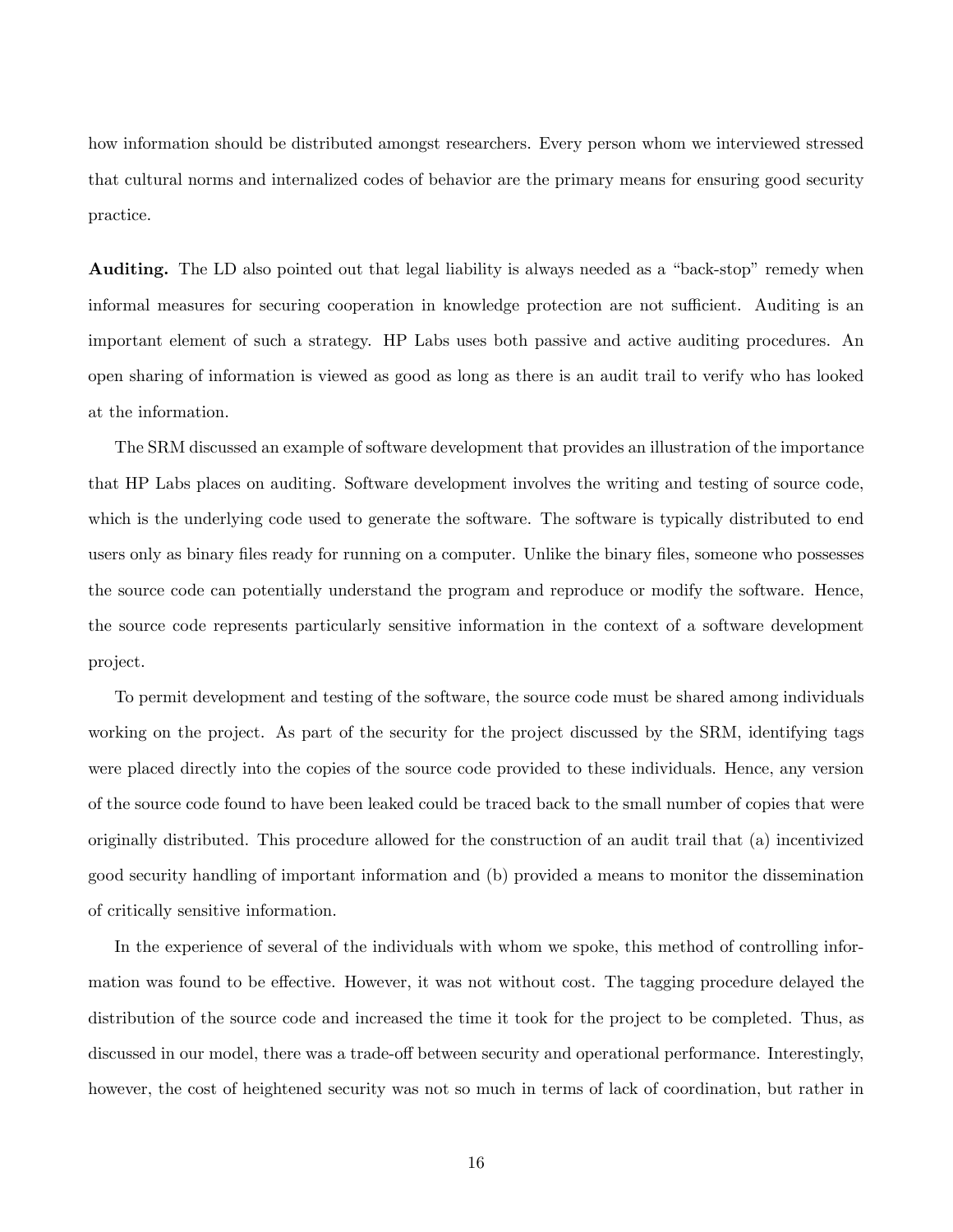terms of longer delays.

Auditing and geographical separation. The impact of auditing on the ability to transmit information across geographical areas was addressed by many of the researchers we interviewed. For example, the EL argued that:

ìAuditing implies that certain bits of information are not transmitted. Here physical separation matters a bit. If you are not on premise, you cannot rely on informal communication, which is hard to monitor. Working off-premise create s coordination problems."  $[EL]$ 

One role for informal communication appears to be that of facilitating access to legitimate communication channels. One researcher who is restricted from obtaining certain information can nevertheless informally request the information from a second researcher. The second researcher can then outline a properly audited mechanism for sharing this information. Thus "off the record comms are valuable" (EL quote) because they permit researchers to efficiently obtain information.

Geographical distance also matters because organizations working in different countries may have different security protocols and communications sent outside an organization may be subject to additional restrictions. The coordination problems that arose as a result of a collaboration with researchers working in a developing country were discussed by RE1 and RE2. Some of the problems occurred because of rules in the developing country which required electronic messages to be encrypted. On the other hand, because of internal auditing rules, the norm at HP Labs is to send and receive electronic messages as clear text. These differences in procedures caused delays and additional work for HP Labs employees.

Other methods. The individuals we interviewed stressed the importance of cultural norms, training, and auditing as means by which HP Labs engages in knowledge protection. However, other methods also play a role. For instance, there are special formal procedures which must be followed to obtain access to certain business sensitive documents. Non-disclosure clauses are also included in contracts and are considered to be a credible threat to be used in the unusual case of a severe or persistent breach of trust. For example, the SRM notes:

ìI am always typically guarded with any information I share and I always ensure that there is a binding contract between the parties ... So I know when I'm in a meeting that there is a contract in place to protect the information I share." [SRM]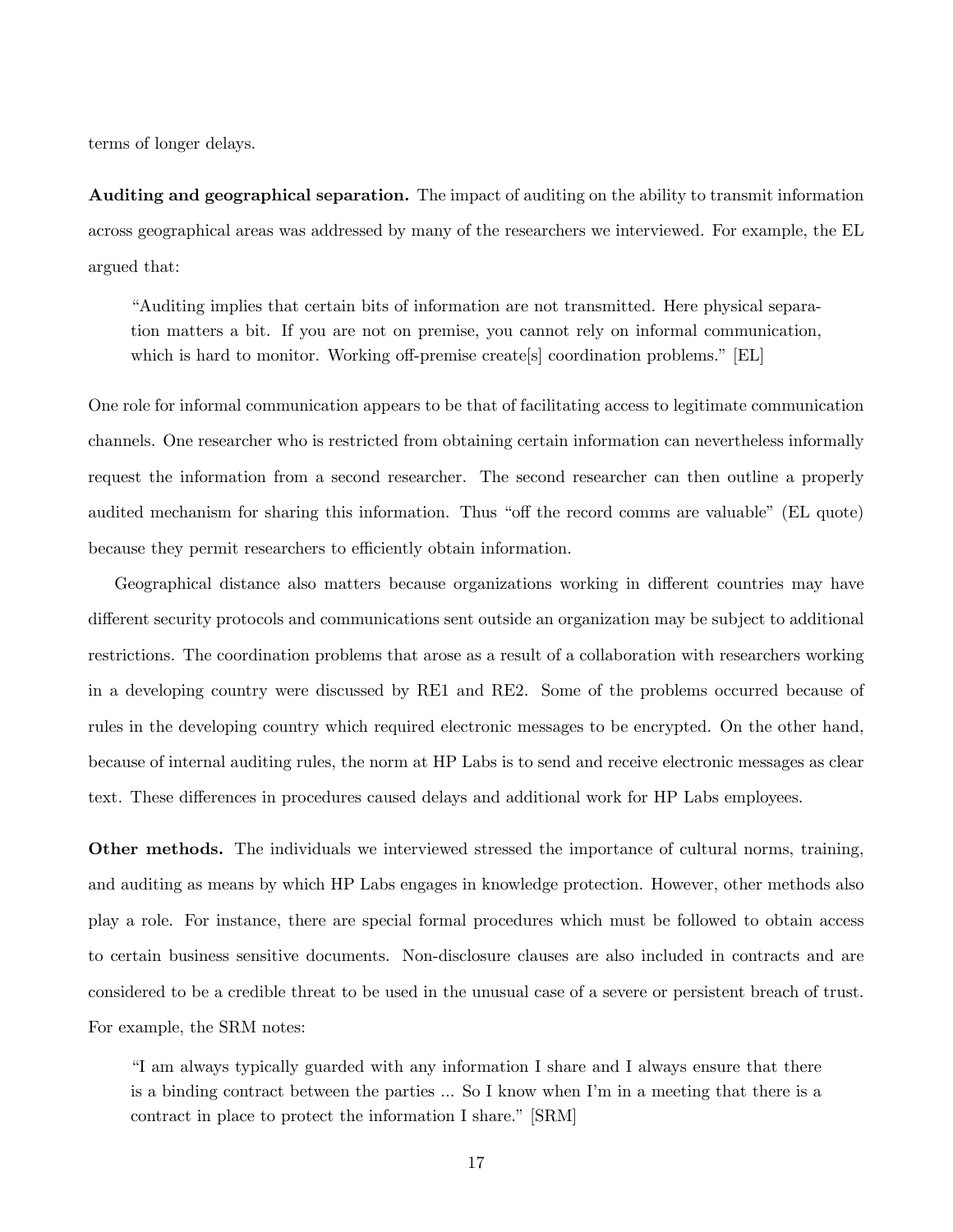The well-being of staff was also mentioned as being very much in line with security goals. The possible loss of an attractive job can serve as a powerful deterrent. Moreover, several people noted that an individual responsible for a serious breach of security could put at risk not only his or her job at HP Labs but also the ability to get a job in other similar companies.

#### 4.4 Knowledge sharing across organizational boundaries

The starting point of our analysis was the presumption that firms possess capabilities that allow them to handle information more efficiently and more securely than markets (Kogut and Zander, 1992; Grant, 1996; Liebeskind, 1996). So far, our discussion has focused mainly on how such capabilities manifest themselves within HP Labs. However, some questions in our interviews were also directed at understanding whether there are differences in how information is handled internally (inside HP Labs, or between HP Labs and other HP units) as opposed to across organizational boundaries (between HP Labs and external organizations).

Consistent with theoretical accounts, our interviews suggest that information flows much more openly inside HP Labs (and HP more generally) than between HP Labs and external organizations. An important reason appears to be the availability inside HP of informal communication channels, which are sustained by relationships of trust. For instance, the RE2 noted that:

ìI donít have that problem so much within HP because within HP you are always able to go to another individual and say ëI am going to tell you something that you absolutely need to know otherwise you are going to make that mistake and you cannot pass the information on or spread it around. I would always do that if I thought that the company was going to do something really bad and I was in a position to prevent that happening then I would always do that. I would go to the person and say ëI am telling you something I really shouldnít tell you, I am only telling you in order to prevent something bad happeningí. On the other hand, when you are dealing with people outside there is information which you can never reveal no matter how badly that will impact on that person." [RE2]

#### RE2 further explained that:

ìyou have to develop this relationship of trust, whereby if something is going wrong you tell your manager because ultimately that is the line which you cannot cross. [...] If something is going wrong you have to tell the guy. It is only when things are going right that you can hide the information."  $[RE2]$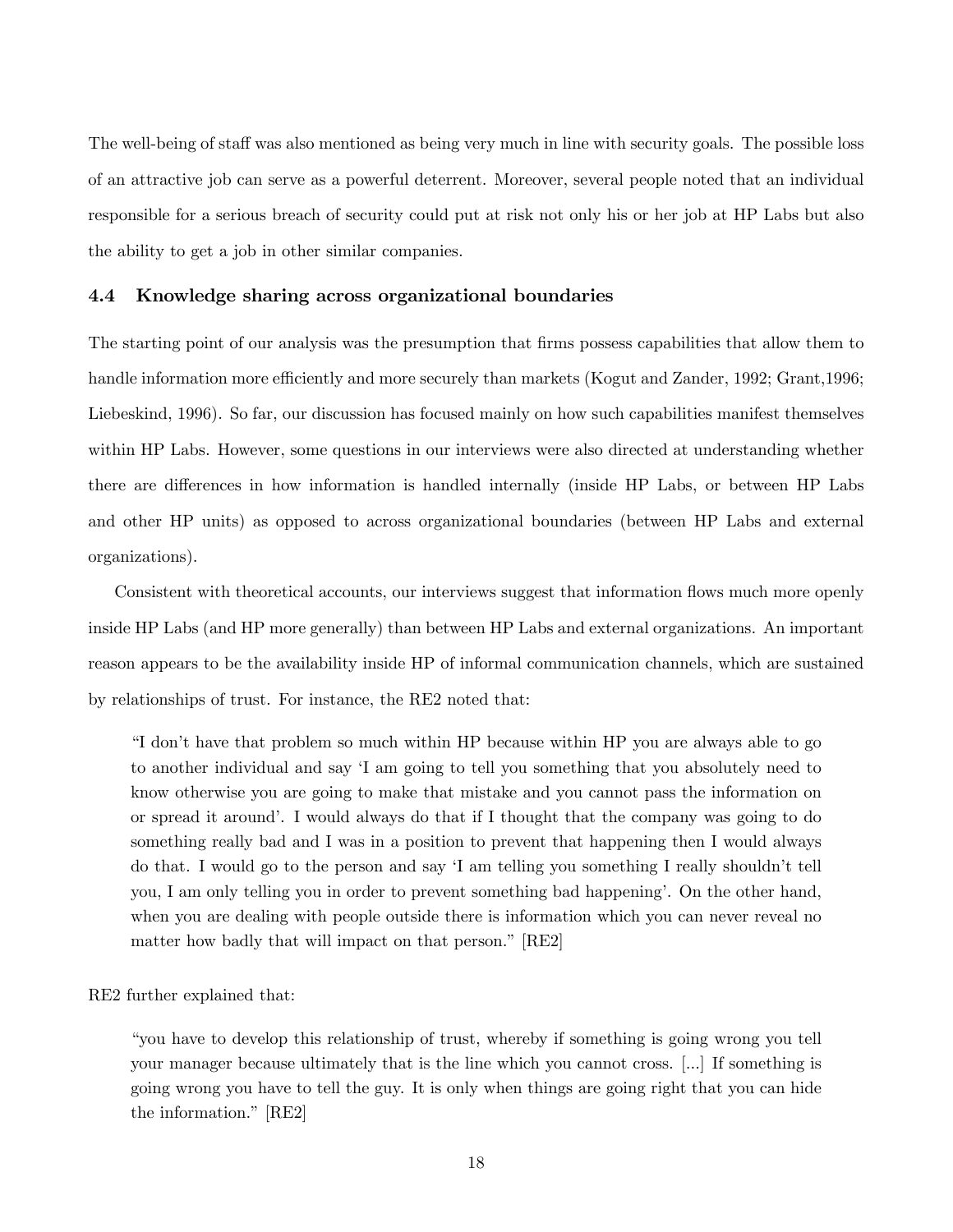The interview with the external liaison officer was particularly useful to highlight differences in communication patterns between HP Labs and other business units within HP. The EL was affiliated with HP Labs prior to being deployed to a business unit referred to as 'services'. Services originated from a research project in HP Labs, and EL acted there as an expert and as a liaison to coordinate between the unit and HP Labs on related research projects still in development. He noted that:

ìWhen I was in Labs it was very much an open environment where people freely shared information and it was assumed you were part of a community. [...] But in services most people work from home and there is a real breakdown in communication where typically everything happens over a phone. So it is somewhat blurred regarding how sparse the information flows are between people. And, the managers will hold the information centrally and feed it out as appropriate." [EL]

This quote supports the point made above that distance contributes to compartmentalizing information. In addition, EL suggests that managers often engage in a gatekeeping role, for they tend to relay information on a need-to-know basis only. More generally, however, EL stressed that all employees in contact with customers typically play a gate keeping role. This is because firms that are clients of HP often do not want their data to be used in the creation of new products. So the consultants undertaking IT servicing contracts have to gate-keep in how they feed information back to the research unit. In addition, HP staff may be unwilling to prematurely reveal capabilities or products that are not fully developed. Thus, interestingly, restrictions on informational flows are often imposed in both directions:

ìAs a consultant and working with clients they have requested that, that information does not get fed back into HP and equally HP running a research project were requesting that the research information was not fed to the client." [EL]

## 5 Discussion and concluding remarks

The goal of this paper is to examine how organizations internally protect their knowledge. The analysis emphasizes a basic trade-off between letting employees communicate freely with each other, which improves decision-making but increases the risk of information leakage, and restricting communication áows, which worsen decision-making but mitigates security risk. We argue that this trade-off is mediated by several factors, such as the sensitivity of information, employee trustworthiness and investments in legal protection mechanisms.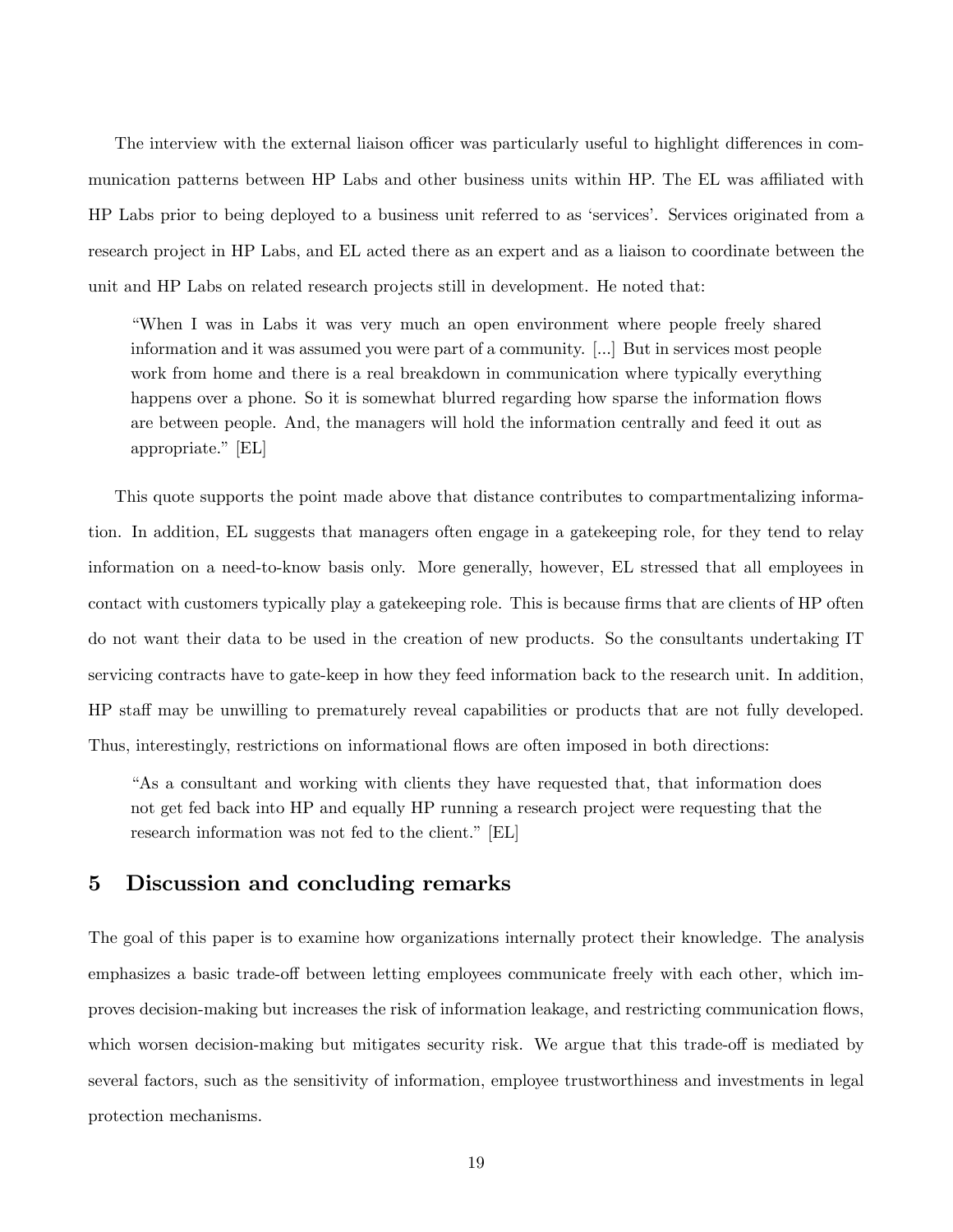Our case study of HP Labs provides suggestive evidence in support of the proposed framework. The framework postulates that tasks are heterogeneous in terms of security risk and their importance for decision-making. Hence, even within the same organization, some tasks or information items may be subject to more stringent security requirements than others. We found that protecting client confidentiality (especially when the client is a government agency) is always perceived to be of the utmost importance, typically much more so than protecting technical information. Thus, there seems to be significant variation across knowledge items in security costs.

Prima facie, our findings appear to contradict Demski et al.'s (1999) result that market forces alone are typically insufficient to induce firms to protect customer information. However, their result is premised on the absence of effective contractual and reputational solutions to the problem of information leakage. By contrast, the individuals we interviewed pointed out that there are often significant built-in penalties for the exposure of sensitive information (including criminal liability in certain cases). But more important than legal remedies is arguably the risk of losing future business, both from the client whose information was exposed and from other prospective customers. Thus, our evidence suggests that, in some situations at least, market forces can go a long way towards mitigating the problem of customer information leakage.

Our framework highlights two factors that tend to reduce the likelihood and cost of information leakage: employee trustworthiness and investments in legal protection mechanisms. Both factors were noted in our interviews. Concerning legal remedies, non-disclosure clauses were generally perceived as effective deterrents. Such clauses are typically included into contracts, such as those with employees, external consultants, and clients. By contrast, and quite surprisingly to us, hardly any mention was made of patents. We conjecture that this may be related to the nature of research at HP Labs, which tends to be quite close to the basic-research end of the spectrum and focuses on computing. For this type of knowledge, patent protection may not be the most effective protection mechanism (Cohen et al., 2000; Arundel, 2001; Thomä and Bizer, 2013).

The issue of trust featured very prominently in all our interviews. The Lab Director himself noted that HP Labs' culture is not so much about formal rules or "the letter of the law", as about "the spirit of the place and treating staff with respect" (LD quotes). HP Labs trusts its employees to do the right thing on balance, thus pushing decision-making authority quite low down the hierarchy. The individuals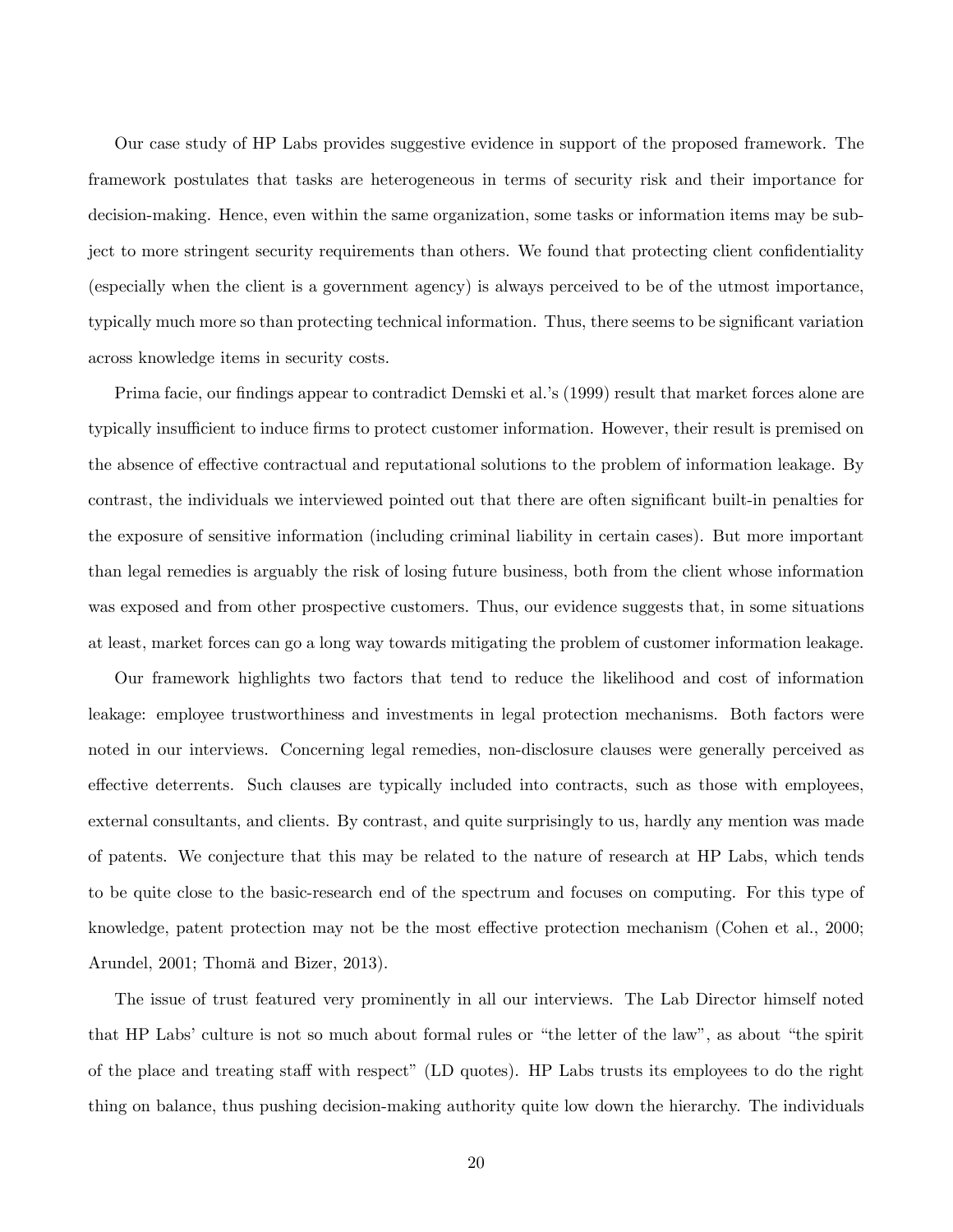we interviewed consistently emphasized discretion and the use of experience as key factors in deciding on how information should be disseminated. Training and mentoring were also perceived as important tools for establishing the appropriate norms and standards of behavior regarding security. This evidence is supportive of a vast literature highlighting the role of trust in facilitating information exchange (Uzzi, 1996, 1997; Dirks and Ferrin, 2001; Dyer and Chu, 2003; Levin and Cross, 2004), delegation of authority (Arrow, 1974; Bloom, Sadun and Van Reenen, 2012), and the management of complexity (Poppo and Zenger, 2002; Young-Ybarra and Wiersema, 1999; Gulati and Nickerson 2008). In particular, mutual trust is believed to be a critical precondition for the sharing and development of knowledge in innovative organizations (Nahapiet and Ghoshal, 1998; Adler, 2001). However, Bantel and Jackson (1989) and Molina-Morales and Martínez-Fernández (2009) caution that excessively close interpersonal and interorganizational relationships can have a adverse effect on risk-taking, innovation and value creation.

Our interviews also reveal that the well-being of staff is regarded as being very much in line with security goals, since the loss of an attractive job can serve as a powerful deterrent. Our interpretation of this piece of evidence is that the employment relationship in HP Labs contains elements of what is sometimes termed a 'relational contract' (Baker et al., 2002; Gibbons and Henderson, 2012; Baldwin and Henkel, 2015). In economics, relational contracts are non-binding commitments sustained through reputational concerns. A typical example is an employer's offer of continuity of employment, discretionary wage increases and good working conditions in exchange for appropriate behavior. One could view HP's efforts to create a positive working relationship within the company and HP Labs in particular as an attempt to incentivize good security practices.

Our framework posits that open and unrestricted communication is important to improve decisionmaking and foster innovation. We found evidence that for HP Labs it is critical to provide high-quality and reliable products, as captured for instance by the concern that revealing HP Labs' capabilities or new products too early may run the risk of creating inappropriate expectations on the part of customers or other HP units. However, our subjects more often tended to emphasize the costs of delay that security requirements sometimes impose. For instance, some noted that while tagging procedures are effective at controlling information, they also tend to delay the distribution of source codes, thus increasing the time it takes for the project to be completed. These observations suggest that our framework is incomplete, and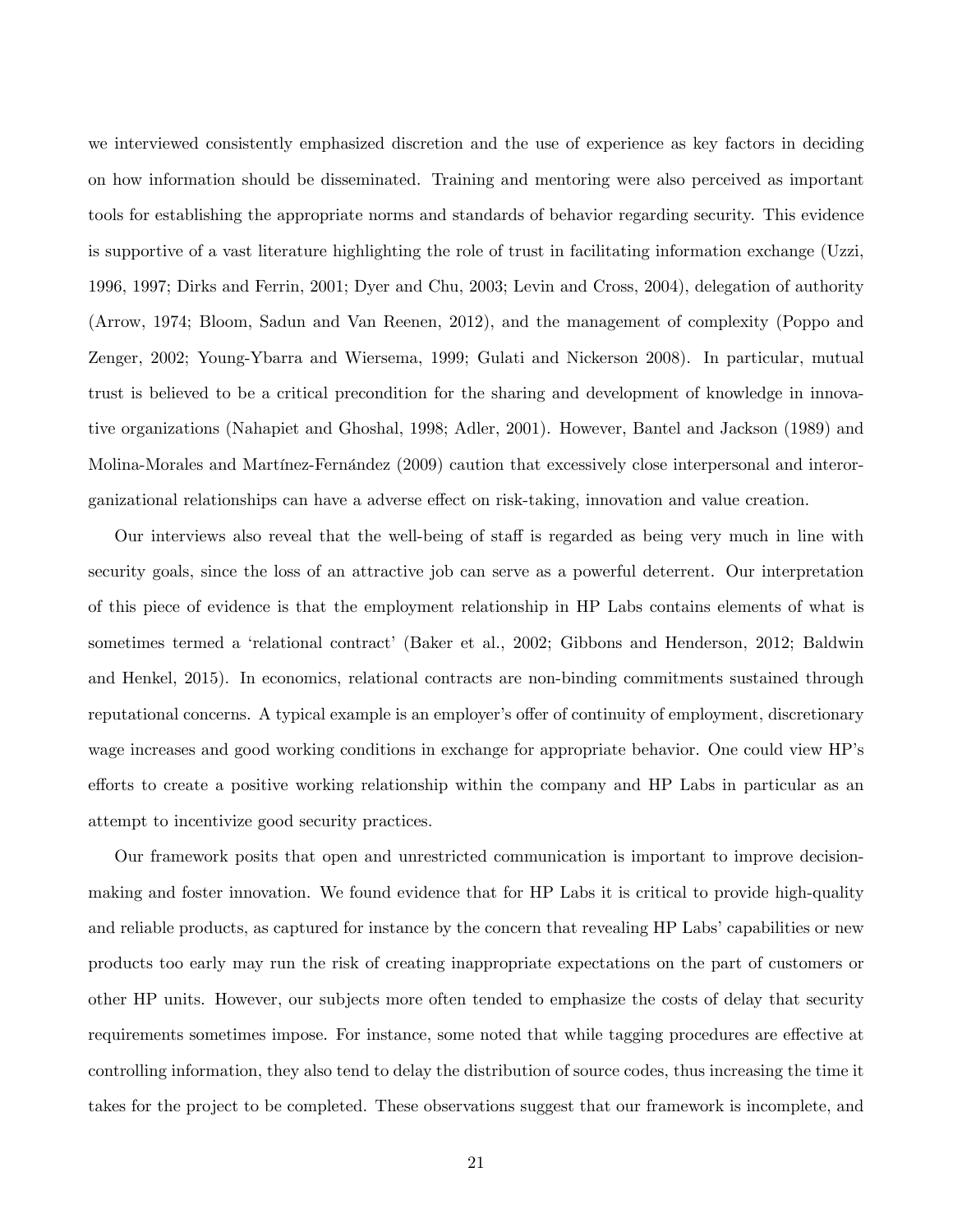the analysis should be augmented with a discussion of delay costs, as in information-processing models (e.g., Radner, 1993; Patacconi, 2009).

These findings have implications for innovation management. The innovation literature finds that secrecy and lead-time advantage are two of the most important ways in which firms can profit from their R&D activities (Cohen et al., 2000; Arundel, 2001; Thomä and Bizer, 2013). Our evidence suggests that there may be a conflict between these two appropriability mechanisms: security protocols may help mitigate the risk of information leakage, but may also create delays and compromise lead-time advantage.

The need to quickly acquire capabilities and reduce delays in new product development may also help explain changes in publication practices at Apple. Apple has traditionally been a one of the most secretive companies among the U.S. tech giants. But competition to develop more powerful AI is changing that. Apple, Google, Facebook and Microsoft are now all involved in a race to use AI for a myriad of applications including search, face recognition, self-driving cars and medical diagnosis. With competition intensifying, the cost of delay is arguably rising. This may explain why, "when Apple hired computer scientist Russ Salakhutdinov from Carnegie Mellon last year as its new head of AI, he was immediately allowed to break Apple's code of secrecy by blogging and giving talks. At a major machine-learning science conference late last year in Barcelona, Salakhutdinov made the point of announcing that Apple would start publishing, too. He showed a slide: "Can we publish? Yes."" (Regalado, 2017). Thus, consistent with our arguments, it seems that secrecy must sometimes be sacrificed when competition is fierce and time is of the essence.

Finally, research suggests that firms possess capabilities that allow them to handle information more efficiently and more securely than markets (Kogut and Zander, 1992; Grant, 1996; Liebeskind, 1996). We found that information tends to flow much more openly inside HP Labs and HP more generally than between HP Labs and external organizations. This appears to be related to the availability inside HP of informal communication channels, which are sustained by relationships of trust. Socialization mechanisms that engender trust among co-workers and allow them to internalize social norms may therefore be powerful factors facilitating information sharing.

Our study is subject to many limitations. The number of interviews is very small. We investigated security practices within a single lab located in one particular country, so we cannot determine to what extent our findings (such as the perceived effectiveness of legal instruments and built-in penalties) are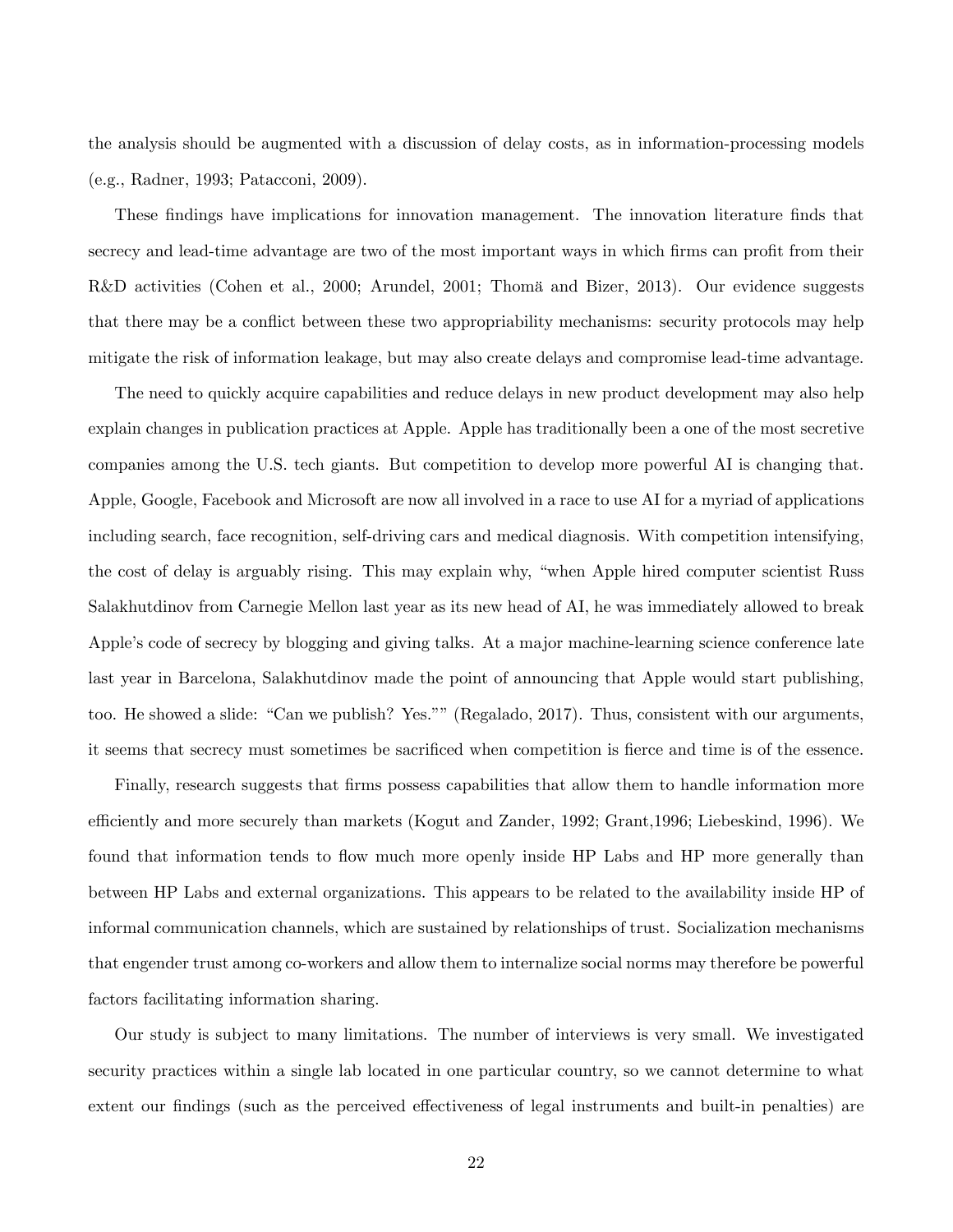contingent on the specific institutional environment. The research conducted in the lab also mainly focuses on specific areas of engineering and computer science. Extending the sample to multiple locations and labs performing different types of research would be an interesting avenue for future work. We also believe that it would be worth developing some of the themes featured in our interviews further. Under what circumstances are internalized codes of behavior likely to be effective? What is the role of relational contracts in promoting good security practices? Thus, in the spirit of Eisenhardt (1989), the case study evidence suggests ways to create better theory.

### References

Adler, P. S., 2001, "Market, hierarchy, and trust: The knowledge economy and the future of capitalism". Organization Science, 12: 215-234.

Arora, A., S. Belenzon and A. Patacconi, 2017, "Knowledge sharing in alliances and alliance portfolios". Working Paper.

Arora, A., S. Belenzon and A. Patacconi, 2018, "The decline of science in corporate R&D". Strategic Management Journal, 39: 3-32.

Arrow, K., 1974, The Limits of Organization. New York, NY: Norton.

Arundel, A., 2001, "The relative effectiveness of patents and secrecy for appropriation". Research Policy, 30: 611-624.

Baker, G., R. Gibbons and K. J. Murphy, 2002, "Relational contracts and the theory of the firm". Quarterly Journal of Economics, 117: 39-84.

Baldwin, C. Y. and J. Henkel, 2015, "Modularity and intellectual property protection". *Strategic Man*agement Journal, 36: 1637-1655.

Bantel, K. A. and S. E. Jackson, 1989, "Top management and innovations in banking: does the composition of the top team make a difference?" Strategic Management Journal,  $10: 107-124$ .

Belenzon, S. and A. Patacconi, 2014, "How does firm size moderate firms' ability to benefit from invention? Evidence from patents and scientific publications". European Management Review, 11: 21-45.

Bhaskarabhatla, A. and D. Hegde, 2014, "An organizational perspective on patenting and open innovation". Organization Science, 25: 1744-1763.

Bhide A., 2000, The Origin and Evolution of New Businesses. New York, NY: Oxford University Press.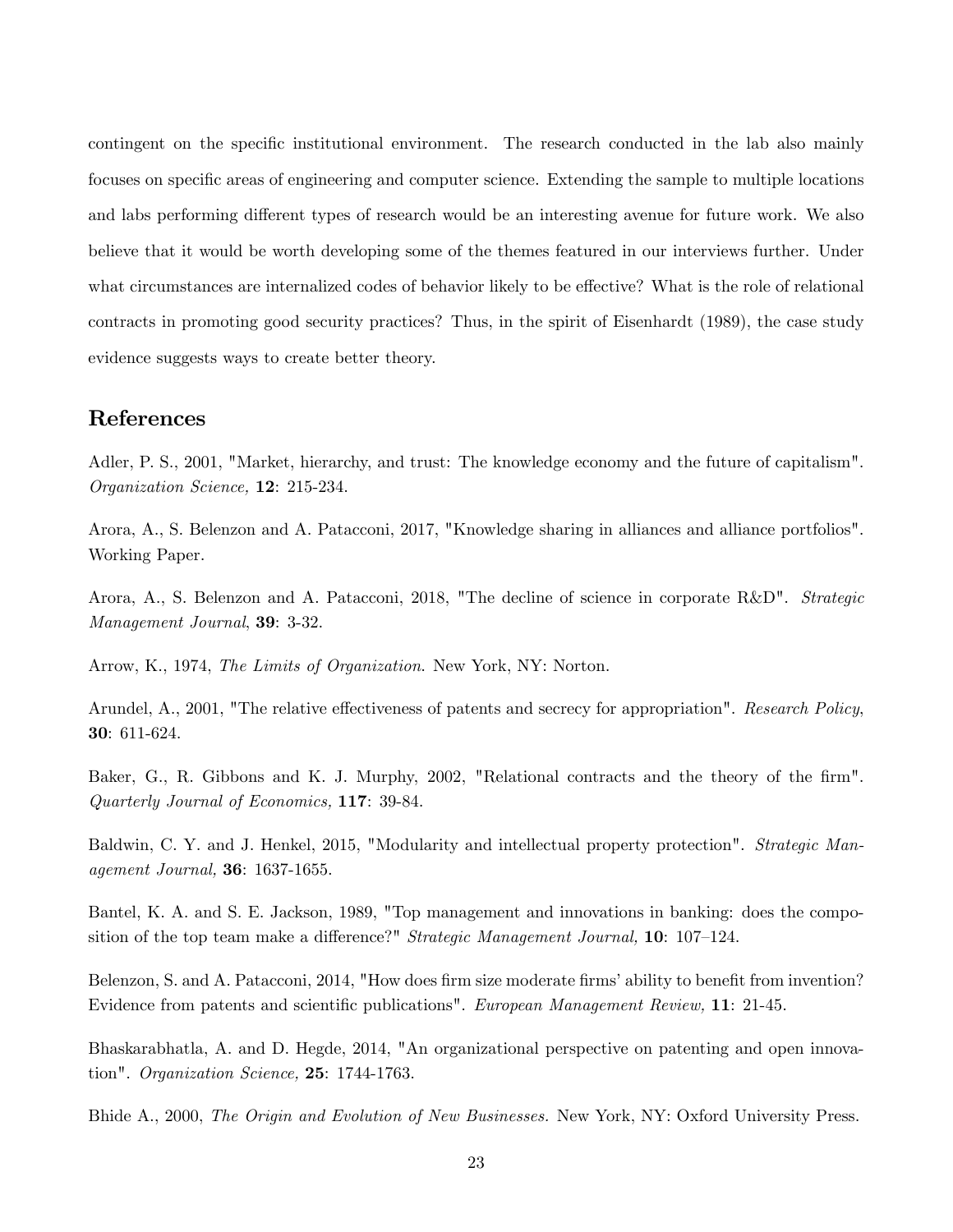Bloom, N, R. Sadun and J. Van Reenen, 2012, "The organization of firms across countries". Quarterly Journal of Economics, 127: 1663-1705.

Bowles, S., 1998, "Endogenous preferences: The cultural consequences of markets and other economic institutions". Journal of Economic Literature, 36: 75-111.

Brown, J. S. and P. Duguid, 1991, "Organizational learning and communities-of-practice: Toward a unified view of working, learning, and innovation". Organization Science, 2: 40-57.

Bryman, A., 2004, Encyclopedia of Social Science Research Methods. pp. 1143-1144.

Burton, M. D., J. B. Sorensen and C. M. Beckman, 2002, "Coming from good stock: Career histories and new venture formation". Research in the Sociology of Organizations, 19, 229-262.

Charmaz, K., 2014, Constructing grounded theory (2nd ed.). Thousand Oaks, CA: Sage.

Chesbrough, H., 2002, "Graceful exits and missed opportunities: Xerox's management of its technology spin-off organizations". Business History Review, 76: 803-837.

Cohen, W. M., R. R. Nelson and J. P. Walsh, 2000, "Protecting their intellectual assets: Appropriability conditions and why US manufacturing firms patent (or not)". NBER Working Paper 7552.

Corbin J. and A. L., 2014, Strauss, Basics of Qualitative Research. Sage.

de Faria P. and W. Sofka, 2010, "Knowledge protection strategies of multinational firms—A cross-country comparison". Research Policy, 39: 956-968.

Demski, J. S., T. R. Lewis, D. Yao and H. Yildirim, 1999, "Practices for managing information flows within organizations". Journal of Law, Economics, and Organization, 15: 107-131.

Denis, J. L., L. Lamothe and A. Langley, 2001, "The dynamics of collective leadership and strategic change in pluralistic organizations". Academy of Management Journal, 44: 809-837.

Dirks, K. T. and D. L. Ferrin, 2001, "The role of trust in organizational settings". Organization Science, 12: 450-467.

Dyer, J. H. and W. Chu, 2003, "The role of trustworthiness in reducing transaction costs and improving performance: Empirical evidence from the United States, Japan, and Korea". Organization Science, 14: 57-68.

Eisenhardt, K.M., 1989, "Building theories from case study research". Academy of Management Review, 14: 532-550.

Fosfuri, A. and T. Rønde, 2004, "High-tech clusters, technology spillovers, and trade secret laws". International Journal of Industrial Organization, 22: 45-65.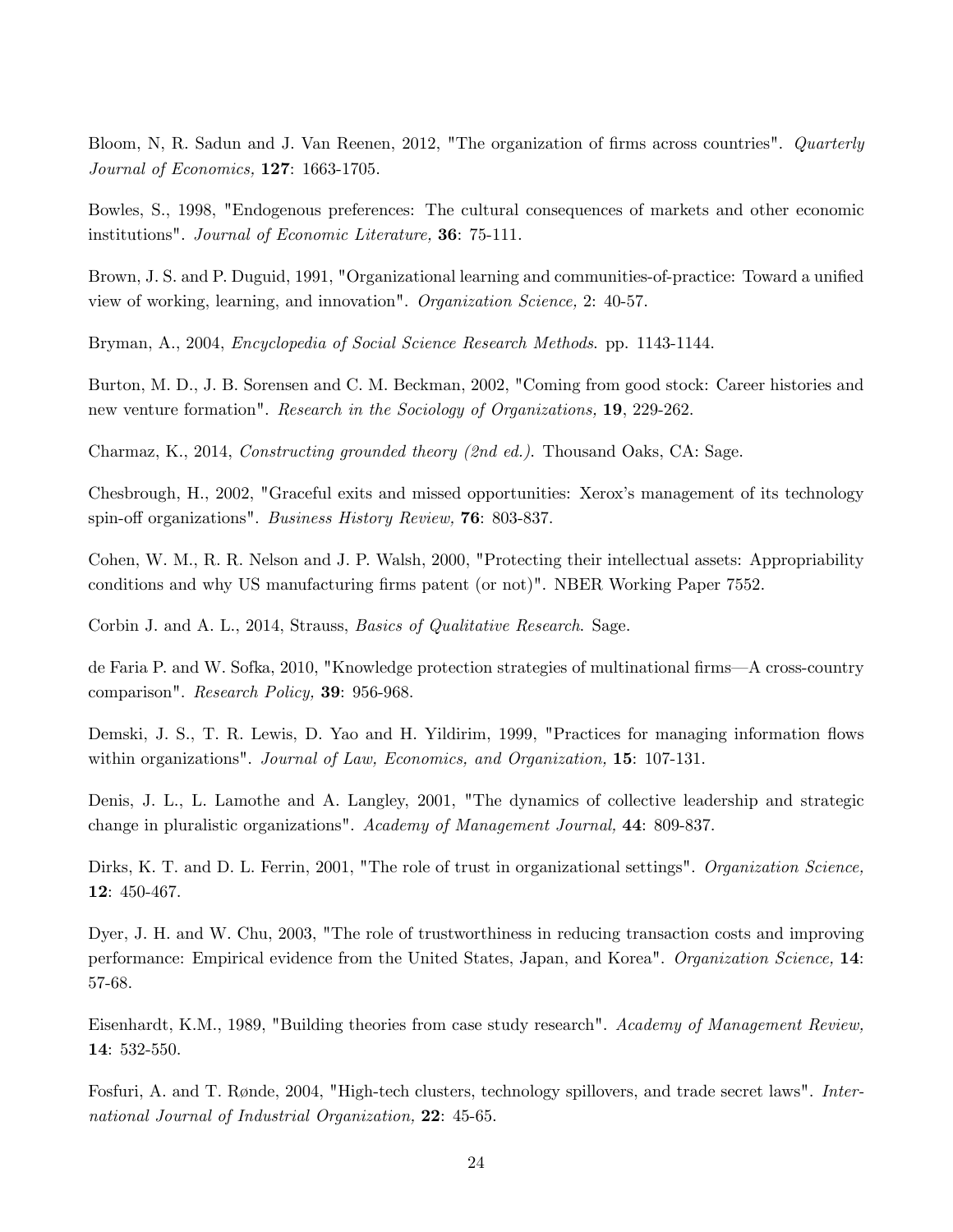Gallié, E. P. and D. Legros, 2012, "French firms' strategies for protecting their intellectual property". Research Policy, 41: 780-794.

Gambardella, A., 1995, Science and Innovation: The US Pharmaceutical Industry during the 1980s. Boston, MA: Cambridge University Press.

Gertner, J., 2012, The Idea Factory: Bell Labs and the Great Age of American Innovation. New York, NY: Penguin.

Gibbons, R. and R. Henderson, 2012, "Relational contracts and organizational capabilities". Organization Science, **23**: 1350-1364.

Gioia, D. A., K. G. Corley and A. L. Hamilton, 2013, "Seeking qualitative rigor in inductive research: Notes on the Gioia methodology". Organizational Research Methods, 16: 15-31.

Gompers, P., J. Lerner and D. Scharfstein, 2005, "Entrepreneurial spawning: Public corporations and the genesis of new ventures, 1986 to 1999". Journal of Finance, 60: 577-614.

Grant, R. M., 1996, "Toward a knowledge-based theory of the firm". *Strategic Management Journal*, 17: 109-122.

Gulati, R. and J. A. Nickerson, 2008, "Interorganizational trust, governance choice, and exchange performance". *Organization Science*, **19**: 688-708.

Hamel, G., 1991, "Competition for competence and interpartner learning within international strategic alliances". Strategic Management Journal, 12: 83-103.

Hannah, D.R., 2005, "Should I keep a secret? The effects of trade secret protection procedures on employees' obligations to protect trade secrets". Organization Science, 16: 71-84.

Hodder, I., 2003, The Interpretation of Documents and Material Culture. In Denzin, N. K and Y. S. Lincoln (eds.), Collecting and Interpreting Qualitative Materials. Thousand Oaks, CA: Sage, pp. 155-75.

House, C. H. and R. L. Price, 2009, The HP Phenomenon. Stanford, CA: Stanford University Press.

Katz, R. and M. Tushman, 1981, "An investigation into the managerial roles and career paths of gatekeepers and project supervisors in a major R&D facility". R&D Management, 11: 103-110.

Khanna, T., R. Gulati and N. Nohria, 1998, "The dynamics of learning alliances: Competition, cooperation, and relative scope". Strategic Management Journal, 19: 193-210.

Kogut, B. and U. Zander, 1992, "Knowledge of the Örm, combinative capabilities, and the replication of technology". Organization Science, 3: 383-397.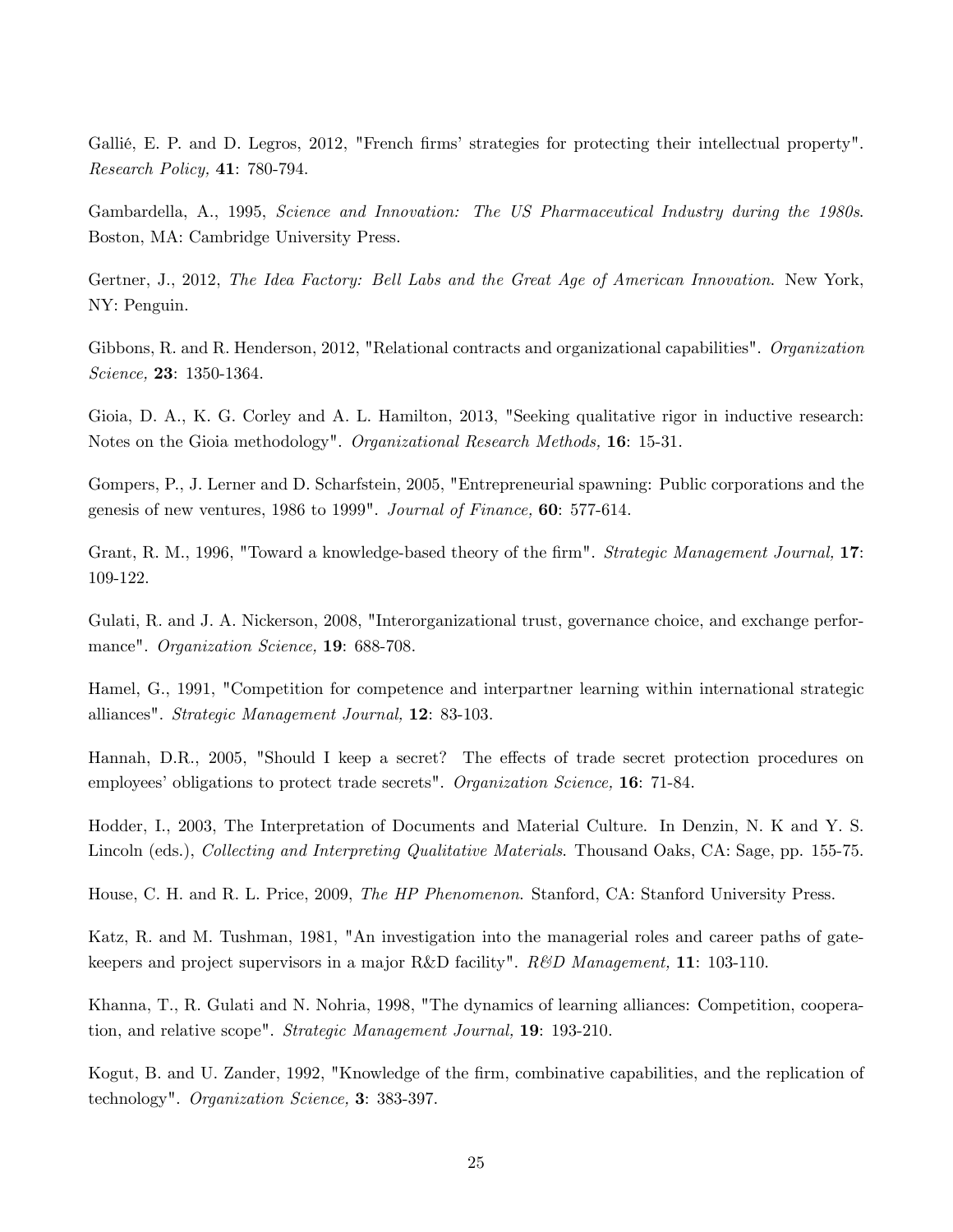Lashinsky, A., 2012, *Inside Apple: How America's Most Admired—and Secretive—Company Really Works.* New York, NY: Business Plus.

Laursen, K. and A. J. Salter, 2014, "The paradox of openness: Appropriability, external search and collaboration". Research Policy, 43: 867-878.

Levin, D. Z. and R. Cross, 2004, "The strength of weak ties you can trust: The mediating role of trust in effective knowledge transfer". Management Science, 50: 1477-1490.

Li, D., L. Eden, M. A. Hitt and R. D. Ireland, 2008, "Friends, acquaintances, or strangers? Partner selection in R&D alliances". Academy of management journal, 51: 315-334.

Liebeskind, J. P., 1996, "Knowledge, strategy, and the theory of the firm". Strategic Management Journal, 17: 93-107.

Liebeskind, J. P., 1997, "Keeping organizational secrets: Protective institutional mechanisms and their costs". Industrial and Corporate Change, 6: 623-663.

Molina-Morales, F. X. and M. T. Martínez-Fernández, 2009, "Too much love in the neighborhood can hurt: How an excess of intensity and trust in relationships may produce negative effects on firms". Strategic Management Journal, 30: 1013-1023.

Nahapiet. J. and S. Ghoshal, 1998, "Social capital, intellectual capital, and the organizational advantage". Academy of Management Review, 23: 242-266.

Newhouse, J., 2007, Boeing Versus Airbus. New York, NY: Alfred A. Knopf.

Ouchi, W. G., 1980, "Markets, bureaucracies, and clans". Administrative Science Quarterly, 25: 129-141.

Patacconi, A., 2009, "Coordination and delay in hierarchies". RAND Journal of Economics, 40: 190-208.

Pisano, G. P., 2006, Science Business: The Promise, the Reality, and the Future of Biotech. Boston, MA: Harvard Business Press.

Png, I. P., 2017a, "Law and innovation: Evidence from state trade secrets laws". Review of Economics and Statistics, 99: 167-179.

Png, I. P., 2017b, "Secrecy and patents: Theory and evidence from the Uniform Trade Secrets Act". Strategy Science, 2: 176-193.

Poppo, L. and T. Zenger, 2002, "Do formal contracts and relational governance function as substitutes or complements?" Strategic Management Journal, 23: 707-725.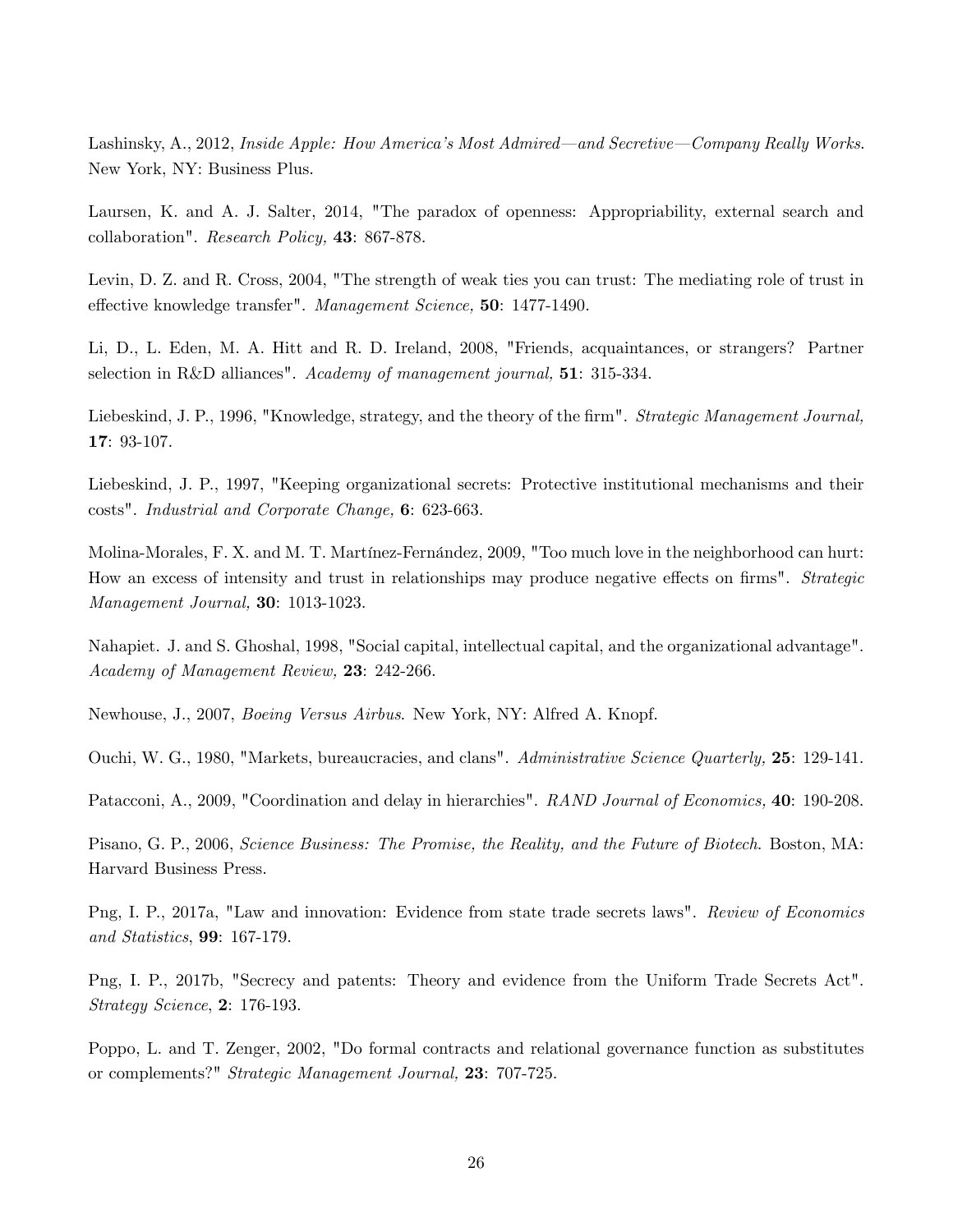Quan, X. and H. Chesbrough, 2010, "Hierarchical segmentation of R&D process and intellectual property protection: Evidence from multinational R&D laboratories in China". IEEE Transactions on Engineering Management, 57: 9-21.

Radner, R., 1993, "The organization of decentralized information processing". *Econometrica*, **61**: 1109-1146.

Rajan, R. G. and L. Zingales, 2001, "The firm as a dedicated hierarchy: A theory of the origins and growth of firms". Quarterly Journal of Economics, 116: 805-851.

Ramalingam, A. and M. T. Rauh, 2010, "The firm as a socialization device". Management Science, 56: 2191-2206.

Regalado, A., 2017, "Google's AI Explosion in One Chart". *MIT Technology Review*. Available from https://www. technologyreview.com/search/?s=%22Google%E2%80%99s%20AI%20Explosion%20in%20One%20Cha

Ritala, P., H. Olander, S. Michailova and K. Husted, 2015, "Knowledge sharing, knowledge leaking and relative innovation performance: An empirical study". Technovation, 35: 22-31.

Ritala, P., K. Husted, H. Olander and S. Michailova, 2018, "External knowledge sharing and radical innovation: The downsides of uncontrolled openness". Journal of Knowledge Management, 22: 1104-1123

Rønde, T., 2001, "Trade secrets and information sharing". Journal of Economics & Management Strategy, 10: 391-417.

Schmidt, E. and J. Rosenberg, 2015, How Google Works. London, UK: John Murray.

Sofka, W., E. Shehu and P. de Faria, 2014, "Multinational subsidiary knowledge protection—Do mandates and clusters matter?" Research Policy, 43: 1320-1333.

Strauss, A., 1987, Qualitative analysis for social scientists. Cambridge, UK: Cambridge University Press.

Thom‰, J. and K. Bizer, 2013, "To protect or not to protect? Modes of appropriability in the small enterprise sector". Research Policy, 42: 35-49.

Tushman, M.L. and R. Katz, 1980, "External communication and project performance: An investigation into the role of gatekeepers". Management Science, 26: 1071-1085.

Uzzi, B., 1996, "The sources and consequences of embeddedness for the economic performance of organizations: the network effect". American Sociological Review, 61: 674–698.

Uzzi, B., 1997, "Social structure and competition in interfirm networks: the paradox of embeddedness". Administrative Science Quarterly,  $42: 35-68$ .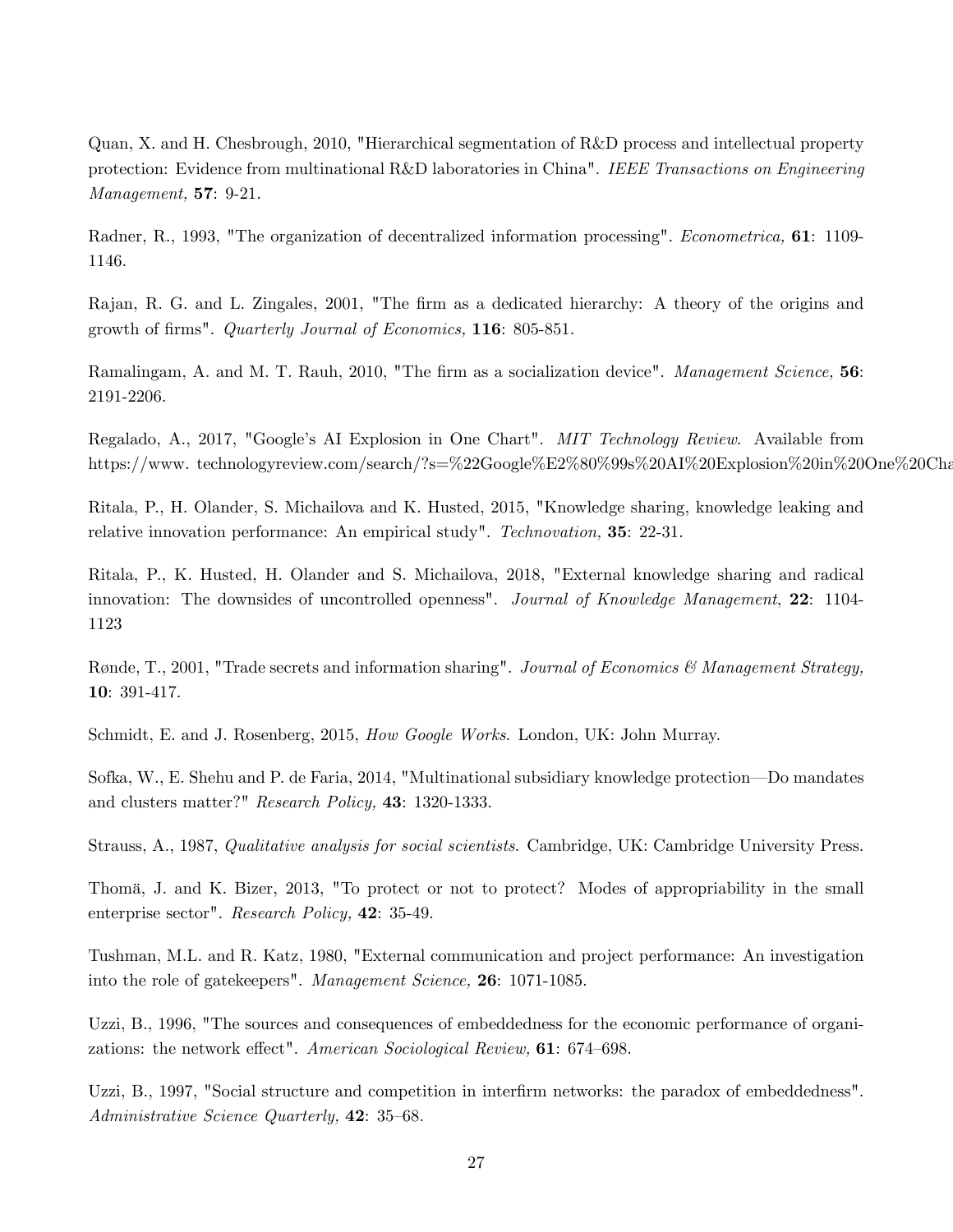Von Zedtwitz, M., 2004, "Managing foreign R&D laboratories in China". R&D Management, 34: 439-452.

Yin, R. K., 2011, Applications of Case Study Research. Sage Publications.

Young-Ybarra, C. and M. Wiersema, 1999, "Strategic flexibility in information technology alliances: The influence of transaction cost economics and social exchange theory". Organization Science, 10: 439-459.

Zhao, M., 2006, "Conducting R&D in countries with weak intellectual property rights protection". Management Science, 52: 1185-1199.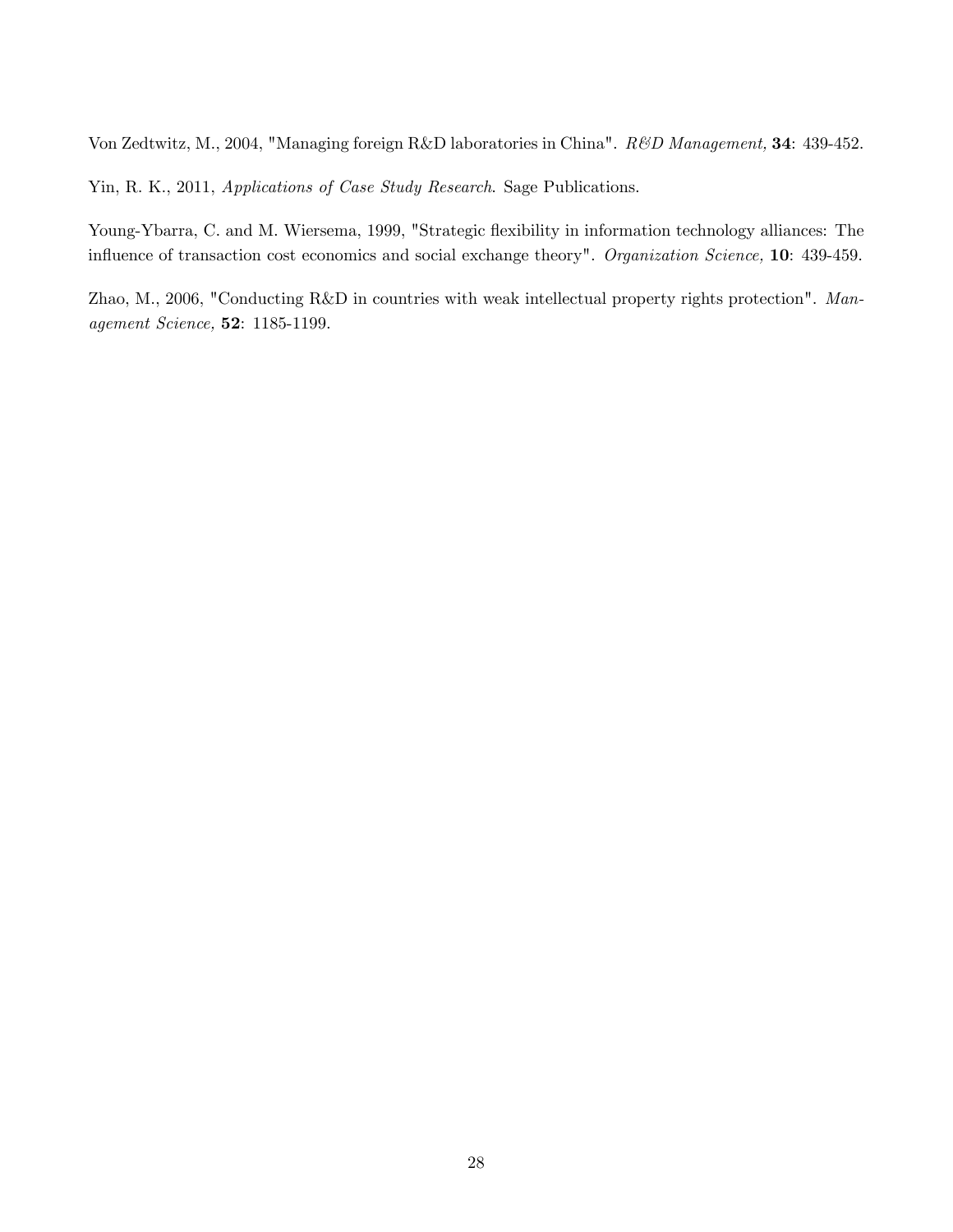# **Moderating factors:** • Value of information to other employees; sensitivity of the information if leaked • Employee trustworthiness • Legal protection mechanisms **Benefits of knowledge sharing:** • Improved decision-making • Better coordination • Innovation **Risks associated with knowledge sharing:** • Information leakage • Unwanted spin-offs **Procedures governing knowledge sharing and protection Context:** Intra- vs. inter-organizational knowledge sharing

## Figure 1: Factors affecting procedures for knowledge sharing and protection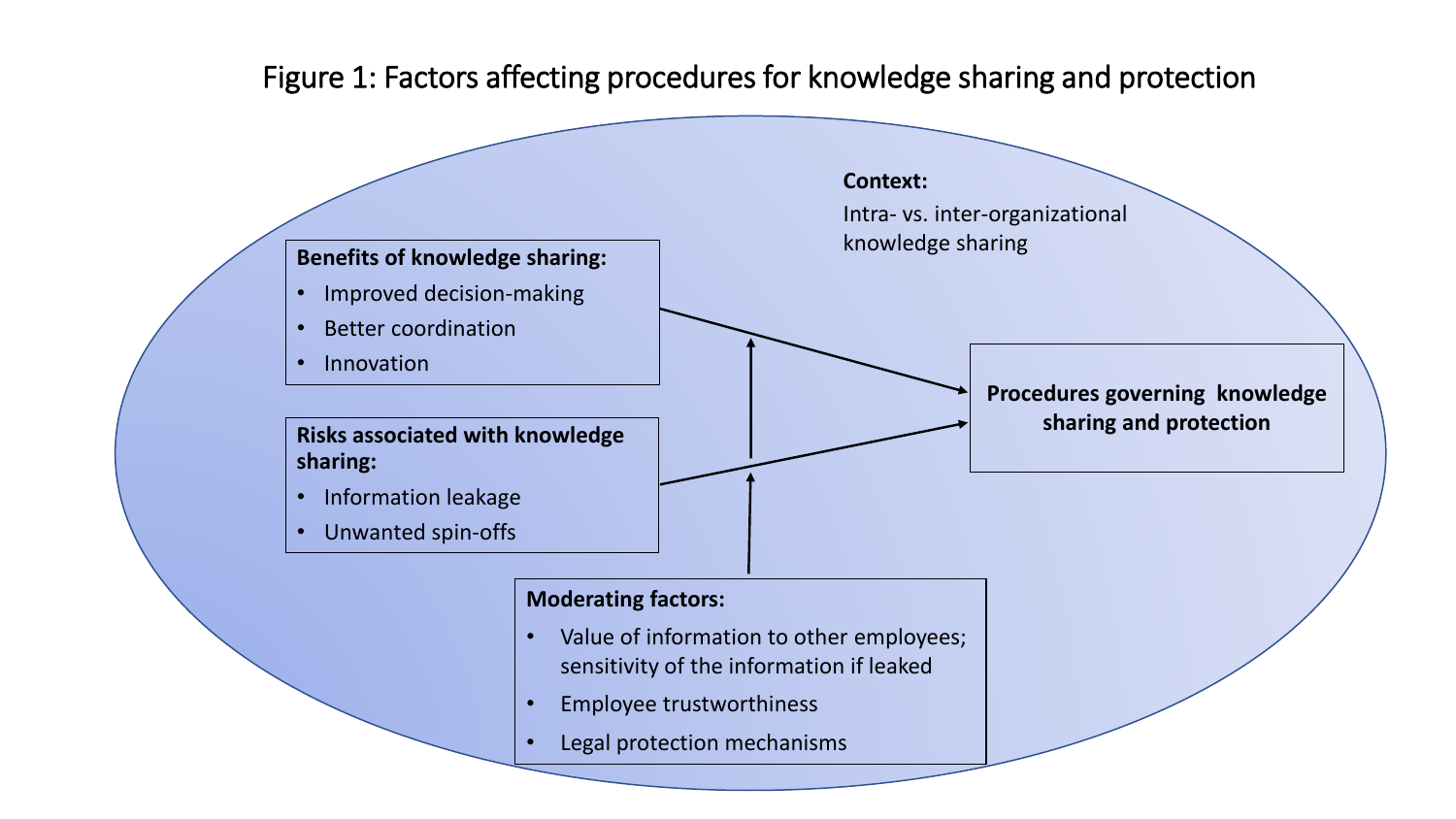## Appendix 1: Designation and role of interviewees

| Abbr.           | Title                              | Brief description of role                                                                                                                                                                                                                                          |
|-----------------|------------------------------------|--------------------------------------------------------------------------------------------------------------------------------------------------------------------------------------------------------------------------------------------------------------------|
| <b>LD</b>       | Lab director                       | The most senior member on the site and a VP of the firm.                                                                                                                                                                                                           |
| <b>SRM</b>      | Senior research<br>Manager         | One of several senior specialists managing large projects. The teams<br>working for the SRM are not normally fixed, as these projects<br>frequently require differing skills.                                                                                      |
| RE1             | Research engineer                  | One of the specialist engineers who undertakes tasks within the<br>research projects commissioned at HP Labs.                                                                                                                                                      |
| RE <sub>2</sub> | Research engineer                  | A second specialist engineer, with specific expertise in information<br>security.                                                                                                                                                                                  |
| <b>EL</b>       | <b>External liaison</b><br>officer | A specialist that is not part of HP Labs, but works closely with them to<br>deliver information to the researchers and ensure that specific business<br>requirements are met. Is a former HP Labs research engineer deployed<br>specifically to the business side. |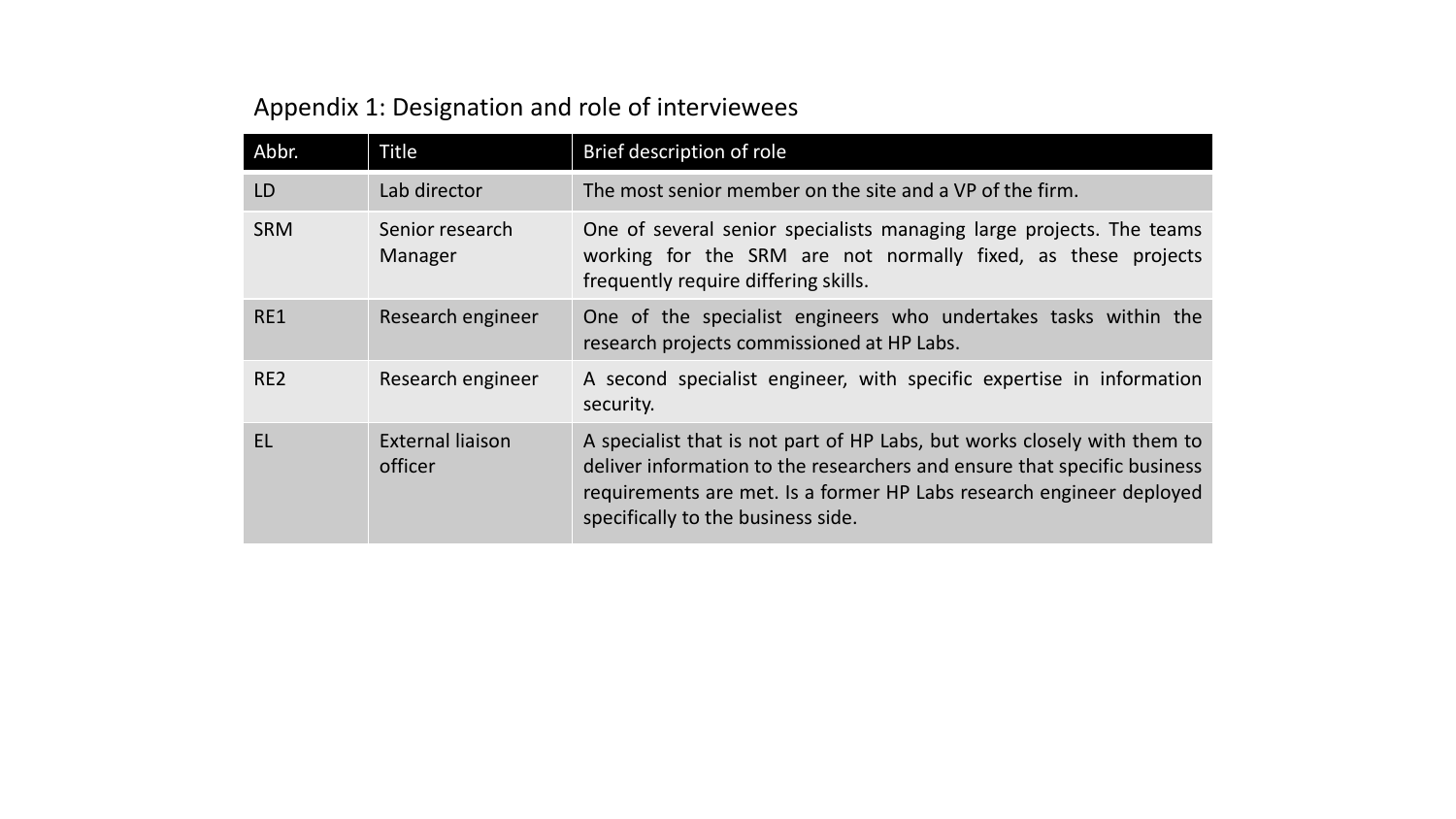### **Appendix 2: Interview Script**

- 1. What is your position with respect to HP Labs?
- 2. Could you tell us about the methods used to protect sensitive information within HP Labs and in HP Labs relationships with other HP business units and with external partners?
- 3. Some follow-up questions and/or suggestions for organizing answers:
	- a. To what extent do the methods for protecting information rely on formal procedures such as contract clauses or internal company regulations?
	- b. To what extend does the protection of information depend on informal methods?
	- c. To what extend does the protection of information depend on organizational methods such as restricting communication among employees or finely subdividing jobs so that only senior managers can see the full picture?
	- d. To what extend do managers perform a role as information gatekeepers?
	- e. Is there any specific instance where the need to protect information has conflicted with other HP goals?
- 4. How does the extent to which HP uses the various methods for managing information that you mentioned vary with the situation?
- 5. Compared to the procedures for protecting information within HP Labs,
	- a. Are there additional and/or different methods in place when staff at HP Lab collaborates with staff in other HP divisions?
	- b. Are there additional and/or different methods that you would use in relationships and collaborations with external partners?
- 6. Can you give some examples of how information is managed differently when collaborations involve external partners? Are there examples of restrictions on exchanging information imposed by external partners (e.g., government agencies)?
- 7. From the perspective of information security, what are some of the perceived risks and other costs of exchanging information within HP Labs?
	- a. Between HP Labs and other HP units?
	- b. Between HP Labs and external partners?
	- c. Within HP, who is responsible for balancing the benefits versus costs of exchanging information?
- 8. Additional question to be possibly answered via written material such as an organization chart. Could you give us an overview of HP Labs organizational structure and its links with other business units within HP and with other external business partners?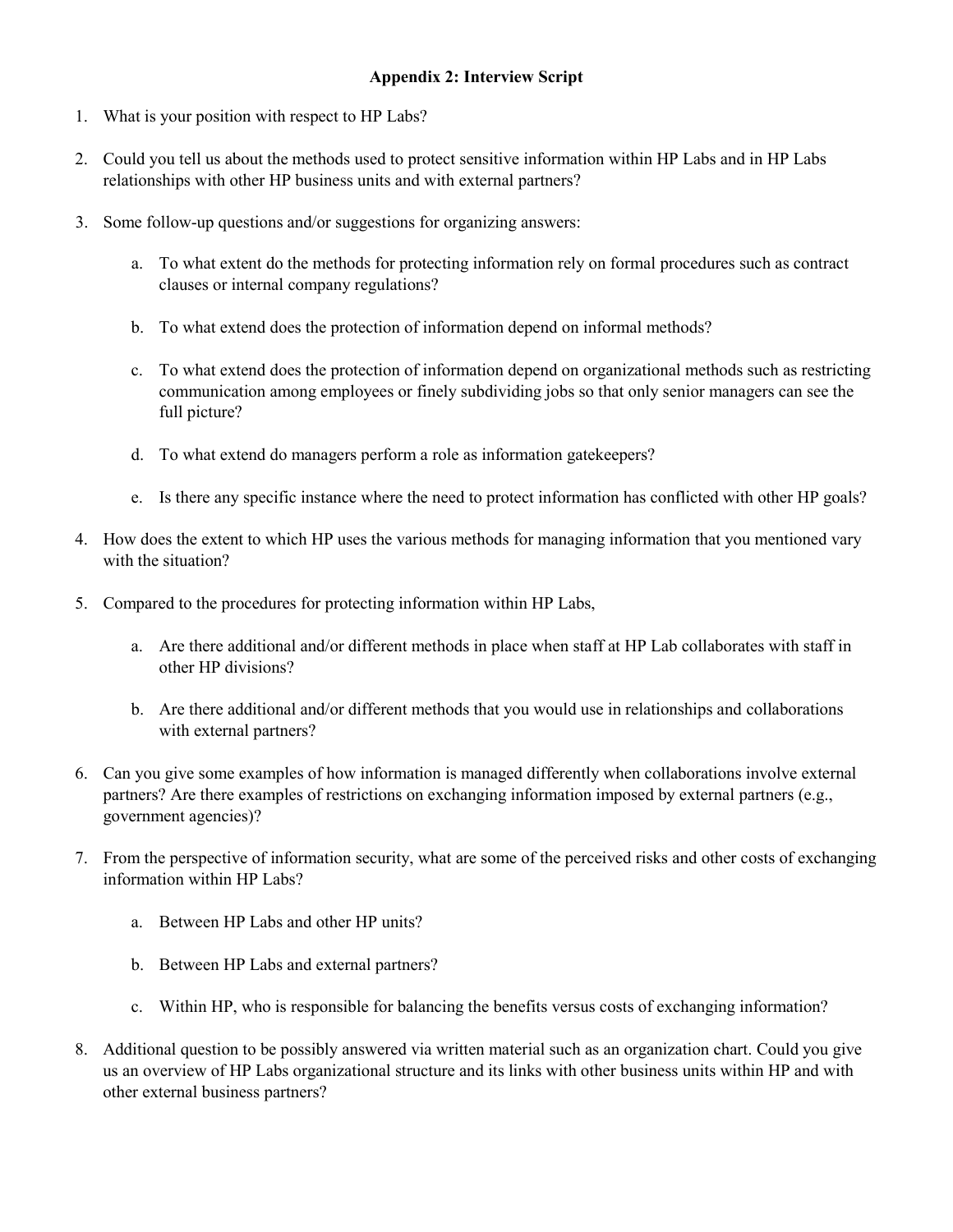| Themes and coding                                                                                                                                                                                                                                                                                                                                                            | Supporting evidence                                                                                                                                                                                                                                                                                                                                                                                                                                                                                                                                                                                                                                                                                                                                                        |  |  |
|------------------------------------------------------------------------------------------------------------------------------------------------------------------------------------------------------------------------------------------------------------------------------------------------------------------------------------------------------------------------------|----------------------------------------------------------------------------------------------------------------------------------------------------------------------------------------------------------------------------------------------------------------------------------------------------------------------------------------------------------------------------------------------------------------------------------------------------------------------------------------------------------------------------------------------------------------------------------------------------------------------------------------------------------------------------------------------------------------------------------------------------------------------------|--|--|
| Procedures for knowledge sharing and protection                                                                                                                                                                                                                                                                                                                              |                                                                                                                                                                                                                                                                                                                                                                                                                                                                                                                                                                                                                                                                                                                                                                            |  |  |
| Procedures for knowledge sharing and protection were<br>documented and tabulated, follow-up discussions were<br>made, with the complete list of procedures mentioned                                                                                                                                                                                                         | "[Communication within HP] works well unless you are using very private material. Clear text emails are fine, this is assumed. If it is HP private<br>information then you have to use a certificate based secure line." [RE1]                                                                                                                                                                                                                                                                                                                                                                                                                                                                                                                                             |  |  |
| previously made available.                                                                                                                                                                                                                                                                                                                                                   | "I am always typically guarded with any information I share and I always ensure that there is a binding contract between the parties  So I know<br>when I'm in a meeting that there is a contract in place to protect the information I share." [SRM]                                                                                                                                                                                                                                                                                                                                                                                                                                                                                                                      |  |  |
| Methods for protecting information were classified as<br>follows: (1) formal (e.g., contract clauses, patents, internal<br>company regulations); (2) organizational (e.g., restrictions<br>to communication flows, task fragmentation); (3) informal<br>(e.g., internalized norms, relational contracts); (4) other.<br>Costs incurred to protect information were scored as | "If we have information from our business units that is sensitive then it is not widely circulated across the organization. That is more controlled.<br>Similarly, if we have information from partners this is tightly controlled. If we are working with this type of information, which is intranet based<br>we will be working in quite a guarded even in the immediate organization. [] The only places where we would be really tight, is our stuff<br>related to the government. This would not make it onto the intranet. We would keep that sort of material of the intranet, keep it separately on<br>machines that are air gapped. But this is a very small amount of material and the philosophy is that you would destroy it as quickly as you can. "<br>[LD] |  |  |
| follows: (1) negligible cost; (2) significant cost. In most<br>cases, cost was measured in terms of time taken to<br>accomplish a task.<br>The integrity of an answer was classified as follows: (1) no                                                                                                                                                                      | "Information is typically shared on an ad hoc basis and you have to know the right person to talk to, to be able to get access to the information<br>in the first place. [] You have to know the specific person and you would expect that you could have access to carry out a specific role, but it is<br>about knowing the right person." [RE2]                                                                                                                                                                                                                                                                                                                                                                                                                         |  |  |
| response; (2) lack of direct knowledge, but able to provide<br>specific examples; (3) direct knowledge of a case.                                                                                                                                                                                                                                                            | "Typically because I work with labs in terms of research the tendency is not to share in my business unit because it could land in someone's lap<br>in sales and would feel they could offer something that could differentiate HP to the market place. This would be in order to make a brand new<br>sale and get more customers. Now that would mean delivery of research early into the market and that is not in HP Labs interest. So I am quite<br>straight in what I do in terms of info flow between the two." [EL]                                                                                                                                                                                                                                                 |  |  |
| Intra- vs. inter-organizational knowledge sharing                                                                                                                                                                                                                                                                                                                            |                                                                                                                                                                                                                                                                                                                                                                                                                                                                                                                                                                                                                                                                                                                                                                            |  |  |
| Experience within and outside HP Labs was noted.<br>Informal procedures were documented and tabulated;<br>same procedure as above used coding and in the follow-up.                                                                                                                                                                                                          | "When I was in Labs it was very much an open environment where people freely shared information and it was assumed you were part of a<br>community. [] But in services most people work from home and there is a real breakdown in communication where typically everything<br>happens over a phone. So it is somewhat blurred regarding how sparse the information flows are between people. And, the managers will hold<br>the information centrally and feed it out as appropriate." [EL]                                                                                                                                                                                                                                                                               |  |  |
|                                                                                                                                                                                                                                                                                                                                                                              | "[Redacted specific name] there were clear rules about information I could not send out via clear text emails and this limited the way were able<br>to function. We had developments where it was all being centrally managed in a portal. However, they were unable to send out notifications<br>from this portal because that would have violated the clear text rule. This actually impeded the work because I did not know when things were<br>changing. This meant that I had to manually check where if this just had been internally in HP the exchange would have been much easier."<br>[RE2]                                                                                                                                                                      |  |  |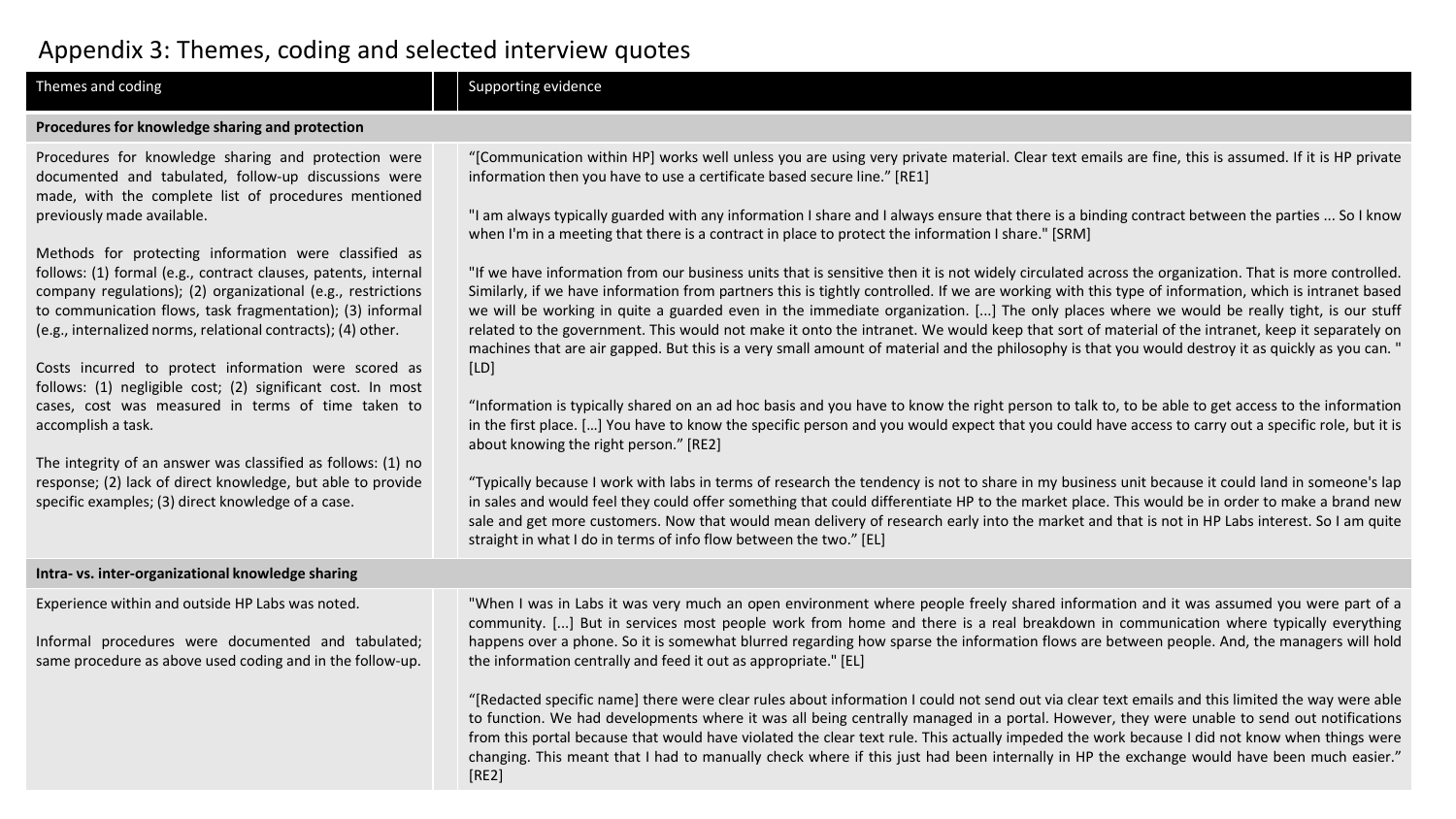## Online Appendix: A simple model of knowledge protection

This appendix develops a simple model of an organization that must carry out a project such as developing new software. The project is composed of several tasks which must be coordinated with each other. The tasks are heterogeneous, both in terms of their security risk and coordination costs. Our goal is to identify how internal and environmental factors affect the choice between open and restricted communication modes.

Consider a project composed of  $n+1$  tasks. Each task  $i = 1, 2, ..., n+1$  is assigned to a different agent (or group of agents). The agents are also indexed by  $i$ , with the understanding that agent  $i$  performs task i. Agents possess private information about their tasks. For instance, agent i may have acquired information about a set of clients or task i related technology. Private information is modeled by assuming that each agent i privately observes the realization of a random variable  $\tilde{\theta}_i$ .<sup>1</sup> The random variables  $\tilde{\theta}_i$ ,  $i = 1, 2, ..., n + 1$ , are normally and independently distributed with mean  $\mu_i$  and variance  $\overline{\omega}_i^2$ . This information is common knowledge. The realization of  $\tilde{\theta}_i$  is denoted by  $\theta_i$ .

Tasks must be coordinated for the project to succeed. Following Dessein and Santos (2006), we assume that to coordinate task i with all the other tasks  $j \neq i$ , the agent in charge of task i must perform a string of n actions  $\mathbf{a}_i = \{a_{ij}\}_{j \neq i}$ . If  $a_{ij} = \theta_j$ , then task i is perfectly coordinated with task j. In general, however, coordination will be less than perfect. The expected coordination cost which is incurred when task  $i$  is imperfectly coordinated with task  $j$  is

$$
C_{ij} = c_j \mathbb{E}[\left(a_{ij} - \tilde{\theta}_j\right)^2]
$$
\n(1)

where  $c_j$  parametrizes the importance of task j on the overall project architecture and  $\mathbb{E}[\cdot]$  is the expectations operator.

To tailor the actions  $a_{ij}$  to the task specifications  $\theta_j$ , the agents can communicate. Agent j, in particular, can send a signal  $s_{ji}$  to agent i which conveys information about  $\theta_j$ . Since the random variables  $\tilde{\theta}_i$  are independently distributed, the only information which is relevant to i when choosing  $a_{ij}$  is  $s_{ji}$ . We assume that agents choose their coordinating actions  $a_{ij}(s_{ji})$  so as to minimize the coordination

<sup>&</sup>lt;sup>1</sup>The model can easily be generalized to the case where agent i privately observes the realization of  $m_i$  random variables  $\tilde{\theta}_{ih}, h = 1, ..., m_i$ . See Remark 1 below.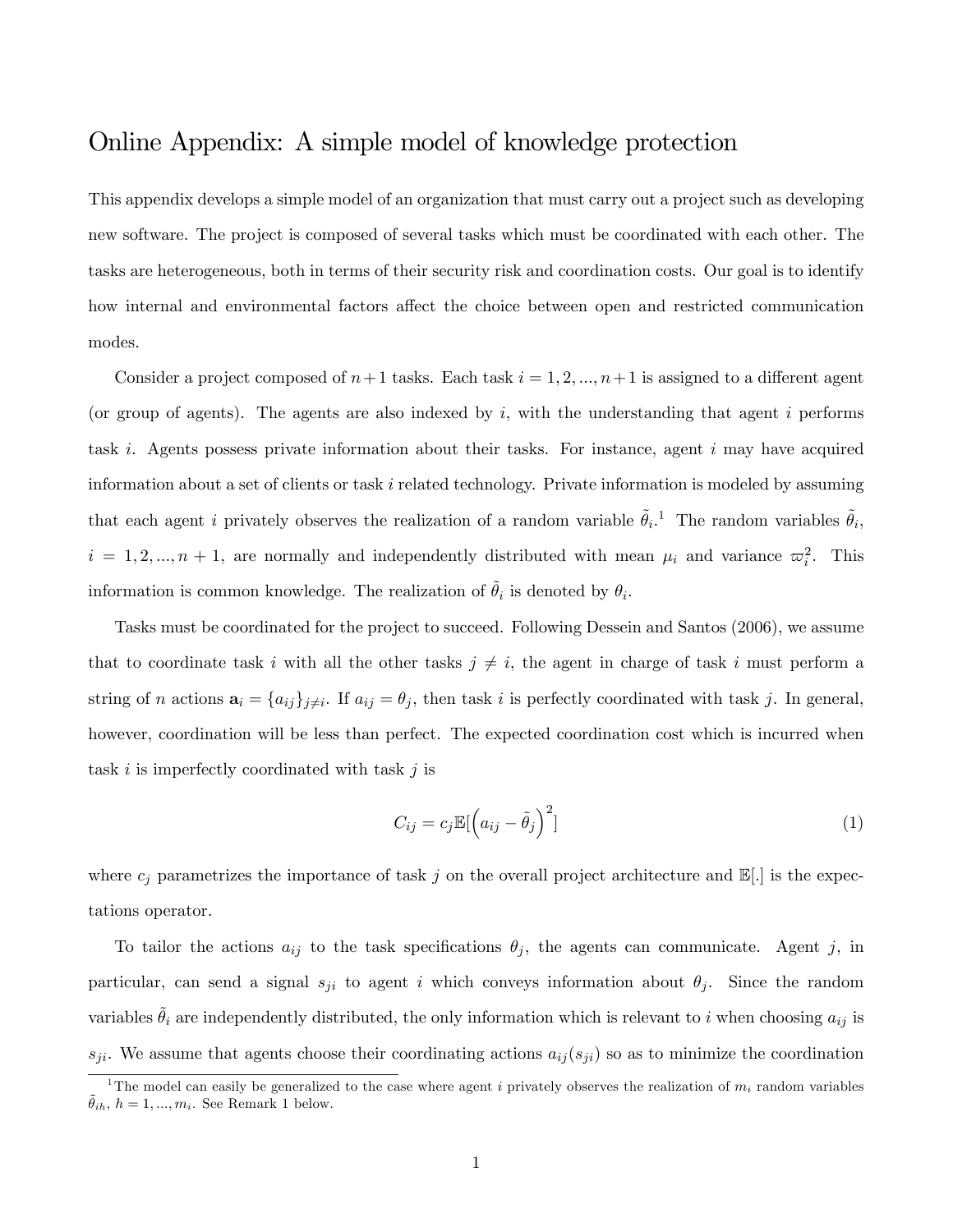cost  $C_{ij}$  incurred by the organization. Thus, we abstract from the possibility of agency problems in the choice of  $a_{ij}$ . It is a standard result in decision theory that the function  $a_{ij}(s_{ji})$  which minimizes the mean squared error in equation (1) is the conditional mean

$$
a_{ij}(s_{ji}) = \mathbb{E}\left[\tilde{\theta}_j \mid s_{ji}\right]
$$
\n(2)

(see, e.g., De Groot, 1970). We consider two types of communication modes. These communication modes differ along three dimensions: (i) the amount of information that they make available for coordination purposes, (ii) the security risk associated with their use, and (iii) their costs (in particular, the screening costs). The key trade-off we emphasize is between greater security risk when a more open communication mode is selected, and loss of coordination when a more restricted or secure communication mode is selected. Intuitively, as more agents get access to information, coordination improves, but the chance of information leakage also increases.

**Open communication.** If communication from  $j$  to  $i$  is open or unrestricted, then  $j$  fully reveals his information to i. As a result, i will observe a perfectly informative signal:<sup>2</sup>

$$
s_{ji}^U = \theta_j. \tag{3}
$$

It follows that the coordination cost associated with i's action in support of task j,  $C_{ij}$ , is zero, since i can set  $a_{ij}(s_{ji}^U) = \theta_j$ .<sup>3</sup> There are however two additional costs associated with unrestricted communication. First, the risk of information leakage is greater when communication is unrestricted. Let  $R_i(k)$  denote the expected security risk to the organization when information about task  $j$  is communicated openly to k agents and securely to  $n - k$  agents. Let  $p(\tau, \alpha) \in (0, 1)$  be the probability that an agent who learns task j information openly will leak this information. Here  $\tau$  parametrizes the extent to which employees can be trusted with secrets, and  $\alpha$  parametrizes the knowledge protection intensity of the firm. For instance,  $\tau$  could measure the organization's efforts to train and mentor its employees about security, and  $\alpha$  may measure its propensity to patent or to impose non-disclosure or non-compete clauses, as well as

 $2^2$ The assumption that the signal is perfectly informative is just for simplicity. As will become clear in the following, what matters is that the signals under open communication are more precise than the signals in the restricted communication scenario.

<sup>&</sup>lt;sup>3</sup>Note that in this model it is not necessarily the case that if j unrestrictedly communicates with i, then i unrestrictedly communicates with  $i$ .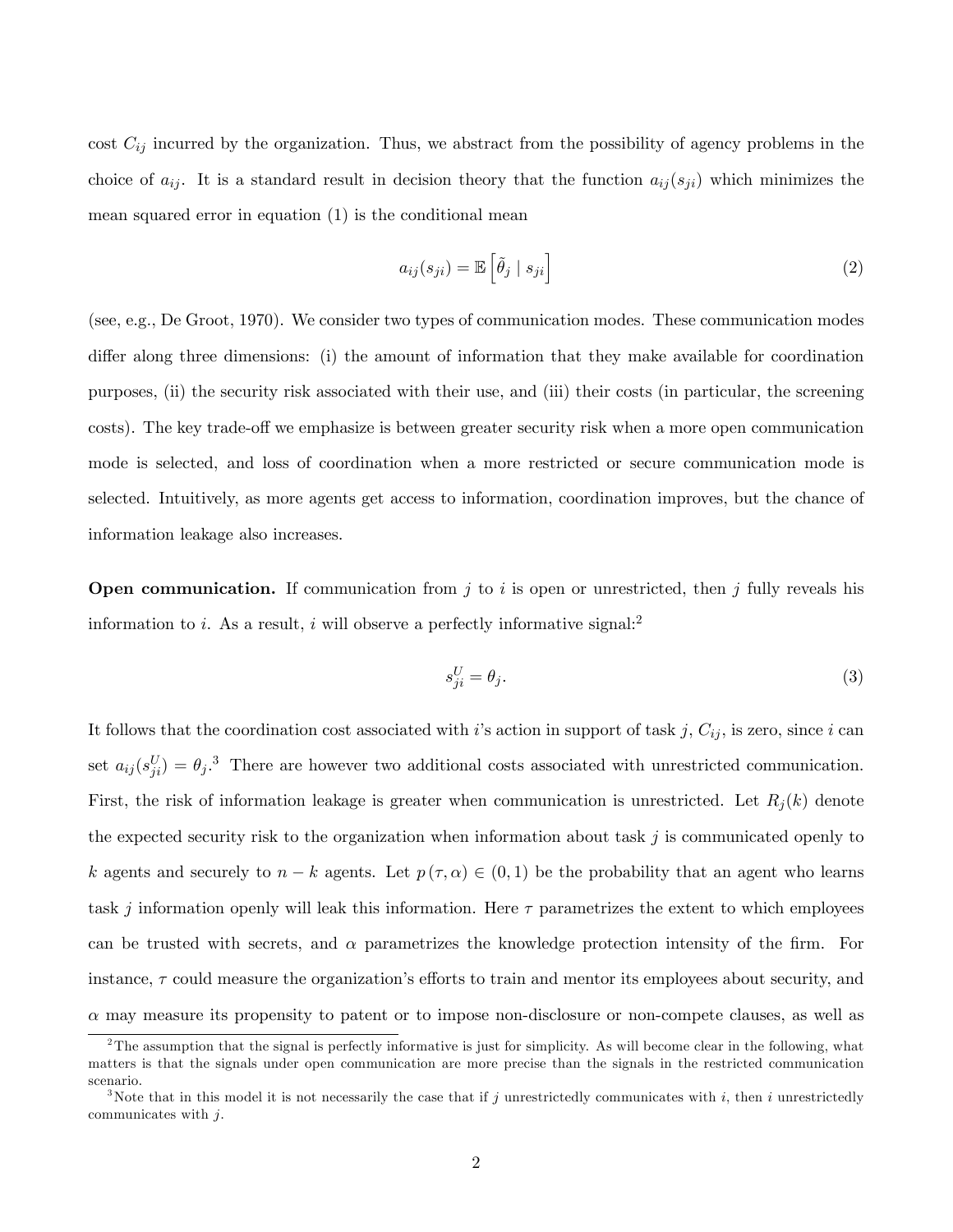environmental factors such as the strength of intellectual property rights in a country. We assume that  $p(\tau, \alpha)$  is weakly decreasing in both  $\tau$  and  $\alpha$ . For simplicity, we assume that the probability that an agent who learns task  $j$  information securely will leak this information is zero.

For most of the analysis, we posit that the cost of information leakage is borne by the organization only once, when the Örst leak occurs. We also assume that agents decide independently whether to leak the information. These assumptions are standard in related theoretical work (e.g., Baldwin and Henkel, 2015). However, relaxing them, for instance by assuming that security costs are additive in the number of leaks, would not qualitatively change the results of the paper (see Remark 1 below).

Given our assumptions, the expected security risk to the organization when information about task  $j$ is communicated openly to k agents and securely to  $n - k$  agents is

$$
R_j(k) = r_j(1 - [1 - p(\tau, \alpha)]^k)
$$
\n(4)

where  $r_j$  denotes the cost to the organization when information about task j is leaked. Hence,  $R_j(k)$  is increasing with respect to  $k$ , but at a rate that, whilst always positive, is decreasing with respect to  $k$ . This is an essentially 'crossing the rubicon' approach, which we will talk about in Section 5 in more detail, it is the initial block of potentially un-secure disclosures that form the majority of the risk, the precise proportion depends upon  $p(\tau, \alpha)$ .<sup>4</sup>

Security risks may arise because agents may misplace the information, or may leak it to competitors. Also, the organization may fear that if agents have access to valuable information (e.g., a client list), they might decide to leave the organization and set up competing businesses.

The second type of cost associated with open communication is the time and effort that must be spent crafting messages. We assume that for each message  $s_{ji}^U$  that it is sent, a communication cost t must be incurred. This communication cost is also eventually borne by the organization because the organization must compensate its employees for their efforts.

Restricted (or secure) communication. Under restricted communication, messages are screened. Screening results in a filtering of sensitive information that mitigates security concerns. Specifically,

<sup>&</sup>lt;sup>4</sup>This specification assumes that agent j (the agent who is initially endowed with the information) never leaks it. This assumption could easily be relaxed without changing any of the qualitative results of the paper. If agent  $j$  could also leak the information, for instance, we would simply have that  $R_i(k) = r_i (1 - [1 - p(\tau, \alpha)]^{k+1}).$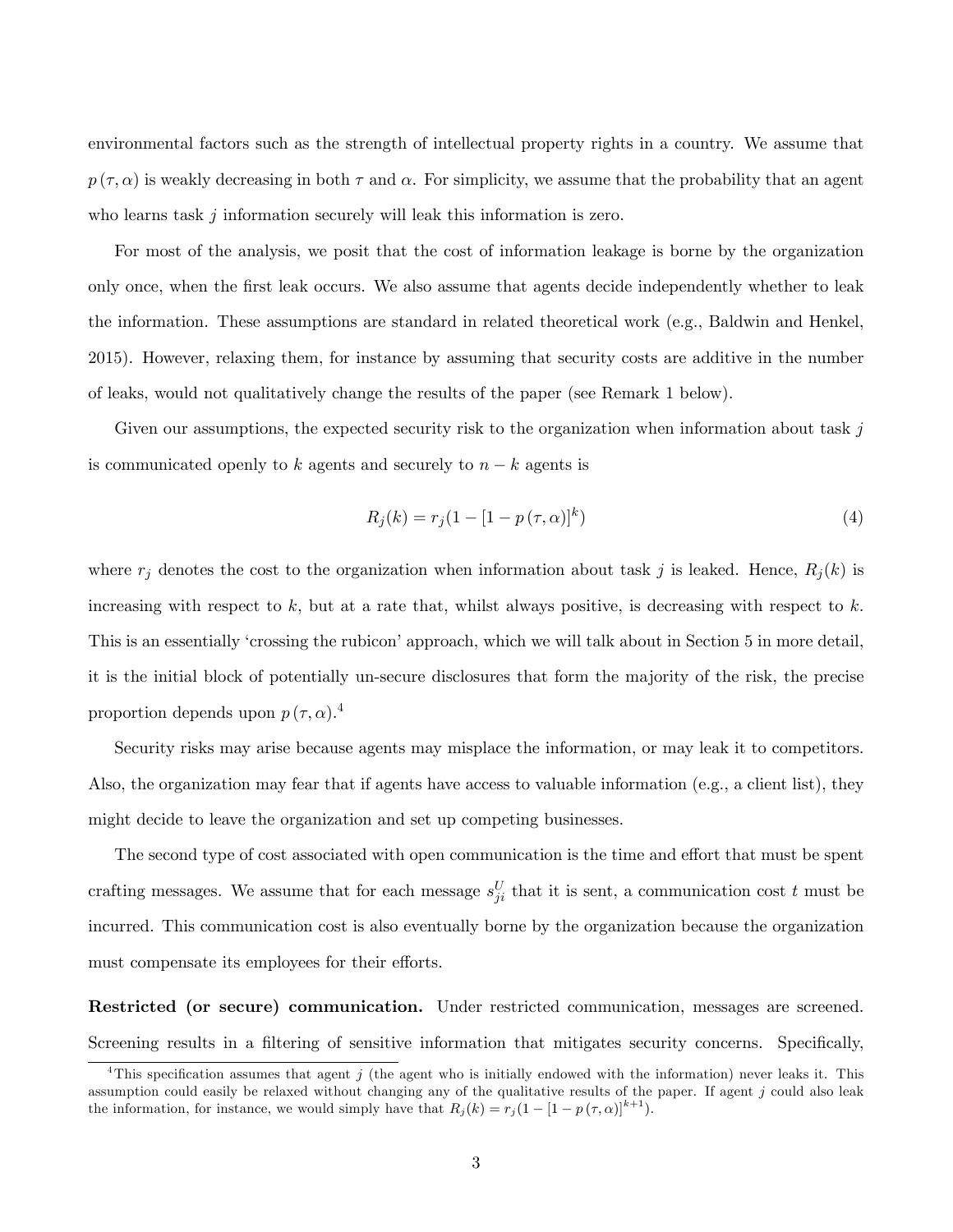we assume that under restricted communication, security risk is zero. The cost of screening is that task coordination may be impaired. To capture this, we posit that, for all i and j,  $i \neq j$ , restricted communication from  $j$  to  $i$  results in  $i$  receiving a signal

$$
s_{ji}^R = \theta_j + \epsilon_{ji} \tag{5}
$$

where the variables  $\epsilon_{ji}$  are random normal variables independently distributed with mean 0 and variance  $\sigma^2$ .  $\sigma^2$  can be interpreted as an (inverse) measure of the quality of the screening technology. It is clear from inspection of (5) and (3) that restricted communication conveys less (more noisy) information than unrestricted communication.

In practice, communications can be screened in at least two ways. First, communications may be mediated by gatekeepers. For instance, an engineer may communicate data only to his manager, and the manager may then decide to transmit part of this information to other agents. Second, communications may be monitored, which may give rise to self-censorship. Both mediated and monitored communications may result in messages that are less informative but also less risky than the messages sent through open communication channels.

Given (5), the coordination cost  $C_{ij}$  associated with restricted communication can easily be computed. Indeed, because  $\theta_j$  and  $\epsilon_{ji}$  are normally and independently distributed, the conditional mean and variance of  $\theta_j$  given the signal  $s_{ji}^R$  are given by

$$
\mathbb{E}_{\theta}[\tilde{\theta}_j \mid s_{ji}^R] = \frac{\sigma^2}{\varpi_j^2 + \sigma^2} \mu_j + \frac{\varpi_j^2}{\varpi_j^2 + \sigma^2} s_{ji}^R
$$
\n(6)

and

$$
\mathbb{E}_{\theta}[(\widetilde{\theta}_{j}-\mathbb{E}[\widetilde{\theta}_{j} \mid s_{ji}^{R}])^{2} \mid s_{ji}^{R}] = \frac{\varpi_{j}^{2}\sigma^{2}}{\varpi_{j}^{2}+\sigma^{2}}
$$

(see, e.g., De Groot, 1970). Using the law of iterated expectations, one thus obtains<sup>5</sup>

$$
C_{ij} = \lambda_j(\sigma^2)c_j \text{ where } \lambda_j(\sigma^2) \equiv \frac{\varpi_j^2 \sigma^2}{\varpi_j^2 + \sigma^2}.
$$
 (7)

Lastly, we specify communication costs. Restricted communication is associated with two types of communication costs. First, as in the case of unrestricted communication, the organization incurs a unit cost

<sup>&</sup>lt;sup>5</sup>In fact the nested expectation is decomposed by  $C_{ij} = c_j \mathbb{E}[(a_{ij}(s_{ji}^R) - \theta_j)^2] = c_j \mathbb{E}_{s_{ji}^R} [\mathbb{E}_{\theta}[(\theta_j - \mathbb{E}[\theta_j \mid s_{ji}^R])^2 \mid s_{ji}^R] ]$ .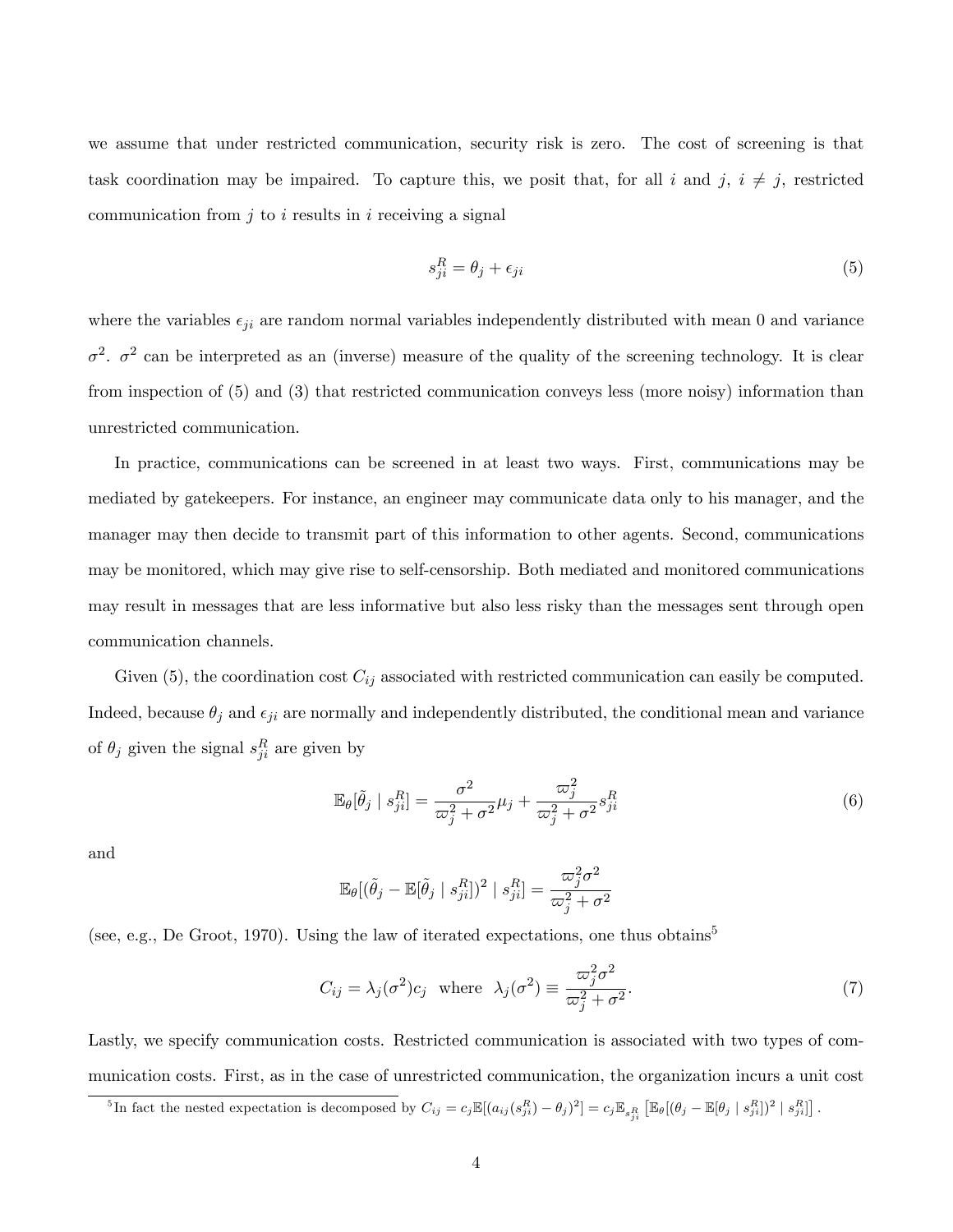of t whenever a message  $s_{ji}^R$  is created. In addition, there are screening costs s per message. Thus total communication costs for message under restricted communication is  $t + s$ .

Analysis. We now examine how the organization should design its communication system. The goal of the organization is to minimize the cost of carrying out the project, which is given by the sum of the security, coordination and communication costs.<sup>6</sup> The choice variables are the communication modes for each message  $s_{ij}$ . Note that the problem of selecting communication modes for agent i's messages can be analyzed separately from the problem of selecting communication modes for agent jís messages. How message  $s_{jh}$  is communicated has in fact no bearing on the costs and benefits associated with the different communication modes for agent is messages,  $j \neq i$ . Thanks to the decomposability of the organizational problem, we can thus focus on a representative task i.

Our first result shows that, for each task  $i$ , the optimal choice of communication mode (open or restricted/secure) takes a simple form.

**Lemma A1.** Information on task i is either communicated openly to all agents, or is communicated securely to all agents.

**Proof of Lemma A1.** Suppose that task i information is communicated openly to  $k = 0, 1, ..., n$  agents and securely to  $n - k$  agents. As noted in the body of the paper, the total cost associated with task i (inclusive of security and coordination costs) is

$$
Cost_i(k) = r_i(1 - [1 - p(\tau, \alpha)]^k) + (n - k)\lambda_i(\sigma^2)c_i + nt + (n - k)s.
$$

The organization must minimize this cost with respect to k (or, equivalently, maximize  $-Cost<sub>i</sub>(k)$ ). Ignoring integer constraints, one can differentiate  $-Cost_i(k)$  and obtain  $-\partial^2 Cost_i/\partial k^2 = r_i[1-p(\tau,\alpha)]^k(\ln(1-\alpha))$  $p(\tau,\alpha)$ )<sup>2</sup>  $\geq$  0. Because  $-Cost_i(k)$  is convex in  $k \in [0,n]$ , the solution of the maximization problem will typically be a corner solution: either all the information is communicated openly  $(k = n)$  or all the information is communicated securely  $(k = 0)$ . This proves Lemma A1.

To see why Lemma A1 is true, consider the general case where agent  $i$  communicates openly with  $k = 0, 1, ..., n$  agents and securely with  $n - k$  agents. The total cost associated with task i (inclusive of

 $6$ Although revenues are not included in the model, the analysis could easily be generalized to incorporate them. See Patacconi (2009) for an example in a similar context.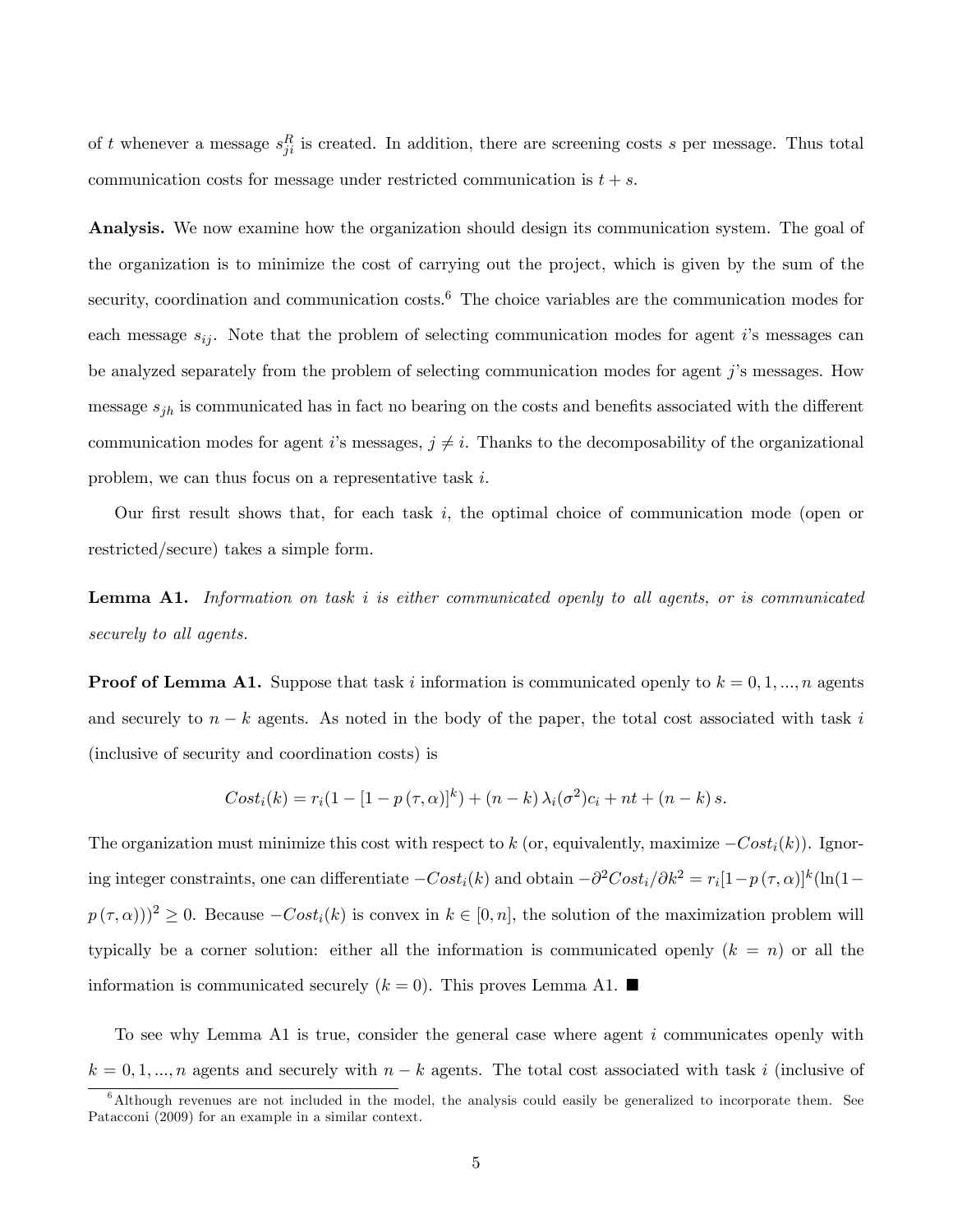security and coordination costs) is

$$
r_i(1 - [1 - p(\tau, \alpha)]^k) + (n - k)\lambda_i(\sigma^2)c_i + nt + (n - k)s.
$$
\n(8)

Ignoring integer constraints, one can easily show that these costs are concave in  $k$ . The organization must *minimize* these costs with respect to k. Thus, the solution of this problem will typically be a corner solution: either all task i information is communicated openly  $(k = n)$  or all the information is communicated securely  $(k = 0)$ .<sup>7</sup> Intuitively, because security costs are incurred as soon as the first leak occurs, the marginal security benefits to restricting communication are increasing. If it is optimal to restrict some communication channels originating from task  $i$ , then it is optimal to restrict all of them.

Lemma A1 is useful because, when selecting the optimal communication modes for task i information, the organization has only to compare the costs associated with fully secure communication,  $n[\lambda_i(\sigma^2)c_i +$  $t + s$ , to the costs associated with fully open communication,  $r_i(1 - [1 - p(\tau, \alpha)]^n) + nt$ . Proposition A1 characterizes the optimal choice of communication modes for all tasks  $i = 1, 2, ..., n + 1$ .

**Proposition A1.** Let tasks be indexed so that  $\Psi_i \equiv r_i(1 - [1 - p(\tau, \alpha)]^n) - n\lambda_i(\sigma^2)c_i$  is weakly increasing in i. There exists an integer  $\hat{l} \in [0, n + 1]$  such that, for all tasks  $i \leq \hat{l}$ , open communication is optimal, and for all tasks  $i > \hat{l}$ , restricted communication is optimal, where  $\hat{l}$  is the largest integer such that:

$$
r_i(1 - [1 - p(\tau, \alpha)]^n) - n\lambda_i(\sigma^2)c_i \le ns. \tag{9}
$$

The number of tasks  $\hat{l}$  for which open communication is optimal is weakly increasing in  $(-r_i, c_i, \tau, \alpha, \sigma^2)$ .

**Proof of Proposition A1.** The proof of Proposition A1 follows from Lemma A1 and the comparison between  $r_i(1 - [1 - p(\tau, \alpha)]^n) + nt$  and  $n[\lambda_i(\sigma^2)c_i + t + s]$ . Open communication of task i information is optimal when  $r_i(1 - [1-p(\tau, \alpha)]^n) + nt \leq n[\lambda_i(\sigma^2)c_i + t+s]$  or, equivalently, when  $r_i(1 - [1-p(\tau, \alpha)]^n)$  $n\lambda_i(\sigma^2)c_i \leq ns$ . Because  $r_i(1 - [1 - p(\tau, \alpha)]^n) - n\lambda_i(\sigma^2)c_i$  is weakly increasing in i, all information regarding tasks with index i less than or equal to some critical threshold  $l$  is optimally communicated openly. The comparative statics result is obtained by considering parameter changes that make the quantity  $r_i(1 - [1 - p(\tau, \alpha)]^n) - n\lambda_i(\sigma^2)c_i$  smaller.

In the eventuality that all admissible k are optimal, we assume that the organization also selects a corner solution.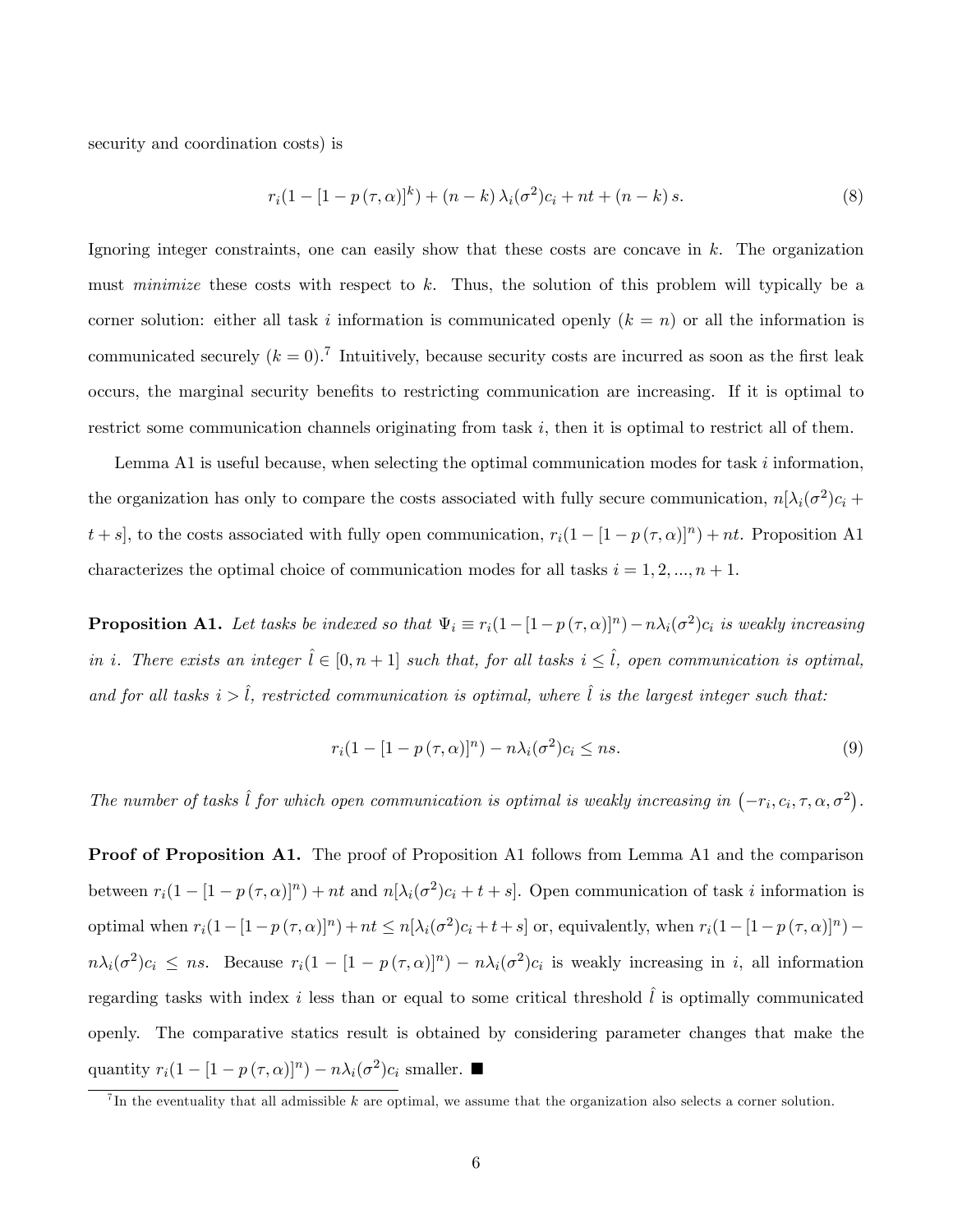When condition  $(9)$  holds, then the information on task i is deemed sensitive and communications are restricted (or secure). Conversely, when  $(9)$  does not hold, then the information on task i is not deemed sensitive and communications are open. Intuitively, it is optimal to restrict/screen communications when the cost of information leakage is large  $(r_i$  big) and task coordination is unimportant  $(c_i \text{ small})$ . Restricting communication channels is also less likely to be optimal when employees are trustworthy and the organization has invested in legal protection mechanisms ( $\tau$  and  $\alpha$  are high). The greater the noise induced by security restrictions,  $\sigma^2$ , the more likely it is the open communication mode will be selected.

In addition, the model also shows that achieving coordination through communication is only important when  $\varpi_i^2$  is not very small. Intuitively,  $\varpi_i^2$  measures the extent to which task i can deviate from the initial specification  $\mu_i$ . If  $\varpi_i^2$  is small, then the need for adaptation is limited and, as a result, the need for (ex post) communication is reduced. If  $\varpi_i^2$  is sufficiently small, the best communication mode is arguably no communication at all (restricted or unrestricted). Coordination can perfectly be achieved through initial planning (in the model, by simply setting  $a_{ij} = \mu_j$  for all  $i, j$ ).

**Remark 1.** The model assumes that the organization bears the full cost of leakage of task j information as soon as the first leak occurs. An alternative polar assumption would be that the cost of information leakage is additive in the number of leaks that occur. Then the expected security risk associated with communicating openly task j information to k agents would be  $R_j(k) = kr_j p(\tau, \alpha)$ . Lemma A1 would continue to hold and condition (9) would become  $r_j p(\tau, \alpha) - \lambda_i(\sigma^2) c_i \leq s$ . All the comparative statics results of the paper would remain unchanged.

**Remark 2.** The coordination costs  $c_i$  can be interpreted as a modularity parameter. Consider a setting where a group of agents i must integrate their task with other tasks. If  $c_i$  is small, then group i can spend little time tailoring the design of their system's component to the characteristics of the other components (high modularity). However, as  $c_i$  grows large, then coordination with other groups becomes more important (lower degree of modularity).

**Remark 3.** A different interpretation of the network of agents  $i = 1, ..., n + 1$  is as a collection of possibly independent contractors. Under this interpretation, both stronger IP protection laws (which would